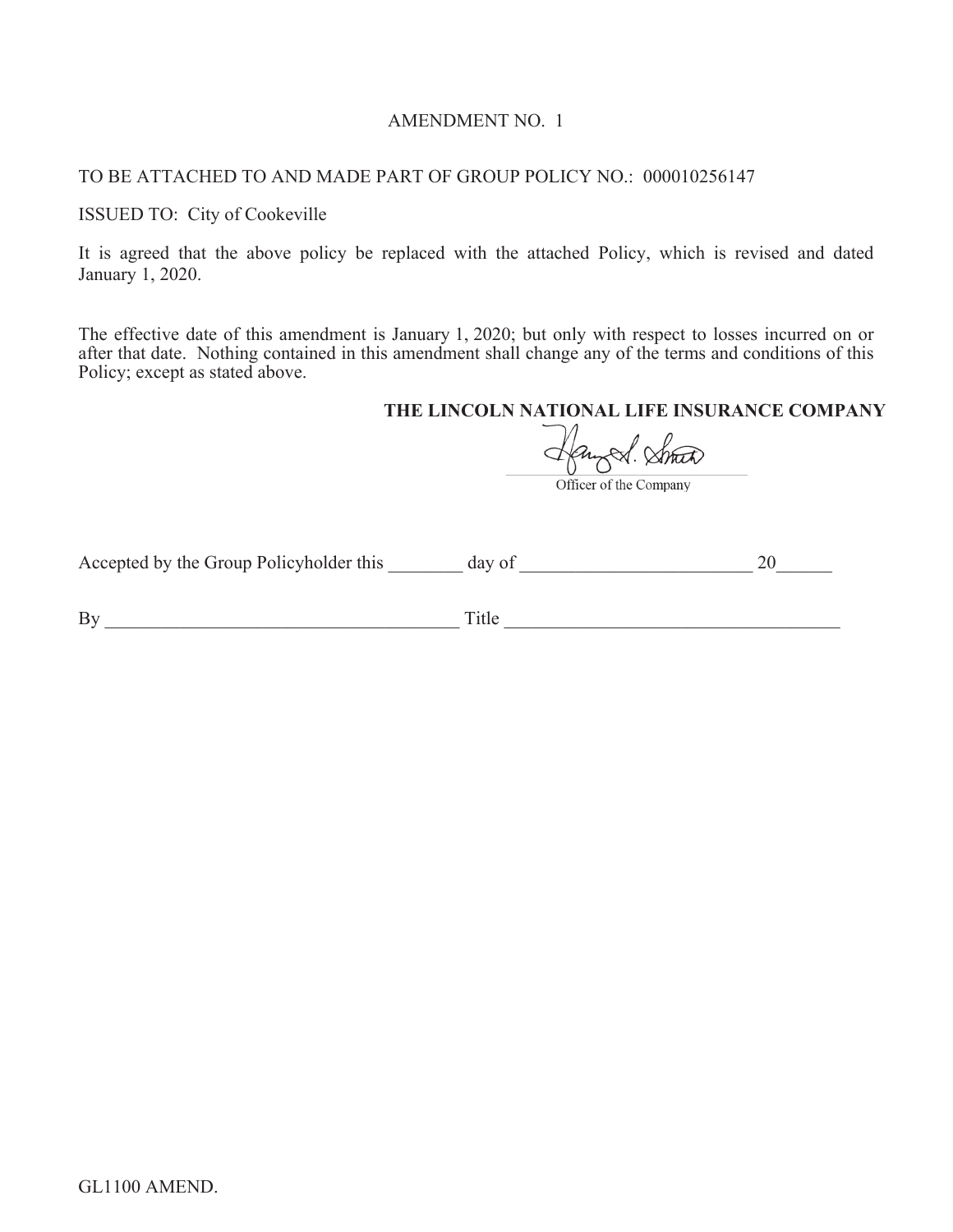

The Lincoln National Life Insurance Company A Stock Company Home Office Location: Fort Wayne, Indiana Group Insurance Service Office: 8801 Indian Hills Drive, Omaha, NE 68114-4066 (800) 423-2765 Online: www.LincolnFinancial.com

Group Policyholder:

City of Cookeville

In Consideration of the Group Policyholder's application for this Policy and payment of all premiums when due, The Lincoln National Life Insurance Company agrees to make the payments provided in this Policy to the persons entitled to them.

The first premium for this Policy is due on its effective date. Subsequent premiums are due on February 1, 2020, and on the same day of each month after that. Policy anniversaries will be each January 1<sup>st</sup>; unless shown otherwise on the Premium Rate Schedule inside.

The provisions and conditions set forth on the following pages are a part of this Policy, as fully as if recited over the signatures below.

The Lincoln National Life Insurance Company has executed this Policy at its Group Insurance Service Office in Omaha, Nebraska. The issue date of this Policy is January 1, 2020.

**SECRETARY** 

is R Gass

**PRESIDENT** 

**GROUP INSURANCE POLICY** No. 000010256147 PROVIDING LIFE INSURANCE ACCIDENTAL DEATH AND DISMEMBERMENT INSURANCE DEPENDENT LIFE INSURANCE

**This Policy contains an Accelerated Death Benefit provision. Receipt of an Accelerated Death Benefit will reduce benefits specified in this Policy. Accelerated Death Benefits may be taxable. As with all tax matters, the Insured Person should consult a professional tax advisor before applying for this benefit. Please read the Limitations section of the Accelerated Death Benefit included in this Policy.**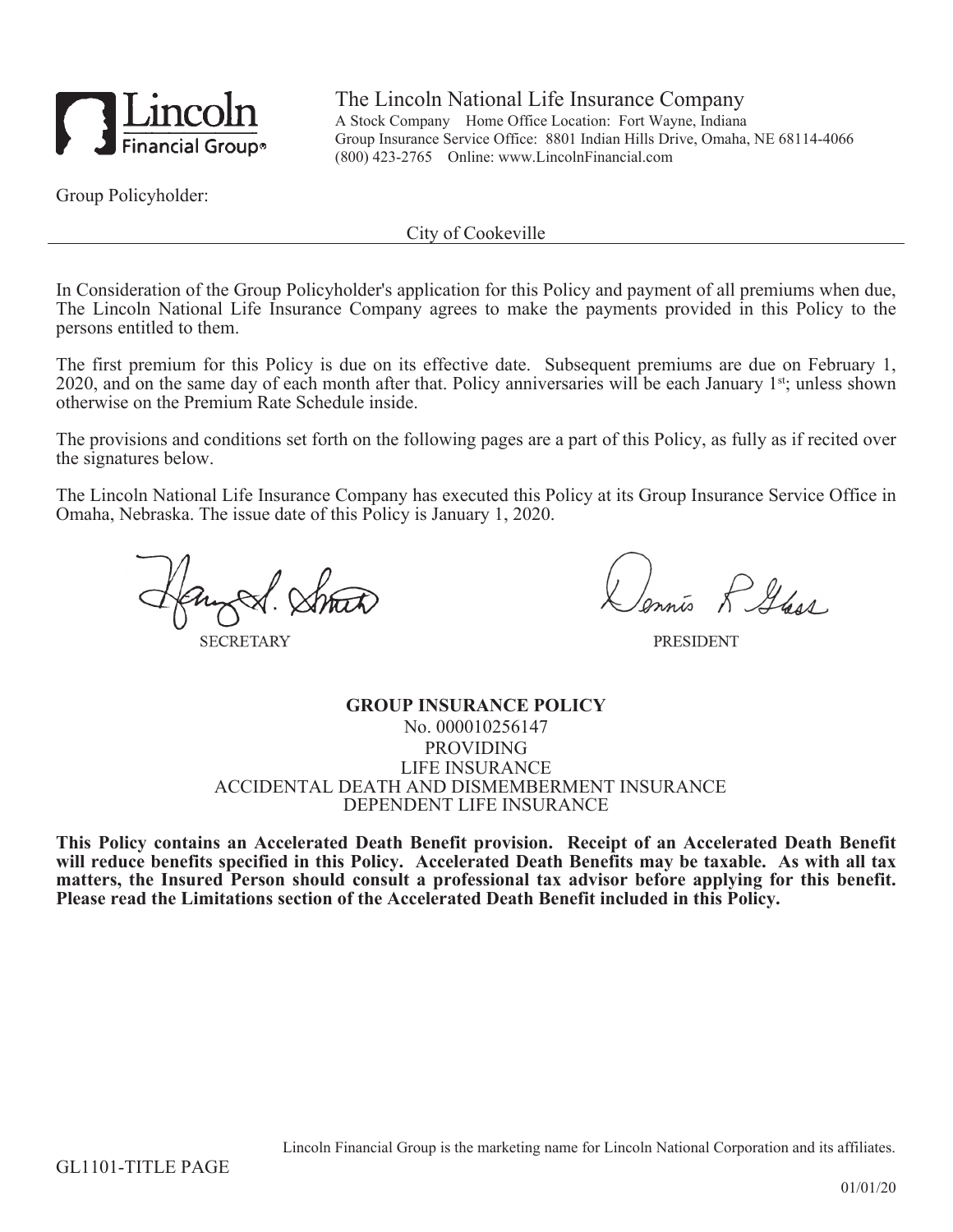# **TABLE OF CONTENTS**

| .29 |
|-----|
|     |
|     |
|     |
|     |
|     |
|     |
|     |
|     |
|     |
|     |
|     |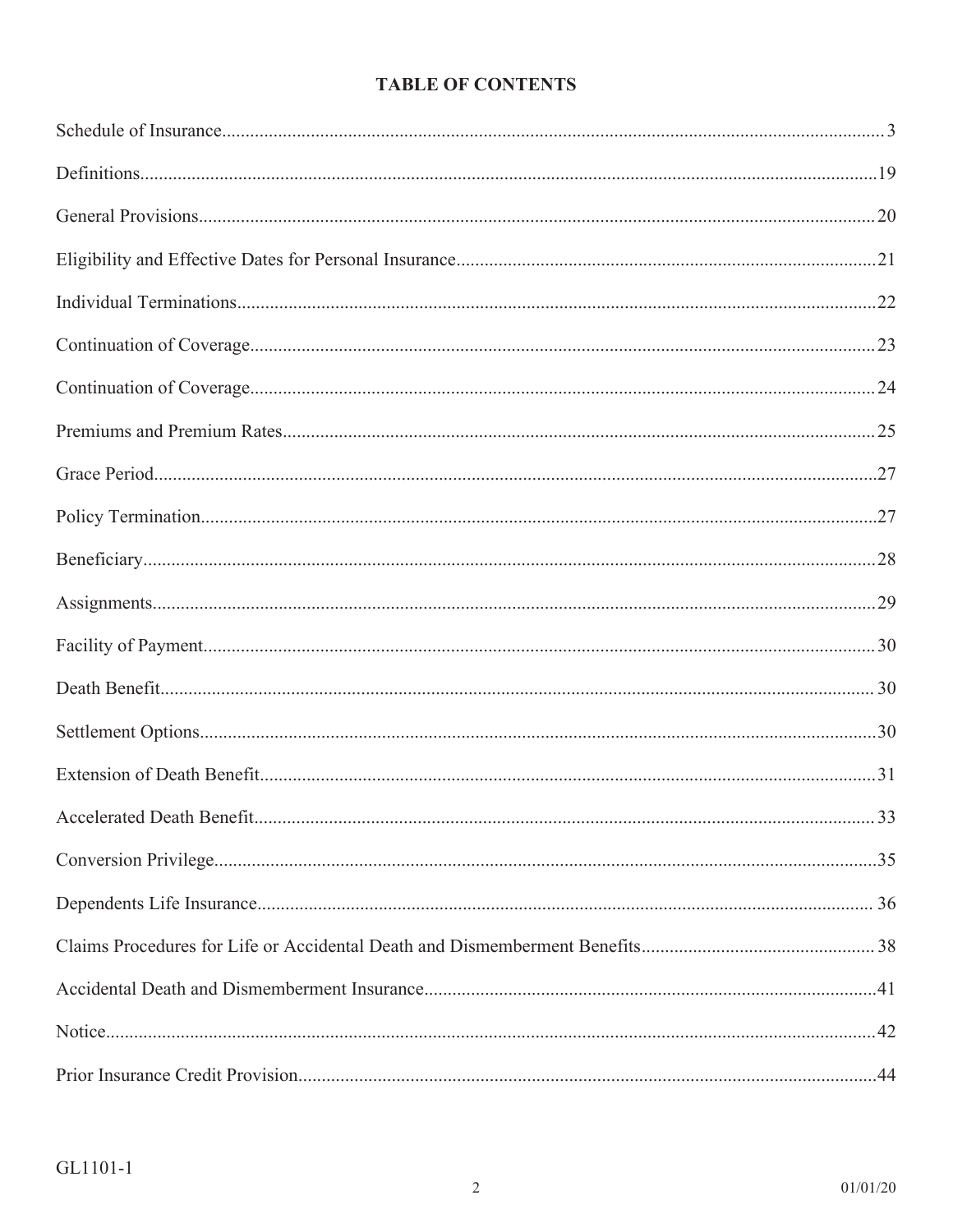## **City of Cookeville 000010256147 SCHEDULE OF INSURANCE**

### **ELIGIBLE CLASSES**

- Class 1 All Full-Time City Managers and Councilmen
- Class 2 All Full-Time Department Heads and 1st Level **Supervisors**
- Class 3 All Full-Time 2nd Level Supervisors, 3rd Level Supervisors & All Employees earning more than \$20,000 annually
- Class 4 All Full-Time Employees earning \$10,000 but less than \$20,000 annually
- Class 5 All Full-Time Employees earning less than \$10,000 annually
- Class 6 All Eligible Retirees who retired prior to 1/1/2002
- Class 7 All Eligible Retirees who retire on or after 1/1/2002

The amount of an Insured Person's insurance is determined from the following table. The initial amount of coverage is the amount which applies to an Insured Person's Class on the date his or her coverage takes effect. An Insured Person may become eligible for increases in the amount of insurance in accord with the table. Any such increase will take effect on the latest of:

- (1) the first day of the Insurance Month coinciding with or next following the date on which the Insured Person becomes eligible for the increase; if Actively at Work on that day;
- (2) the day the Insured Person resumes Active Work, if not Actively at Work on the day the increase would otherwise take effect; or
- (3) the day any required evidence of insurability is approved by the Company.

Any decrease will take effect on the day of the change; whether or not the Insured Person is Actively at Work.

The amount of an Insured Person's Life Insurance shall be reduced by the amount of any Life Insurance in effect as a result of exercising the rights under the Conversion Privilege section of this Policy.

The following chart applies to the Extension of Death Benefit provision when benefits end upon attainment of the Social Security Normal Retirement Age: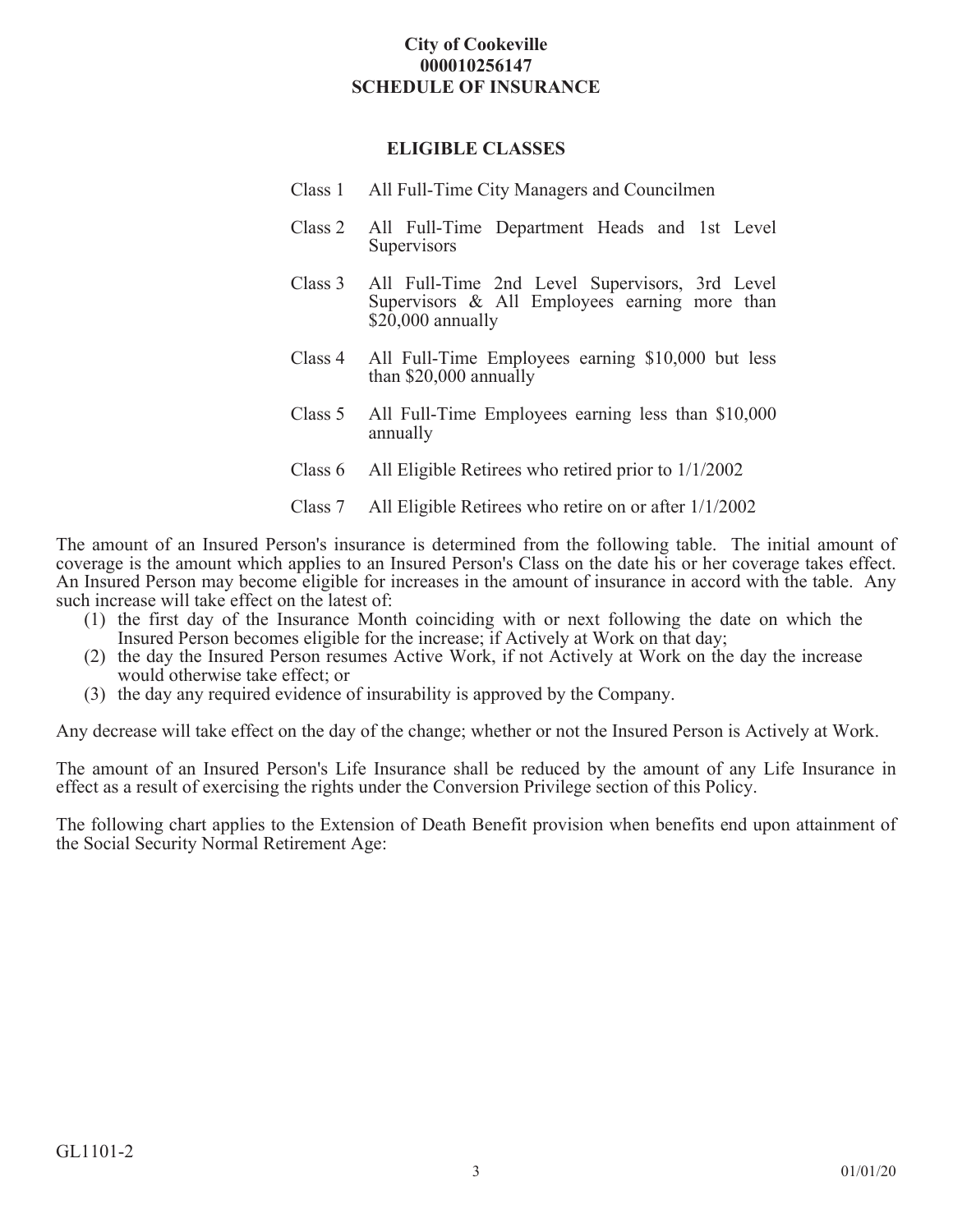## **City of Cookeville 000010256147 SCHEDULE OF INSURANCE (CONTINUED)**

| Year of Birth  | Normal Retirement Age |
|----------------|-----------------------|
| 1937 and prior | 65                    |
| 1938           | 65 and 2 months       |
| 1939           | 65 and 4 months       |
| 1940           | 65 and 6 months       |
| 1941           | 65 and 8 months       |
| 1942           | 65 and 10 months      |
| $1943 - 54$    | 66                    |
| 1955           | 66 and 2 months       |
| 1956           | 66 and 4 months       |
| 1957           | 66 and 6 months       |
| 1958           | 66 and 8 months       |
| 1959           | 66 and 10 months      |
| 1960 and later |                       |

Note: Persons born on January 1 of any year should refer to the Normal Retirement Age for the previous year.

Under the Continuation of Coverage provision, the word "retire" or "retirement" means an Insured Person's attainment of the Social Security Normal Retirement Age. The use of the word "retire" or "retirement" elsewhere in this Policy means an Insured Person's retirement from employment with the Employer.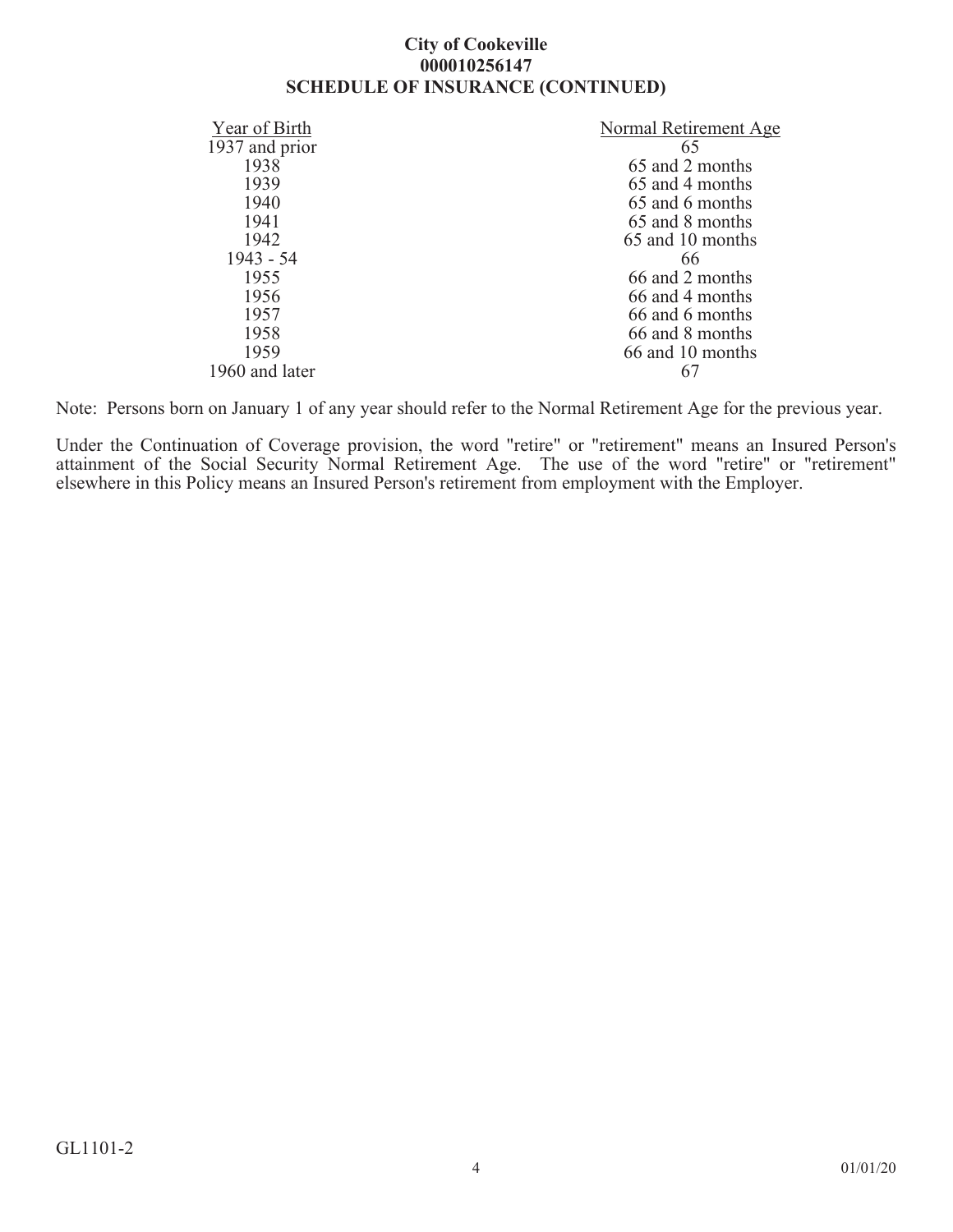#### **City of Cookeville 000010256147 SCHEDULE OF INSURANCE For**

# **Class 1 - All Full-Time City Managers and Councilmen**

| I IEE AND ADLD INCHDANCE           |                                                                                                                            |
|------------------------------------|----------------------------------------------------------------------------------------------------------------------------|
| <b>CONTRIBUTIONS:</b>              | Insured Persons are not required to make contributions for Personal Life & AD&D<br>Insurance and Dependent Life Insurance. |
| <b>WAITING PERIOD:</b>             | (For date insurance begins, refer to "Effective Date" section)<br>30 days of continuous Active Work                        |
| MINIMUM HOURS: 37.5 hours per week |                                                                                                                            |
|                                    |                                                                                                                            |

# **LIFE AND AD&D INSURANCE**

|                              | Benefit Amount |
|------------------------------|----------------|
| Personal Life Insurance      | \$50,000       |
| AD&D Insurance Principal Sum | \$50,000       |

Personal Life and AD&D Insurance will be reduced as follows:

- At age 70, benefits will reduce by 33% of the original amount;

- At age 75, benefits will reduce an additional 17% of the original amount.

Benefits will terminate when the Insured Person retires.

If the Insured Person first enrolls for Personal Life and AD&D Insurance at age 70 or older, the above age reductions will apply to:

- Any Guarantee Issue Amount available without evidence of insurability; and

- The maximum amount of insurance for which he or she is eligible.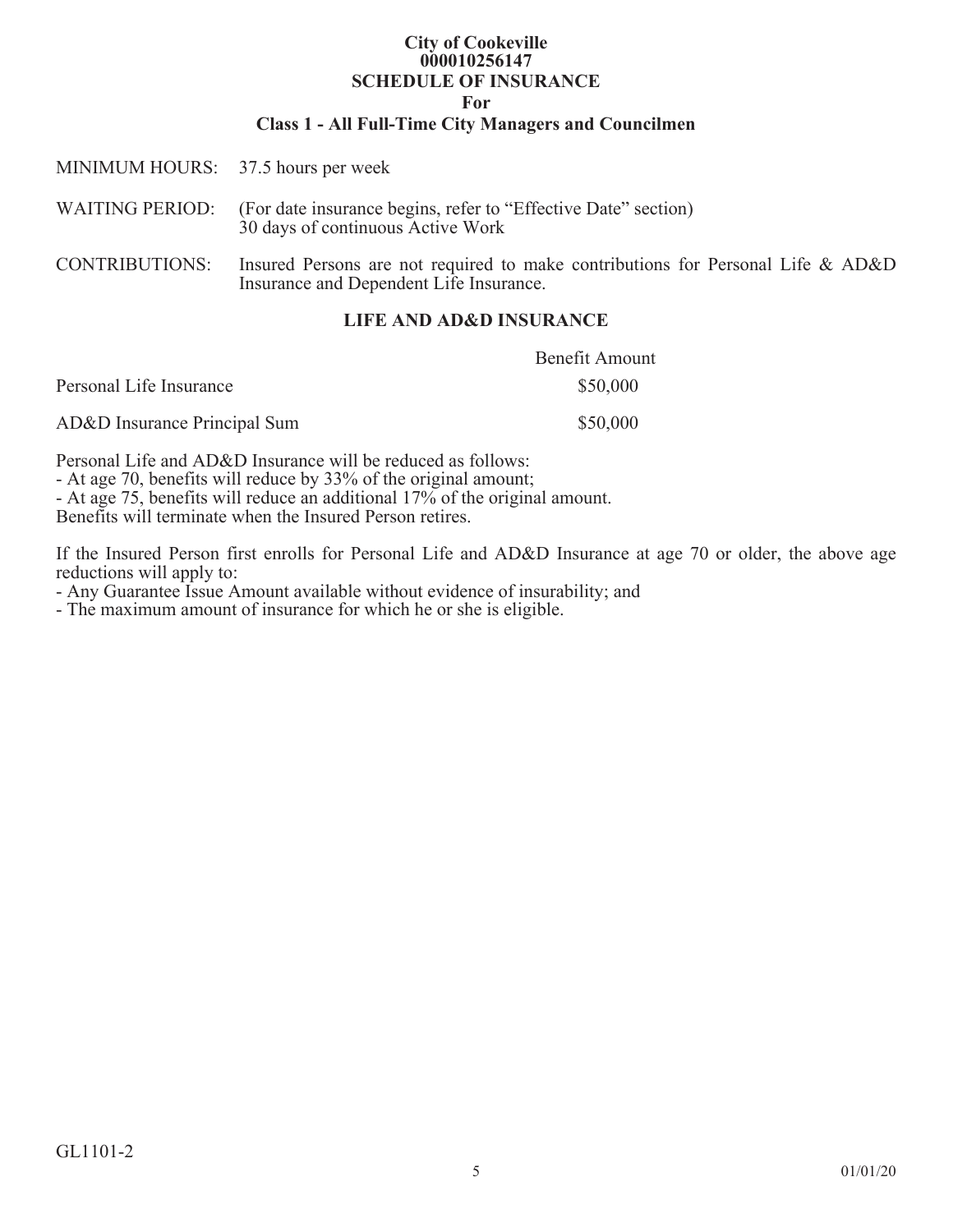#### **City of Cookeville 000010256147 SCHEDULE OF INSURANCE For Class 1 LIFE AND AD&D INSURANCE (CONTINUED)**

# **DEPENDENTS INSURANCE**

| Dependent Life Insurance                   | <b>Benefit Amount</b> |
|--------------------------------------------|-----------------------|
| <b>Spouse</b>                              | \$2,000               |
| Dependent Child (age 14 days to 6 months)  | \$100                 |
| Dependent Child (age 6 months to 26 years) | \$1,000               |

Spouse Life Insurance will terminate when the Spouse attains age 70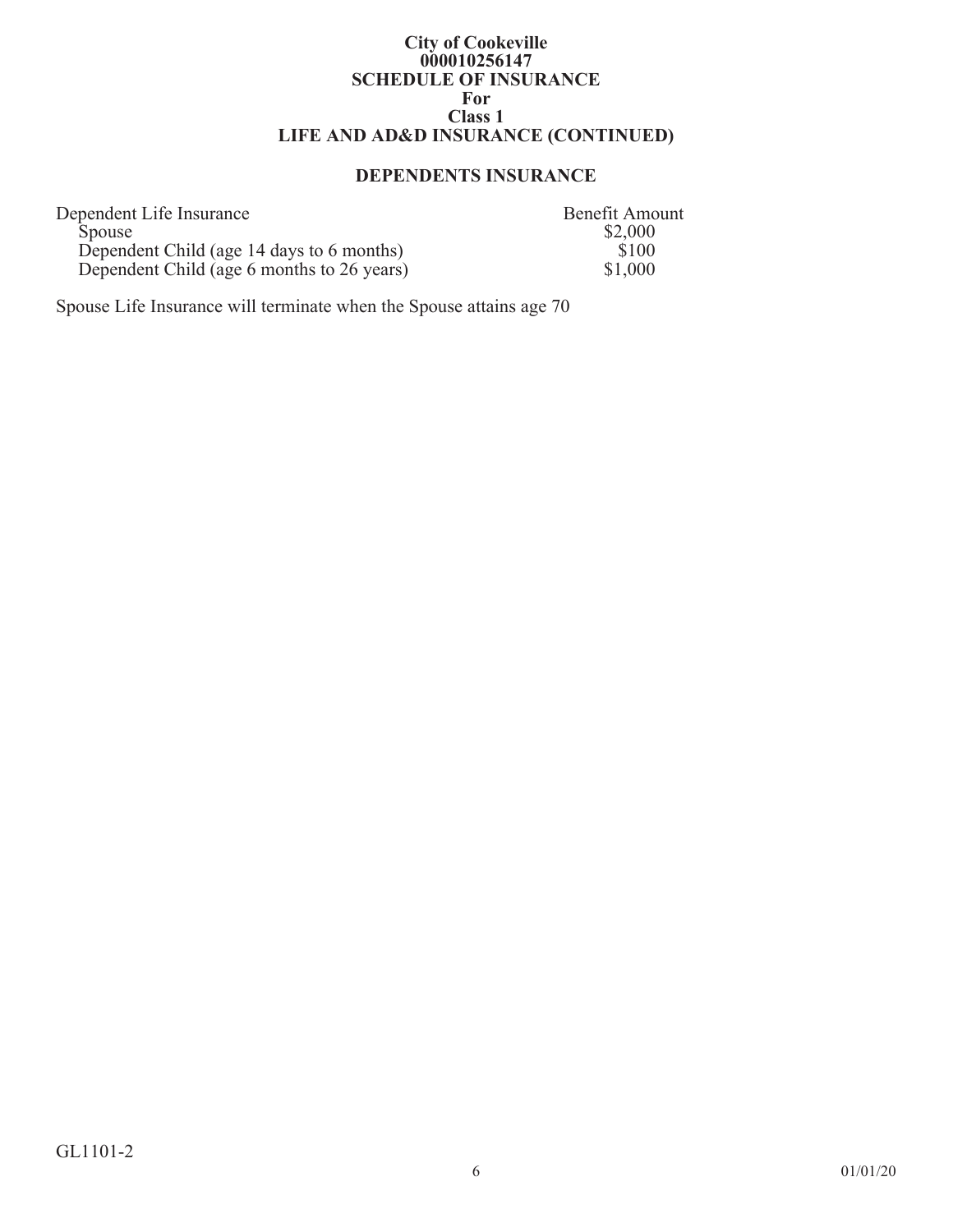## **City of Cookeville 000010256147 SCHEDULE OF INSURANCE**

**For**

### **Class 2 - All Full-Time Department Heads and 1st Level Supervisors**

| MINIMUM HOURS: 37.5 hours per week |                                                                                                                            |
|------------------------------------|----------------------------------------------------------------------------------------------------------------------------|
| <b>WAITING PERIOD:</b>             | (For date insurance begins, refer to "Effective Date" section)<br>30 days of continuous Active Work                        |
| <b>CONTRIBUTIONS:</b>              | Insured Persons are not required to make contributions for Personal Life & AD&D<br>Insurance and Dependent Life Insurance. |

## **LIFE AND AD&D INSURANCE**

|                              | <b>Benefit Amount</b> |
|------------------------------|-----------------------|
| Personal Life Insurance      | \$40,000              |
| AD&D Insurance Principal Sum | \$40,000              |

Personal Life and AD&D Insurance will be reduced as follows:

- At age 70, benefits will reduce by 33% of the original amount;

- At age 75, benefits will reduce an additional 17% of the original amount.

Benefits will terminate when the Insured Person retires.

If the Insured Person first enrolls for Personal Life and AD&D Insurance at age 70 or older, the above age reductions will apply to:

- Any Guarantee Issue Amount available without evidence of insurability; and

- The maximum amount of insurance for which he or she is eligible.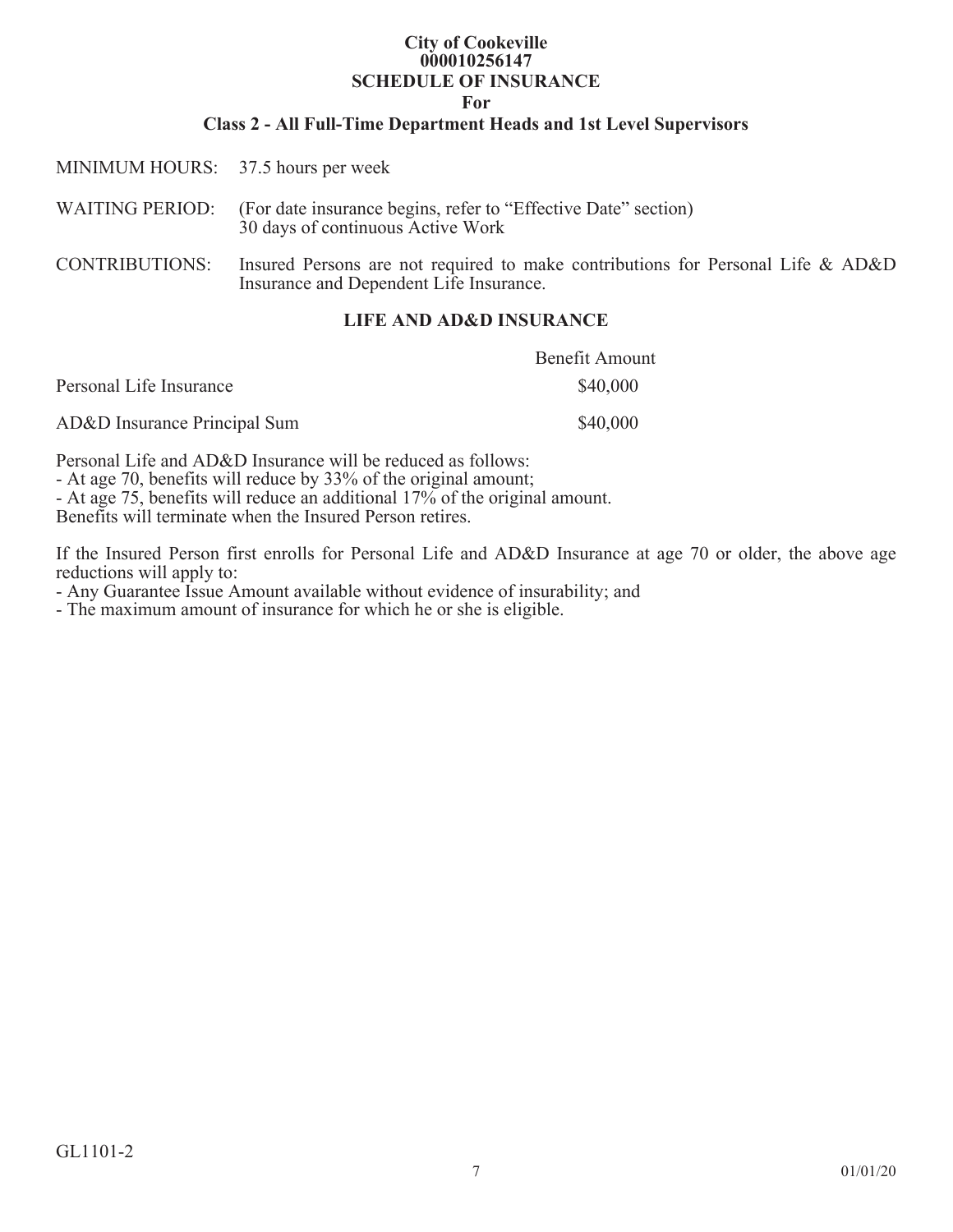#### **City of Cookeville 000010256147 SCHEDULE OF INSURANCE For Class 2 LIFE AND AD&D INSURANCE (CONTINUED)**

# **DEPENDENTS INSURANCE**

| Dependent Life Insurance                   | <b>Benefit Amount</b> |
|--------------------------------------------|-----------------------|
| <b>Spouse</b>                              | \$2,000               |
| Dependent Child (age 14 days to 6 months)  | \$100                 |
| Dependent Child (age 6 months to 26 years) | \$1,000               |

Spouse Life Insurance will terminate when the Spouse attains age 70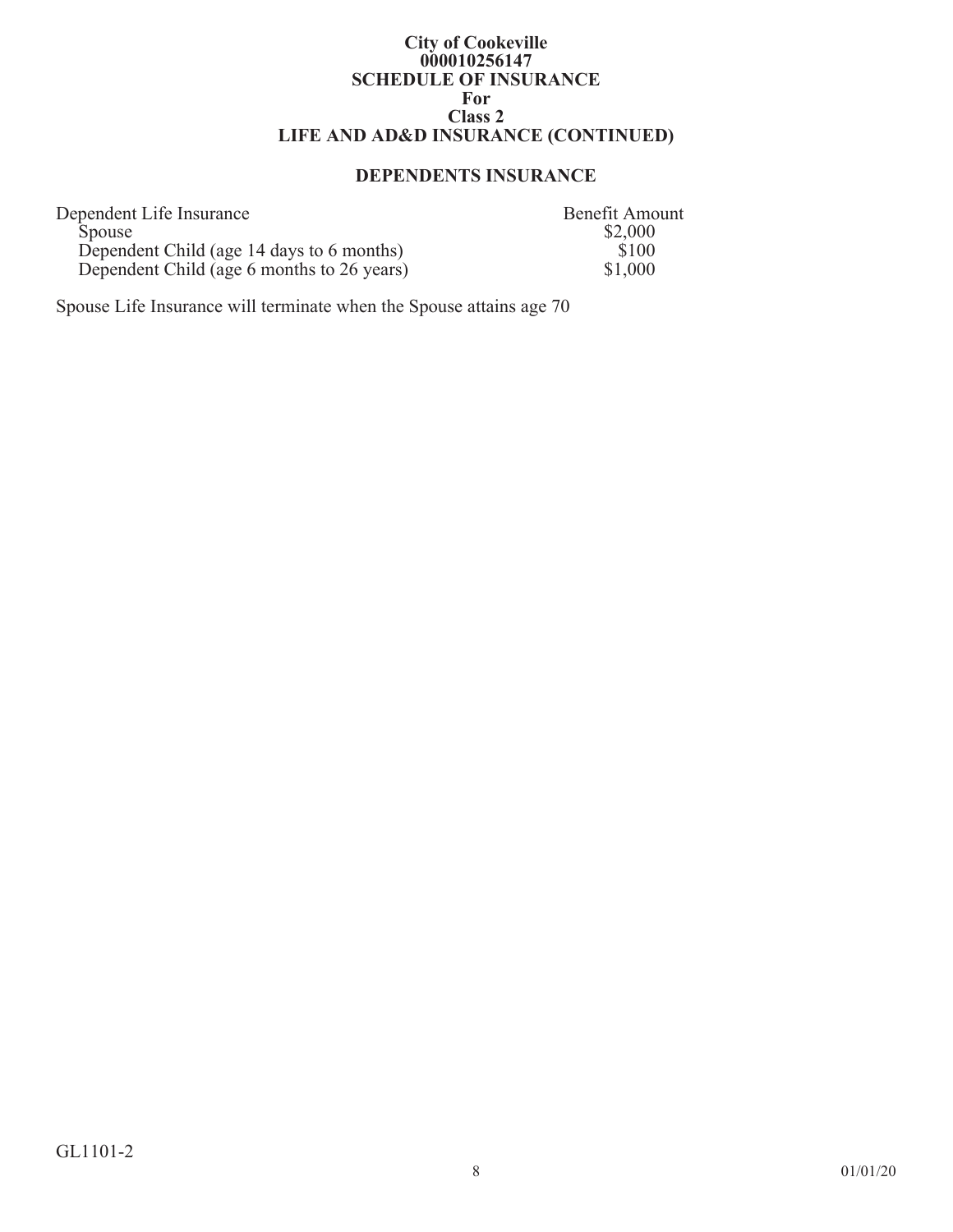#### **City of Cookeville 000010256147 SCHEDULE OF INSURANCE**

**For**

## **Class 3 - All Full-Time 2nd Level Supervisors, 3rd Level Supervisors & All Employees earning more than \$20,000 annually**

| <b>CONTRIBUTIONS:</b>  | Insured Persons are not required to make contributions for Personal Life & AD&D<br>Insurance and Dependent Life Insurance. |
|------------------------|----------------------------------------------------------------------------------------------------------------------------|
| <b>WAITING PERIOD:</b> | (For date insurance begins, refer to "Effective Date" section)<br>30 days of continuous Active Work                        |
|                        | MINIMUM HOURS: 37.5 hours per week                                                                                         |

### **LIFE AND AD&D INSURANCE**

|                              | <b>Benefit Amount</b> |
|------------------------------|-----------------------|
| Personal Life Insurance      | \$30,000              |
| AD&D Insurance Principal Sum | \$30,000              |

Personal Life and AD&D Insurance will be reduced as follows:

- At age 70, benefits will reduce by 33% of the original amount;

- At age 75, benefits will reduce an additional 17% of the original amount.

Benefits will terminate when the Insured Person retires.

If the Insured Person first enrolls for Personal Life and AD&D Insurance at age 70 or older, the above age reductions will apply to:

- Any Guarantee Issue Amount available without evidence of insurability; and

- The maximum amount of insurance for which he or she is eligible.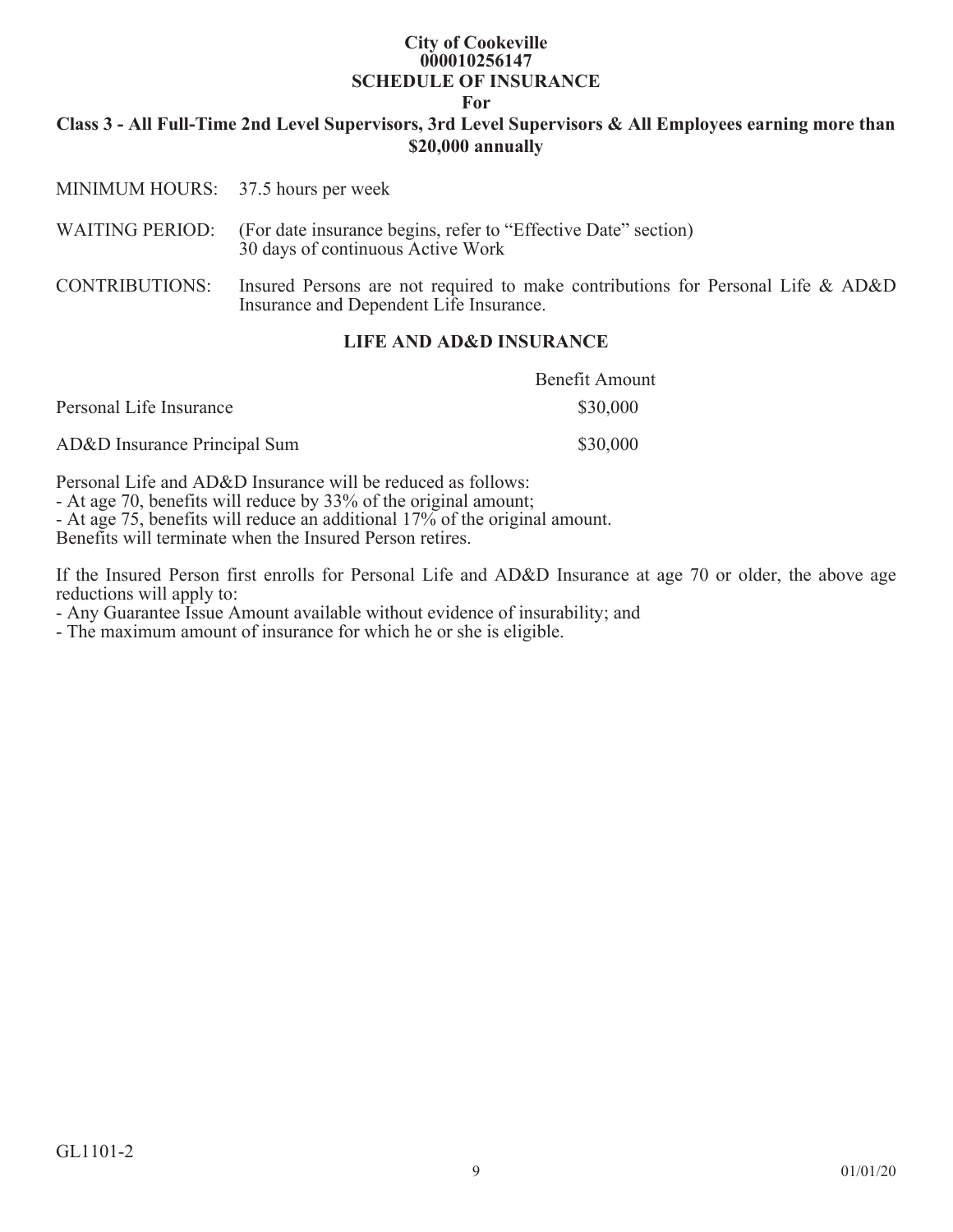#### **City of Cookeville 000010256147 SCHEDULE OF INSURANCE For Class 3 LIFE AND AD&D INSURANCE (CONTINUED)**

# **DEPENDENTS INSURANCE**

| Dependent Life Insurance                   | <b>Benefit Amount</b> |
|--------------------------------------------|-----------------------|
| <b>Spouse</b>                              | \$2,000               |
| Dependent Child (age 14 days to 6 months)  | \$100                 |
| Dependent Child (age 6 months to 26 years) | \$1,000               |

Spouse Life Insurance will terminate when the Spouse attains age 70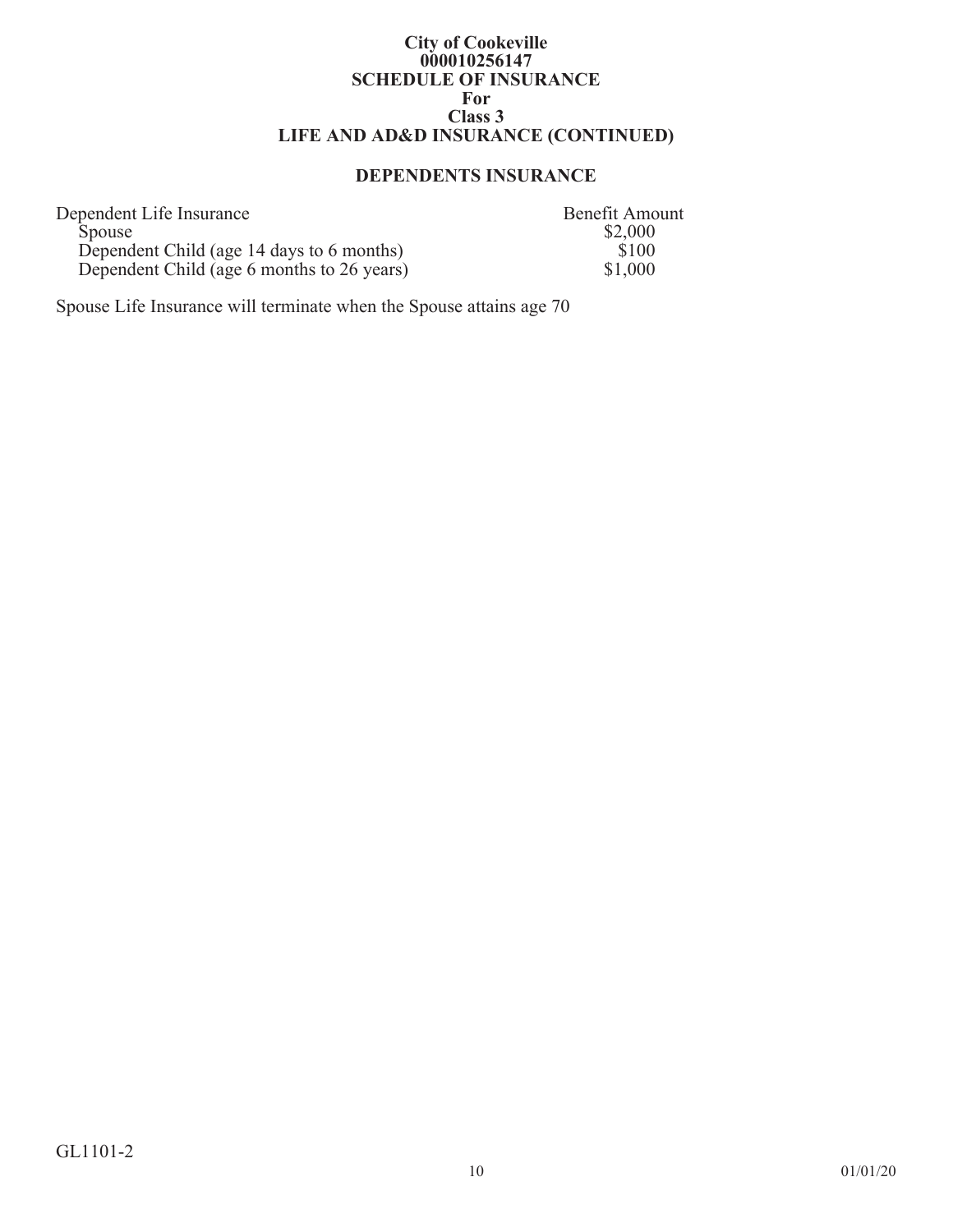## **City of Cookeville 000010256147 SCHEDULE OF INSURANCE**

**For**

### **Class 4 - All Full-Time Employees earning \$10,000 but less than \$20,000 annually**

| MINIMUM HOURS: 37.5 hours per week                                                                                         |
|----------------------------------------------------------------------------------------------------------------------------|
| WAITING PERIOD: (For date insurance begins, refer to "Effective Date" section)<br>30 days of continuous Active Work        |
| Insured Persons are not required to make contributions for Personal Life & AD&D<br>Insurance and Dependent Life Insurance. |
|                                                                                                                            |

### **LIFE AND AD&D INSURANCE**

|                              | <b>Benefit Amount</b> |
|------------------------------|-----------------------|
| Personal Life Insurance      | \$20,000              |
| AD&D Insurance Principal Sum | \$20,000              |

Personal Life and AD&D Insurance will be reduced as follows:

- At age 70, benefits will reduce by 33% of the original amount;

- At age 75, benefits will reduce an additional 17% of the original amount.

Benefits will terminate when the Insured Person retires.

If the Insured Person first enrolls for Personal Life and AD&D Insurance at age 70 or older, the above age reductions will apply to:

- Any Guarantee Issue Amount available without evidence of insurability; and

- The maximum amount of insurance for which he or she is eligible.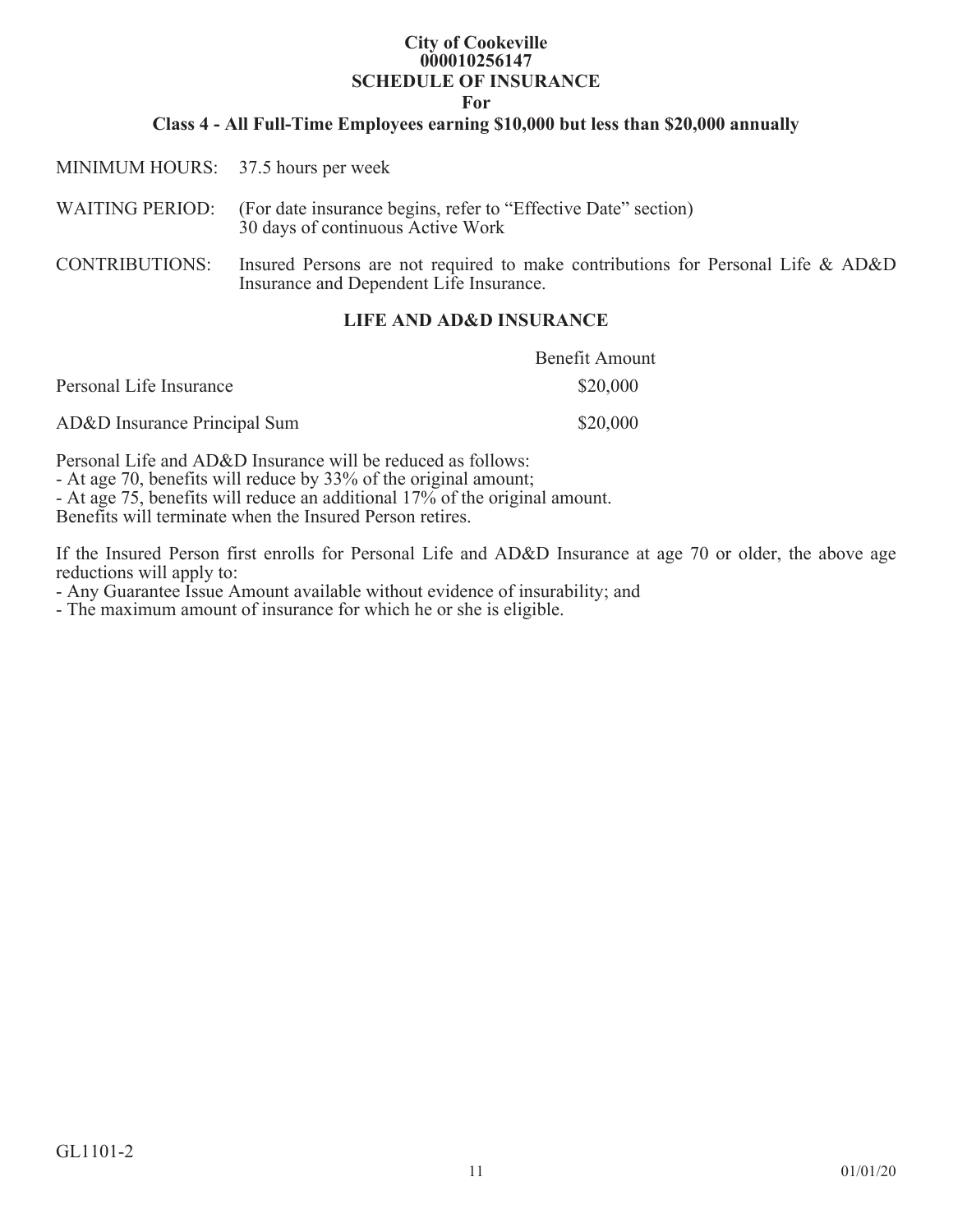#### **City of Cookeville 000010256147 SCHEDULE OF INSURANCE For Class 4 LIFE AND AD&D INSURANCE (CONTINUED)**

# **DEPENDENTS INSURANCE**

| Dependent Life Insurance                   | <b>Benefit Amount</b> |
|--------------------------------------------|-----------------------|
| <b>Spouse</b>                              | \$2,000               |
| Dependent Child (age 14 days to 6 months)  | \$100                 |
| Dependent Child (age 6 months to 26 years) | \$1,000               |

Spouse Life Insurance will terminate when the Spouse attains age 70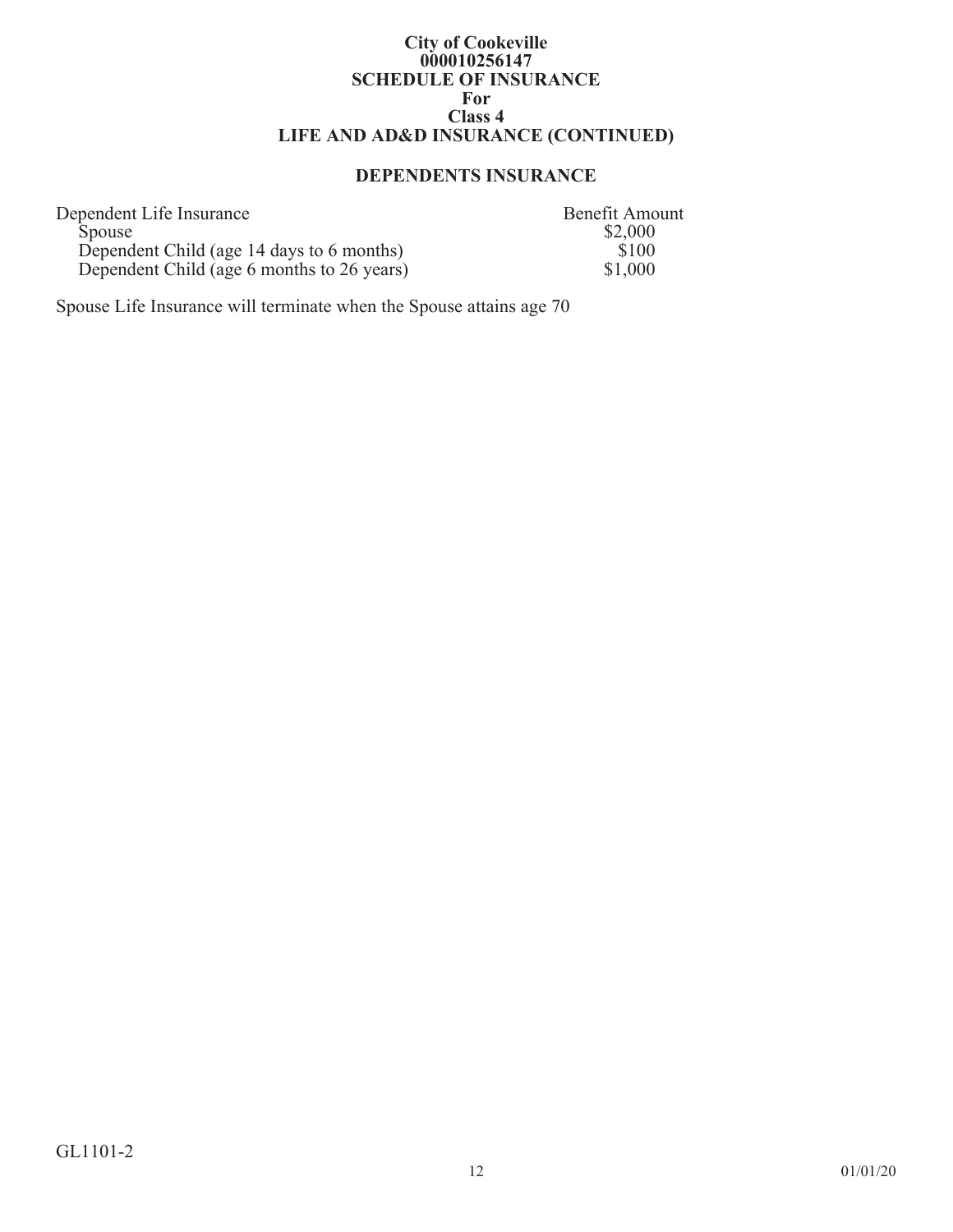## **City of Cookeville 000010256147 SCHEDULE OF INSURANCE**

**For**

### **Class 5 - All Full-Time Employees earning less than \$10,000 annually**

| MINIMUM HOURS: 37.5 hours per week |                                                                                                                            |
|------------------------------------|----------------------------------------------------------------------------------------------------------------------------|
|                                    | WAITING PERIOD: (For date insurance begins, refer to "Effective Date" section)<br>30 days of continuous Active Work        |
| <b>CONTRIBUTIONS:</b>              | Insured Persons are not required to make contributions for Personal Life & AD&D<br>Insurance and Dependent Life Insurance. |

# **LIFE AND AD&D INSURANCE**

|                              | Benefit Amount |
|------------------------------|----------------|
| Personal Life Insurance      | \$10,000       |
| AD&D Insurance Principal Sum | \$10,000       |

Personal Life and AD&D Insurance will be reduced as follows:

- At age 70, benefits will reduce by 33% of the original amount;

- At age 75, benefits will reduce an additional 17% of the original amount.

Benefits will terminate when the Insured Person retires.

If the Insured Person first enrolls for Personal Life and AD&D Insurance at age 70 or older, the above age reductions will apply to:

- Any Guarantee Issue Amount available without evidence of insurability; and

- The maximum amount of insurance for which he or she is eligible.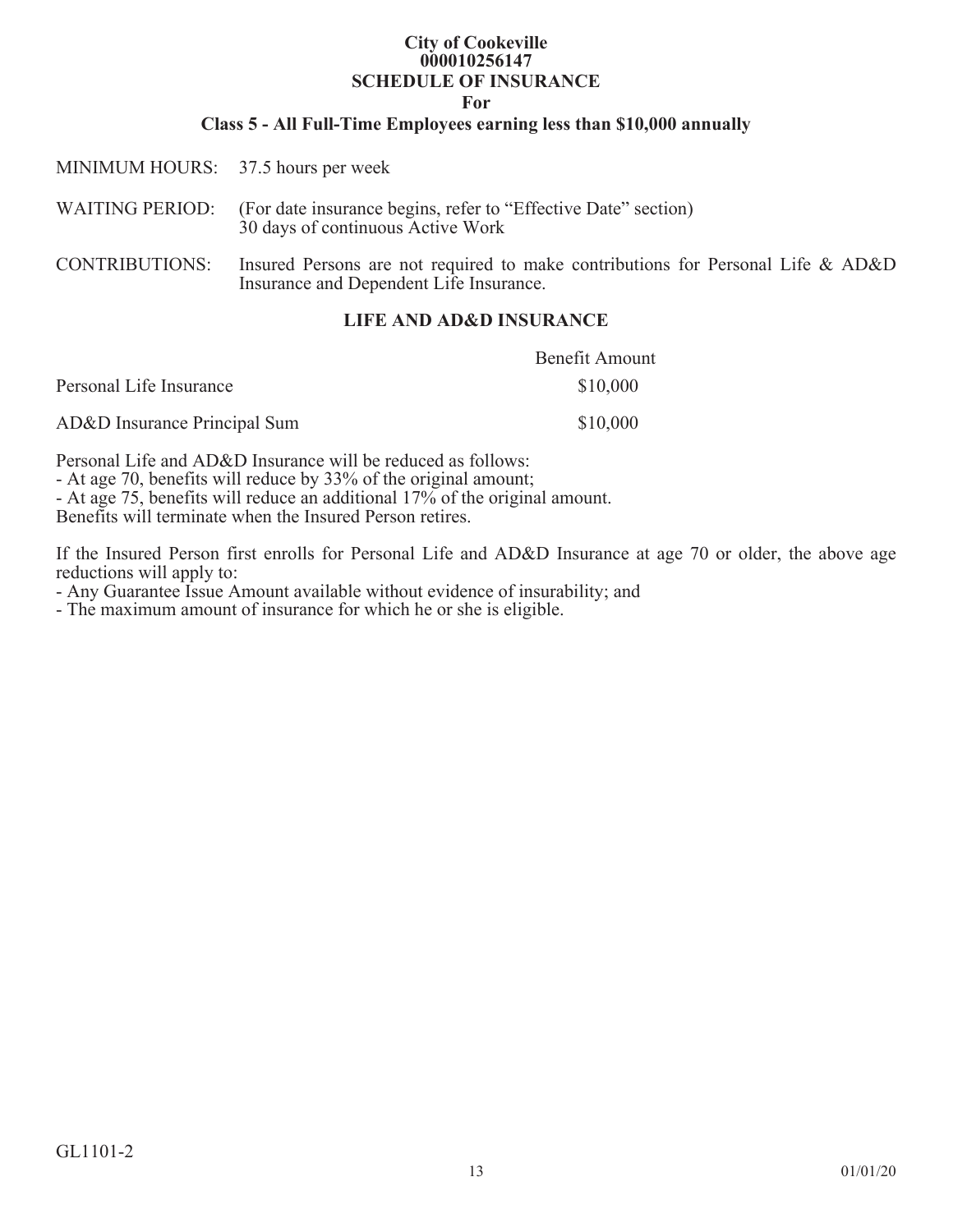#### **City of Cookeville 000010256147 SCHEDULE OF INSURANCE For Class 5 LIFE AND AD&D INSURANCE (CONTINUED)**

# **DEPENDENTS INSURANCE**

| Dependent Life Insurance                   | <b>Benefit Amount</b> |
|--------------------------------------------|-----------------------|
| <b>Spouse</b>                              | \$2,000               |
| Dependent Child (age 14 days to 6 months)  | \$100                 |
| Dependent Child (age 6 months to 26 years) | \$1,000               |

Spouse Life Insurance will terminate when the Spouse attains age 70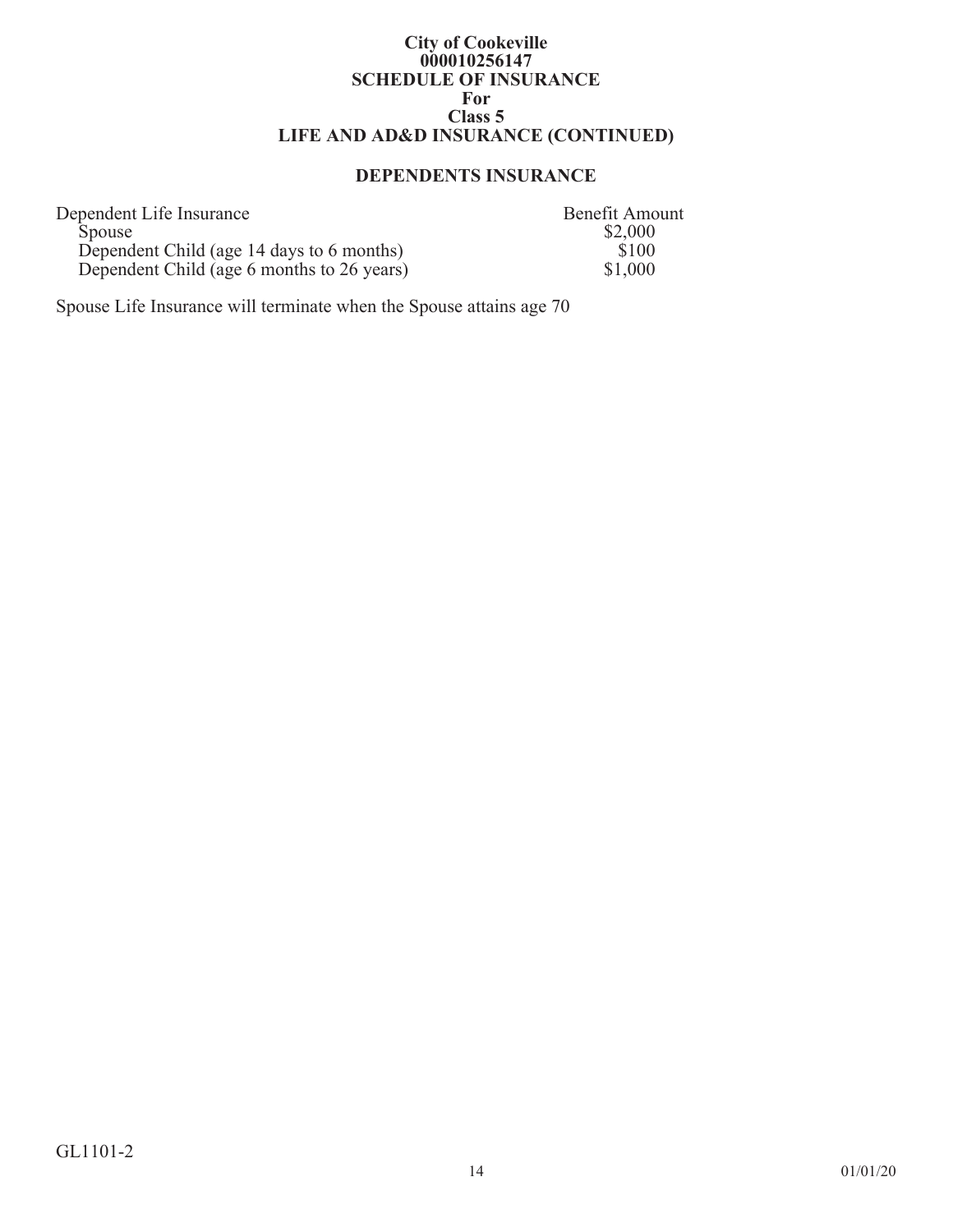# **City of Cookeville 000010256147 SCHEDULE OF INSURANCE**

#### **For**

# **Class 6 - All Eligible Retirees who retired prior to 1/1/2002**

CONTRIBUTIONS: Insured Persons are not required to make contributions for Personal Life Insurance and Dependent Life Insurance.

### **LIFE INSURANCE**

Benefit Amount

Personal Life Insurance 50% of the Insured Person's Basic Annual Earnings in effect immediately prior to retirement.

Personal Life Insurance will terminate when the Insured Person attains age 99.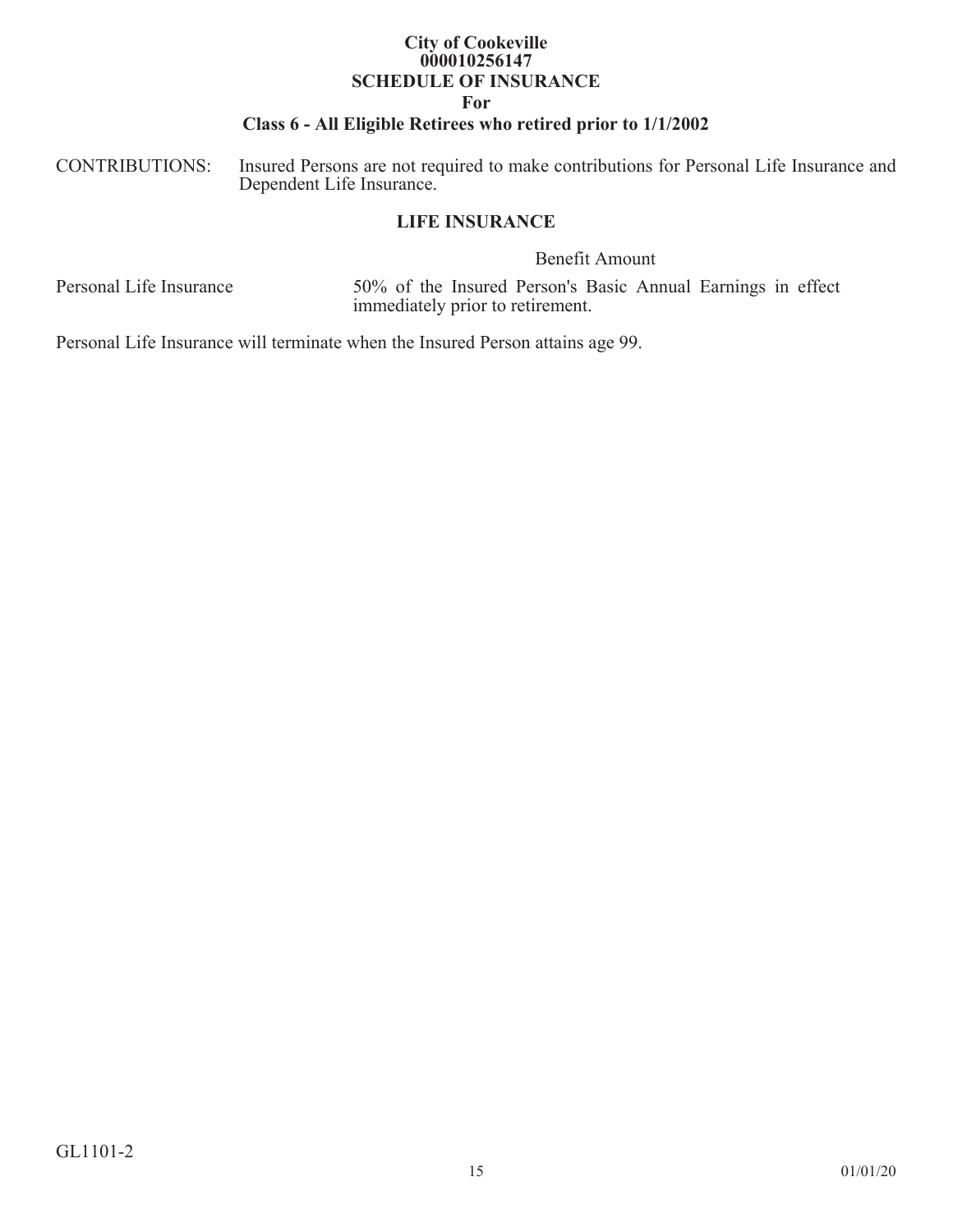#### **City of Cookeville 000010256147 SCHEDULE OF INSURANCE For Class 6 LIFE INSURANCE (CONTINUED)**

# **DEPENDENTS INSURANCE**

| Dependent Life Insurance                   | <b>Benefit Amount</b> |
|--------------------------------------------|-----------------------|
| <b>Spouse</b>                              | \$2,000               |
| Dependent Child (age 14 days to 6 months)  | \$100                 |
| Dependent Child (age 6 months to 26 years) | \$1,000               |

Spouse Life Insurance will terminate when the Spouse attains age 70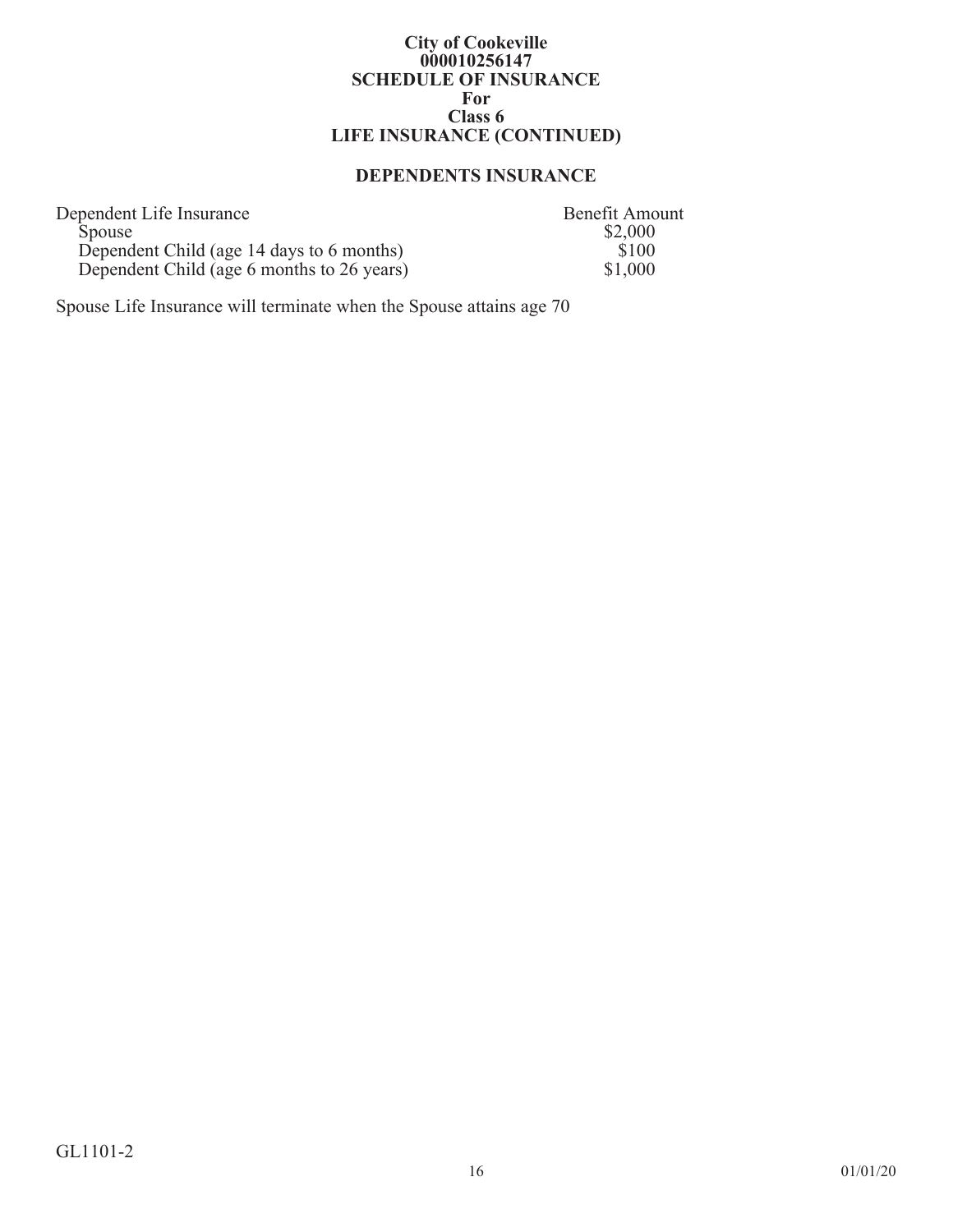## **City of Cookeville 000010256147 SCHEDULE OF INSURANCE**

#### **For**

### **Class 7 - All Eligible Retirees who retire on or after 1/1/2002**

CONTRIBUTIONS: Insured Persons are not required to make contributions for Personal Life Insurance and Dependent Life Insurance.

#### **LIFE INSURANCE**

Benefit Amount

Personal Life Insurance 50% of the Insured Person's Basic Annual Earnings in effect immediately prior to retirement.

Personal Life Insurance will be reduced as follows:

- At age 70, benefits will reduce by 33% of the original amount;

- At age 75, benefits will reduce an additional 17% of the original amount.

If the Insured Person first enrolls for Personal Life Insurance at age 70 or older, the above age reductions will apply to:

- Any Guarantee Issue Amount available without evidence of insurability; and

- The maximum amount of insurance for which he or she is eligible.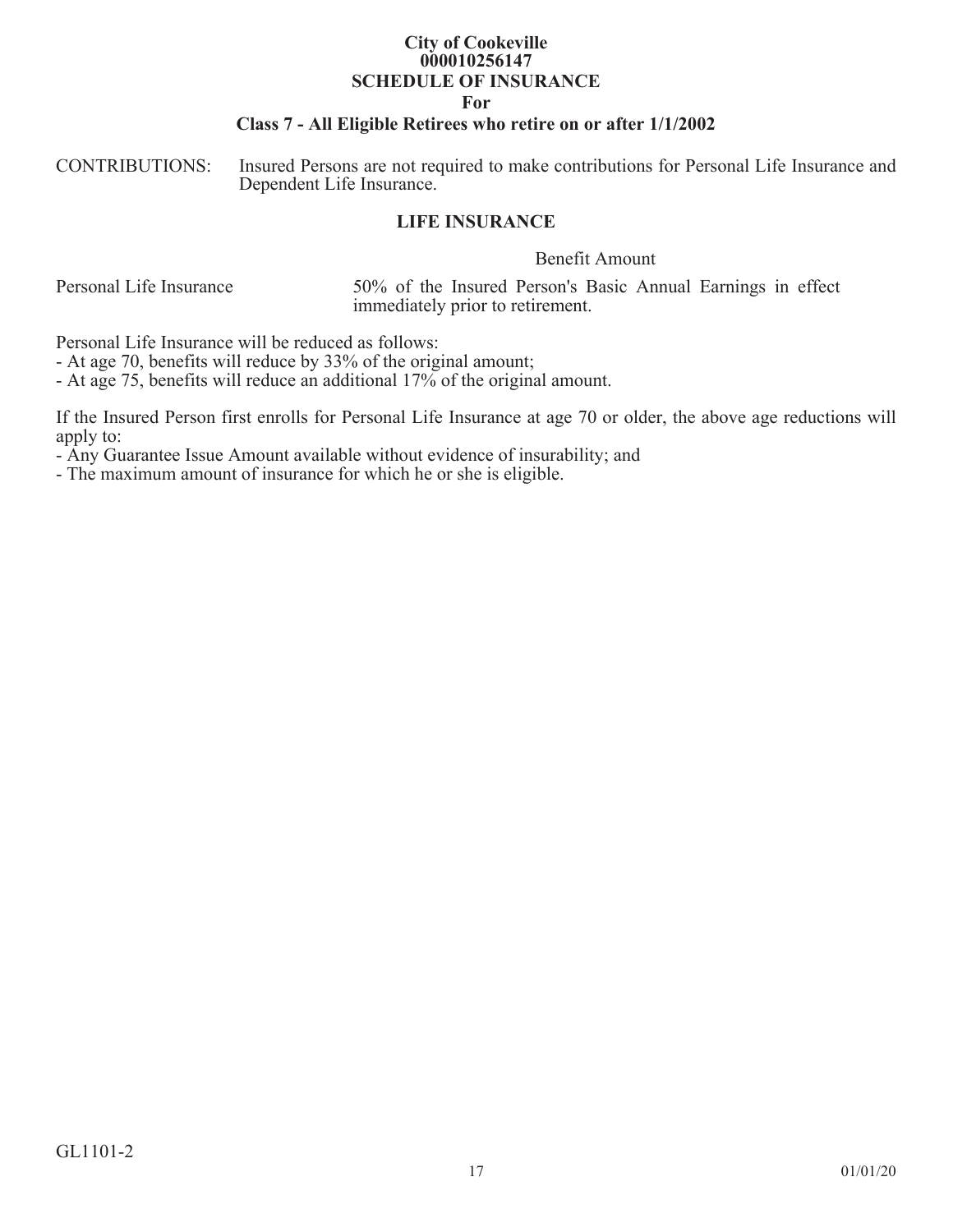#### **City of Cookeville 000010256147 SCHEDULE OF INSURANCE For Class 7 LIFE INSURANCE (CONTINUED)**

# **DEPENDENTS INSURANCE**

| Dependent Life Insurance                   | Benefit Amount |
|--------------------------------------------|----------------|
| <b>Spouse</b>                              | \$2,000        |
| Dependent Child (age 14 days to 6 months)  | \$100          |
| Dependent Child (age 6 months to 26 years) | \$1,000        |

Spouse Life Insurance will terminate when the Spouse attains age 70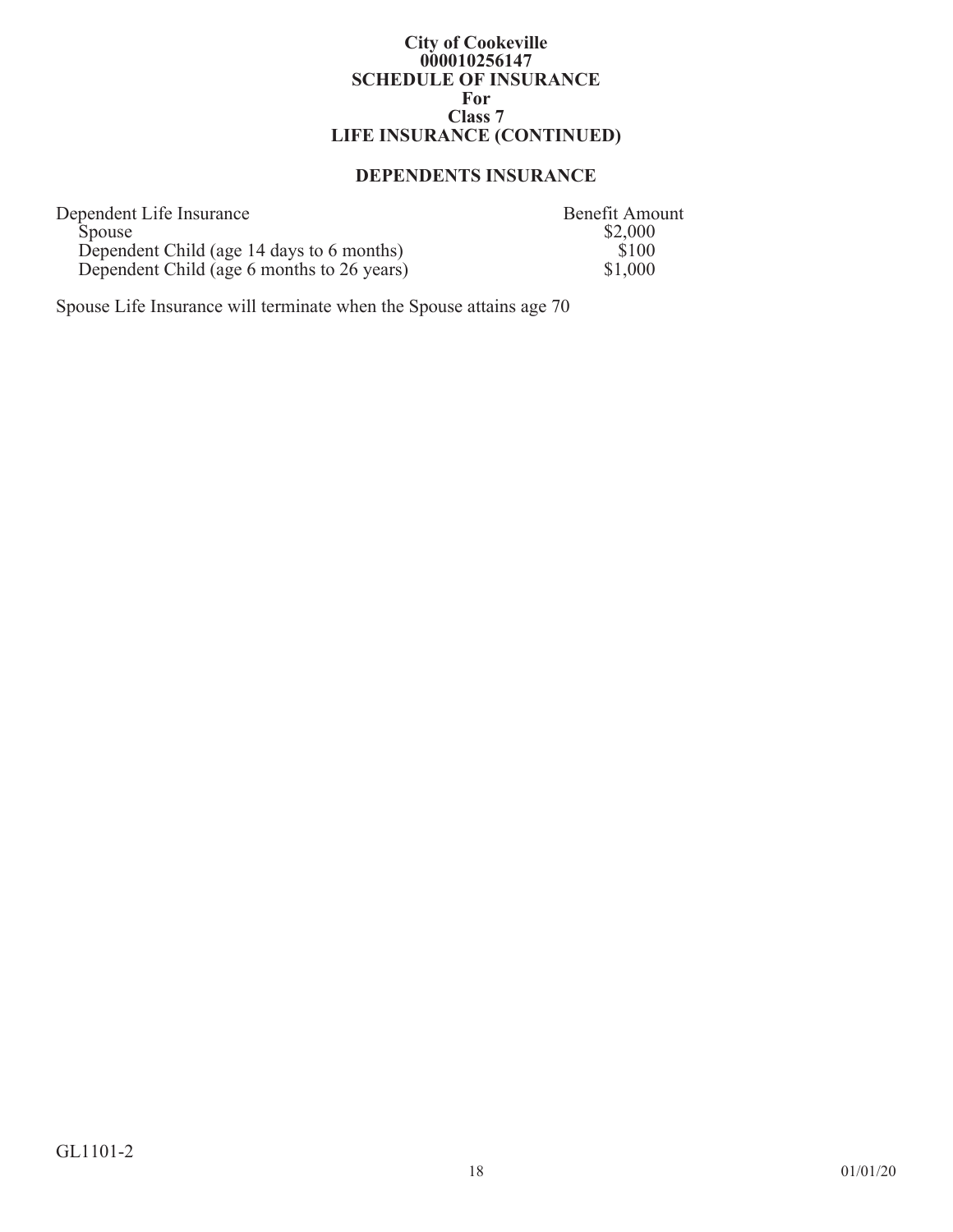## **DEFINITIONS**

ACTIVE WORK or ACTIVELY AT WORK means an employee's full-time performance of all customary duties of his or her occupation at:

- (1) the GROUP POLICYHOLDER'S place of business; or
- (2) any other business location where the employee is required to travel.

Unless disabled on the prior workday or on the day of absence, an employee will be considered Actively at Work on the following days:

- (1) a Saturday, Sunday or holiday which is not a scheduled workday;
- (2) a paid vacation day, or other scheduled or unscheduled non-workday; or
- (3) an excused or emergency leave of absence (except a medical leave).

COMPANY means The Lincoln National Life Insurance Company, an Indiana corporation, whose Group Insurance Service Office address is 8801 Indian Hills Drive, Omaha, Nebraska 68114-4066.

DAY OR DATE means at 12:01 A.M., Standard Time, at the GROUP POLICYHOLDER'S place of business; when used with regard to eligibility dates and effective dates. It means 12:00 midnight, Standard Time, at the same place; when used with regard to termination dates.

FULL-TIME EMPLOYEE means an employee of the GROUP POLICYHOLDER:<br>(1) whose employment with the GROUP POLICYHOLDER is the

- whose employment with the GROUP POLICYHOLDER is the employee's principal occupation;
- (2) who is not a temporary or seasonal employee; and
- (3) who is regularly scheduled to work at such occupation at least the Minimum Hours shown in the Schedule of Insurance.

GROUP POLICYHOLDER means the person, partnership, corporation, or trust as shown on the Title Page of this Policy.

INSURANCE MONTH means that period of time:

- (1) beginning at 12:01 A.M. Standard Time, at the GROUP POLICYHOLDER'S place of business on the first day of any calendar month; and
- (2) ending at 12:00 midnight on the last day of the same calendar month.

INSURED PERSON means a PERSON for whom the coverages provided by this Policy are in effect.

PERSON means a FULL-TIME EMPLOYEE of the GROUP POLICYHOLDER:

- (1) who is a member of an employee class which is eligible for coverage under this Policy; and
- (2) who has completed an enrollment form.

PERSONAL INSURANCE means the insurance provided by this Policy on Insured Persons.

PHYSICIAN means a licensed practitioner of the healing arts other than the Insured Person or a relative of the Insured Person.

POLICY means this Group Insurance Policy issued by the Company to the Group Policyholder.

RETIREE means a former full-time employee of the Group Policyholder who is eligible for retirement benefits.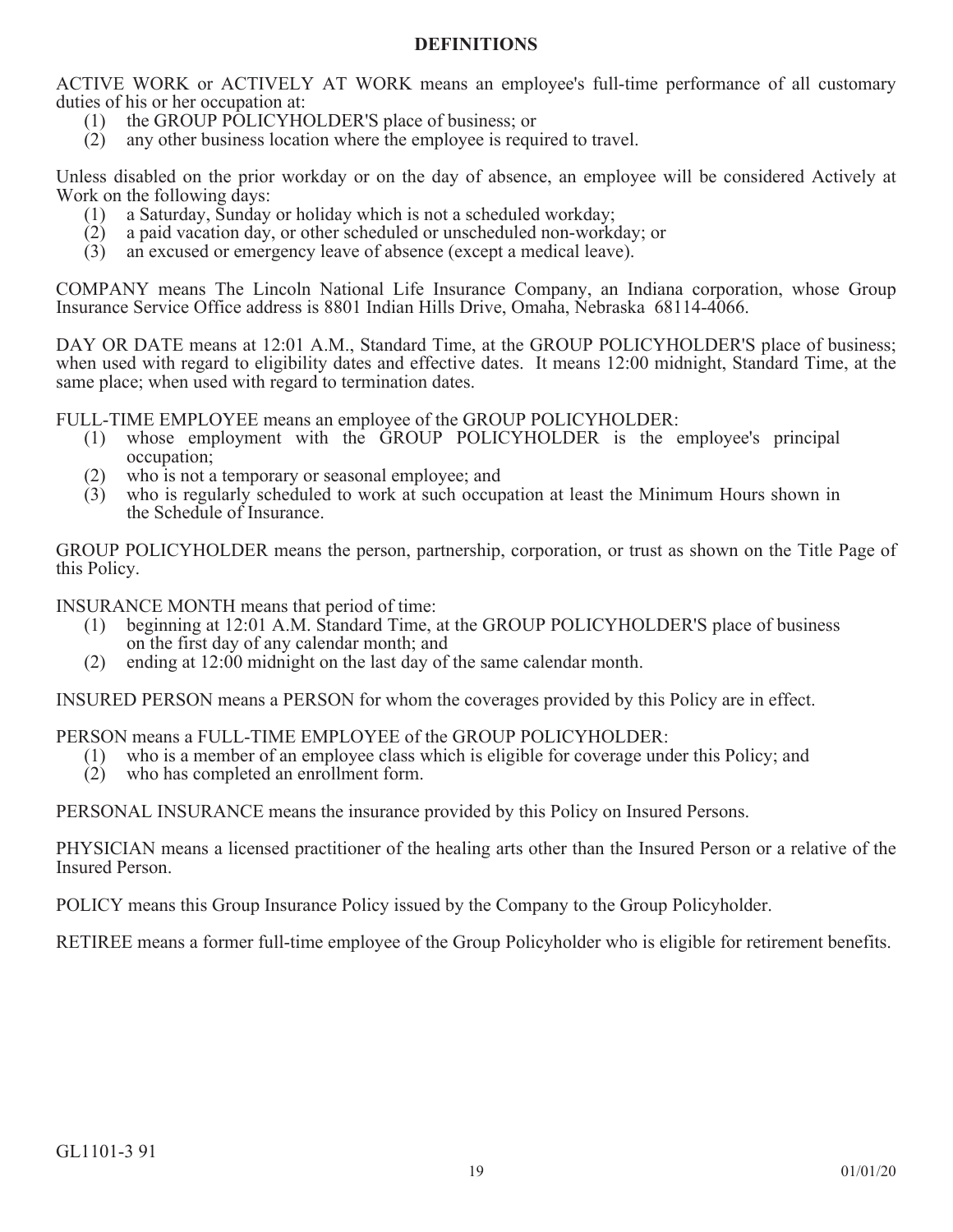## **GENERAL PROVISIONS**

ENTIRE CONTRACT. The entire contract between the parties consists of:

- (1) this Policy and the Group Policyholder's application (a copy is attached); and
- (2) the Insured Persons' enrollment cards, if any.

All statements made by the Group Policyholder and by Insured Persons are representations and not warranties. No statement made by an Insured Person will be used to contest the coverage provided by this Policy; unless:

- (1) it is contained in a written statement signed by that Insured Person; and
- (2) a copy of the statement is furnished to the Insured Person or Beneficiary.

Only an Officer of the Company may change this Policy or extend the time for payment of any premium. No change will be valid unless made in writing and signed by an Officer of the Company. Any change so made will be binding on all persons referred to in this Policy.

INCONTESTABILITY. Except for the non-payment of premiums, the Company may not contest the validity of this Policy as to any Insured Person after it has been in force for two years during his or her lifetime. This clause will not affect the Company's right to contest claims made for disability, accidental death, or accidental dismemberment benefits.

NONPARTICIPATION. This Policy will not be entitled to share in the surplus earnings of the Company.

BASIS OF RESERVE. The reserve for this Policy will not be less than the reserve computed using:

- (1) the 1970 Intercompany Group Life Disability Valuation Table; and
- (2) interest at not less than three percent per annum.

INFORMATION TO BE FURNISHED. The Group Policyholder may be required to furnish any information needed to administer this Policy. Clerical error by the Group Policyholder will not:

- (1) affect the amount of insurance which would otherwise be in effect; or
- (2) continue insurance which otherwise would be terminated.

Once an error is discovered, an equitable adjustment in premium will be made. If a premium adjustment involves the return of unearned premium, the amount of the return will be limited to the twelve month period which precedes the date the Company receives proof such an adjustment should be made.

The Company may inspect any of the Group Policyholder's records which relate to this Policy.

MISSTATEMENT OF AGE. If an Insured Person's age has been misstated, premiums will be subject to an equitable adjustment. If the amount of benefit depends upon age; then the benefit will be that which would have been payable, based upon the person's correct age.

CERTIFICATES. The Group Policyholder will be furnished with individual Certificates for delivery to each Insured Person. These certificates summarize the benefits provided by this Policy. If there is a conflict between the Policy and the Certificate, the Policy will control.

CONFORMITY WITH STATE STATUTES. If any provision of this Policy conflicts with any applicable law, the provision will be deemed to conform to the minimum requirements of the law.

WORKER'S COMPENSATION. This Policy is not to be construed to provide benefits required by Worker's Compensation laws.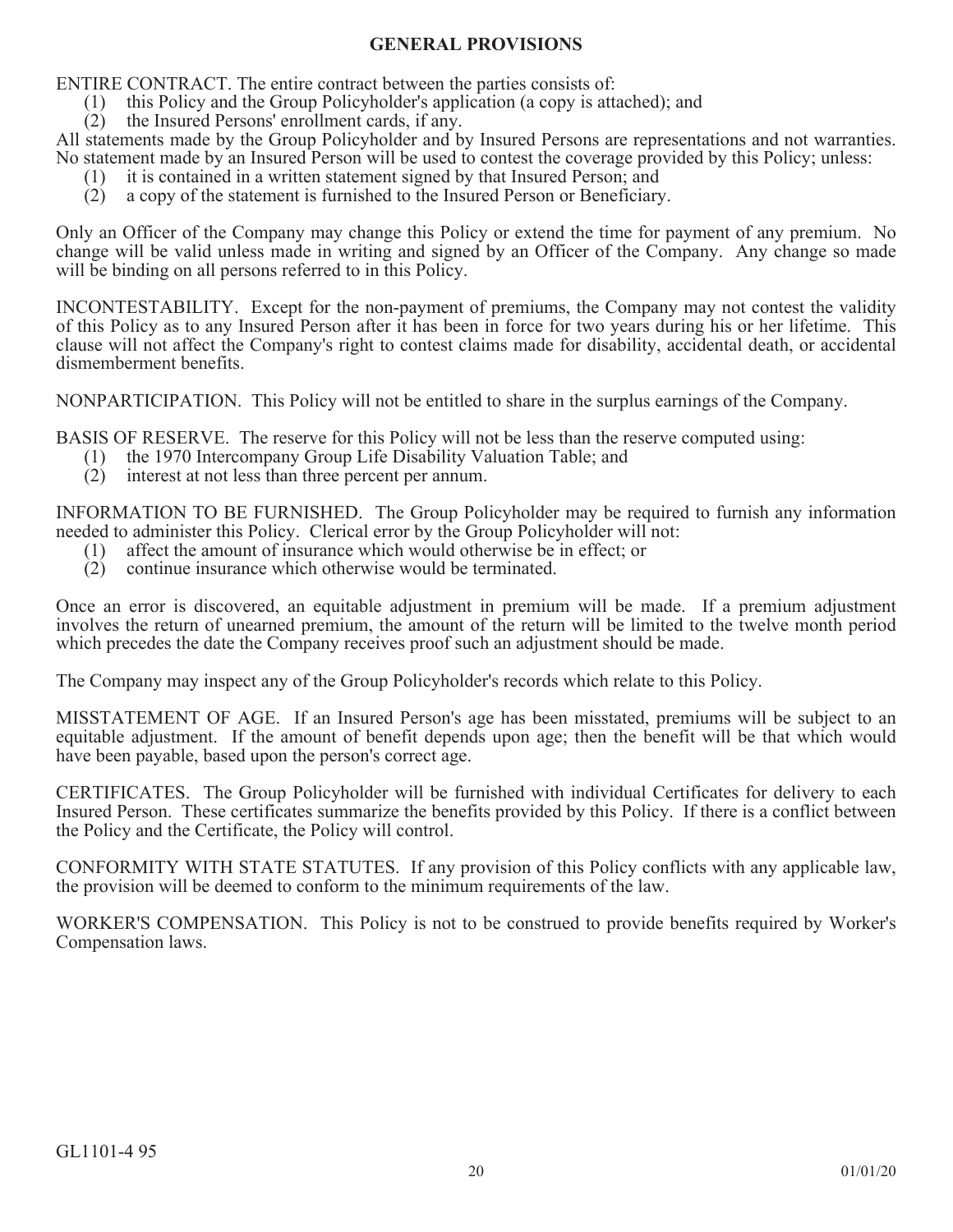# **ELIGIBILITY AND EFFECTIVE DATES FOR PERSONAL INSURANCE**

ELIGIBILITY. A Person becomes eligible for the coverage provided by this Policy on the later of:

- (1) the Policy's date of issue; or
- (2) the date the Waiting Period is completed.

WAITING PERIOD. (See Schedule of Insurance).

EFFECTIVE DATE. Personal Insurance becomes effective on the latest of:

- (1) the first day of the Insurance Month coinciding with or next following the date the Person becomes eligible for the coverage;
- (2) the date the Person resumes Active Work, if not Actively at Work on the day he or she becomes eligible;
- (3) the date the Person makes written application for Personal Insurance; and signs:
	- (a) a payroll deduction order, if Insured Persons pay any part of the Policy premium; or
	- (b) an order to pay premiums from the Person's Section 125 Plan account, if Employer contributions are made through a Section 125 Plan; or
- (4) the date the Company approves the Person's coverage, if evidence of insurability is required.

EVIDENCE OF INSURABILITY. Evidence of insurability satisfactory to the Company must be submitted when:

- (1) a Person makes written application for Personal Insurance more than 31 days after becoming eligible for the coverage; or
- (2) a Person makes written application for Personal Insurance after he or she has requested:
	- (a) to cancel Personal Insurance;
	- (b) to stop payroll deductions for the coverage; or
	- (c) to stop premium payments from the Section 125 Plan account.

EXCEPTIONS. If an Insured Person's coverage terminates due to an approved leave of absence or military leave, the Company will waive any Waiting Period or evidence of insurability requirement upon his or her return; provided:

- (1) the Person returns within six months after the leave begins;
- (2) the Person applies or is enrolled within 31 days after resuming Active Work; and
- (3) the reinstated amount of insurance does not exceed the amount which terminated.

If an Insured Person's coverage terminates due to a lay-off, the Company will waive any Waiting Period or evidence of insurability requirement upon his or her return; provided:

- (1) the Person returns within 12 months after the date the lay-off begins;
- (2) the Person applies or is reenrolled within 31 days after resuming Active Work; and (3) the reinstated amount of insurance does not exceed the amount which terminated.
- (3) the reinstated amount of insurance does not exceed the amount which terminated.

Reinstatement will take effect on the date the Insured Person returns to Active Work.

If an Insured Person's coverage terminates because his or her employment ends, the Company will waive any Waiting Period or evidence of insurability requirement upon his or her return; provided:

- (1) the Person is rehired within 12 months after employment terminated;
- (2) the Person applies or is reenrolled within 31 days after resuming Active Work; and

(3) the reinstated amount of insurance does not exceed the amount which terminated.

Reinstatement will take effect on the date the Insured Person returns to Active Work.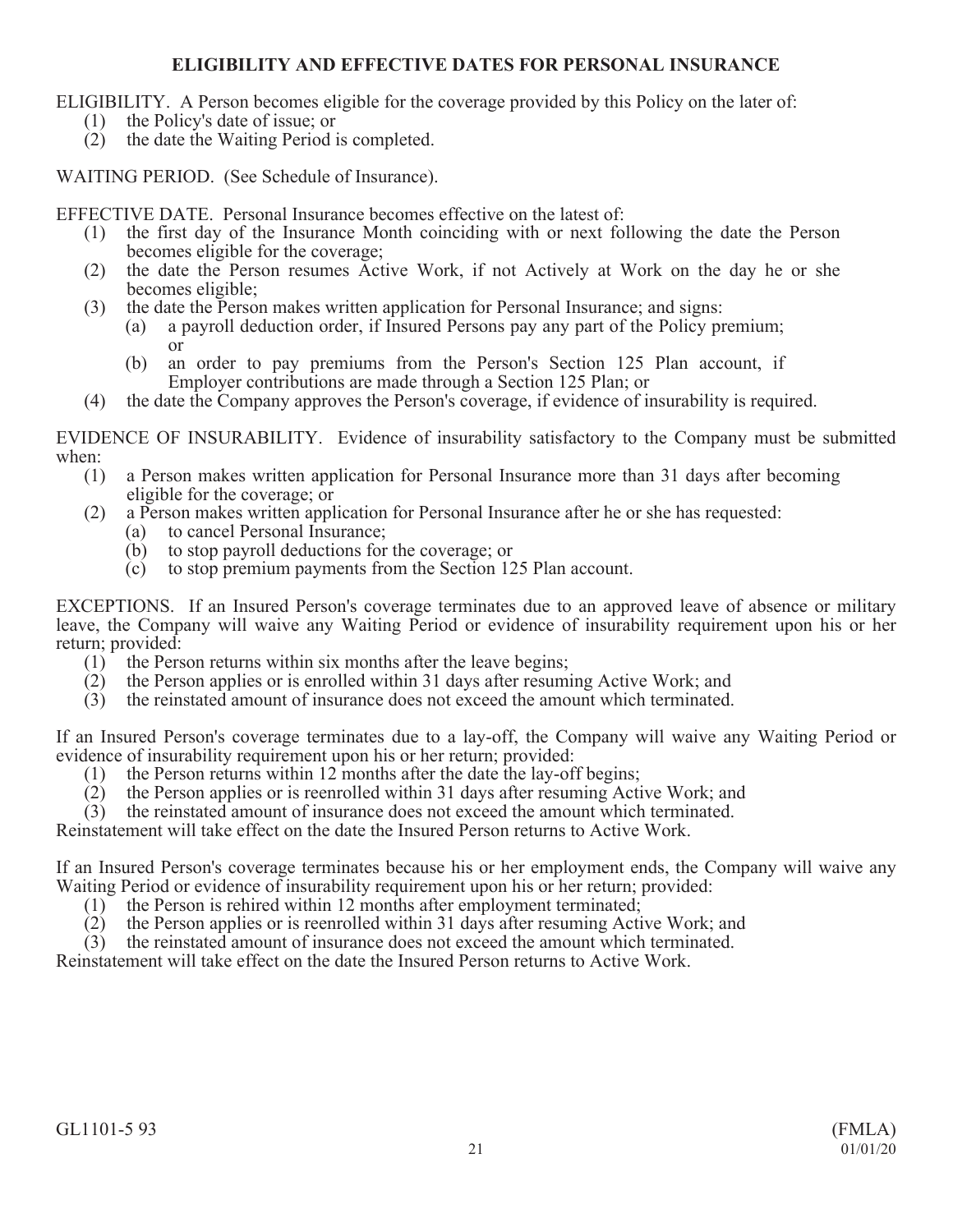## **INDIVIDUAL TERMINATIONS**

An Insured Person's coverage will terminate on the earliest of:

- (1) the date this Policy terminates;
- (2) the last day of the Insurance Month in which the Insured Person requests termination;
- (3) the last day of the last Insurance Month for which premium payment is made on the Insured Person's behalf;
- (4) the date the Insured Person ceases to be in a class of employees which is eligible for coverage under this Policy;
- (5) with respect to any particular insurance benefit, the date the portion of the Policy providing that benefit terminates;
- (6) the date the Insured Person's employment with the Group Policyholder terminates; or
- (7) the date the Insured Person enters the armed services of any state or country on active duty; except for duty of 30 days or less for training in the Reserves or National Guard. (If the Insured Person sends proof of military service, the Company will refund any unearned premium.)

Ceasing Active Work results in termination of insurance; but coverage may be continued as follows:

- (1) If the Insured Person is disabled due to illness or injury, then coverage may be continued until the earliest of:
	- (a) 12 Insurance Months after the disability begins;
	- (b) the date the Person is no longer disabled; or
	- (c) for Life Insurance; the date the Insured Person qualifies for any Extension of Death Benefit under this Policy;

provided premium payments are made on his or her behalf.

- (2) If the Insured Person ceases work due to a temporary lay off, an approved leave of absence, or a military leave; then coverage may be continued:
	- (a) for three Insurance Months after the lay off or leave begins;
	- (b) provided premium payments are made on his or her behalf.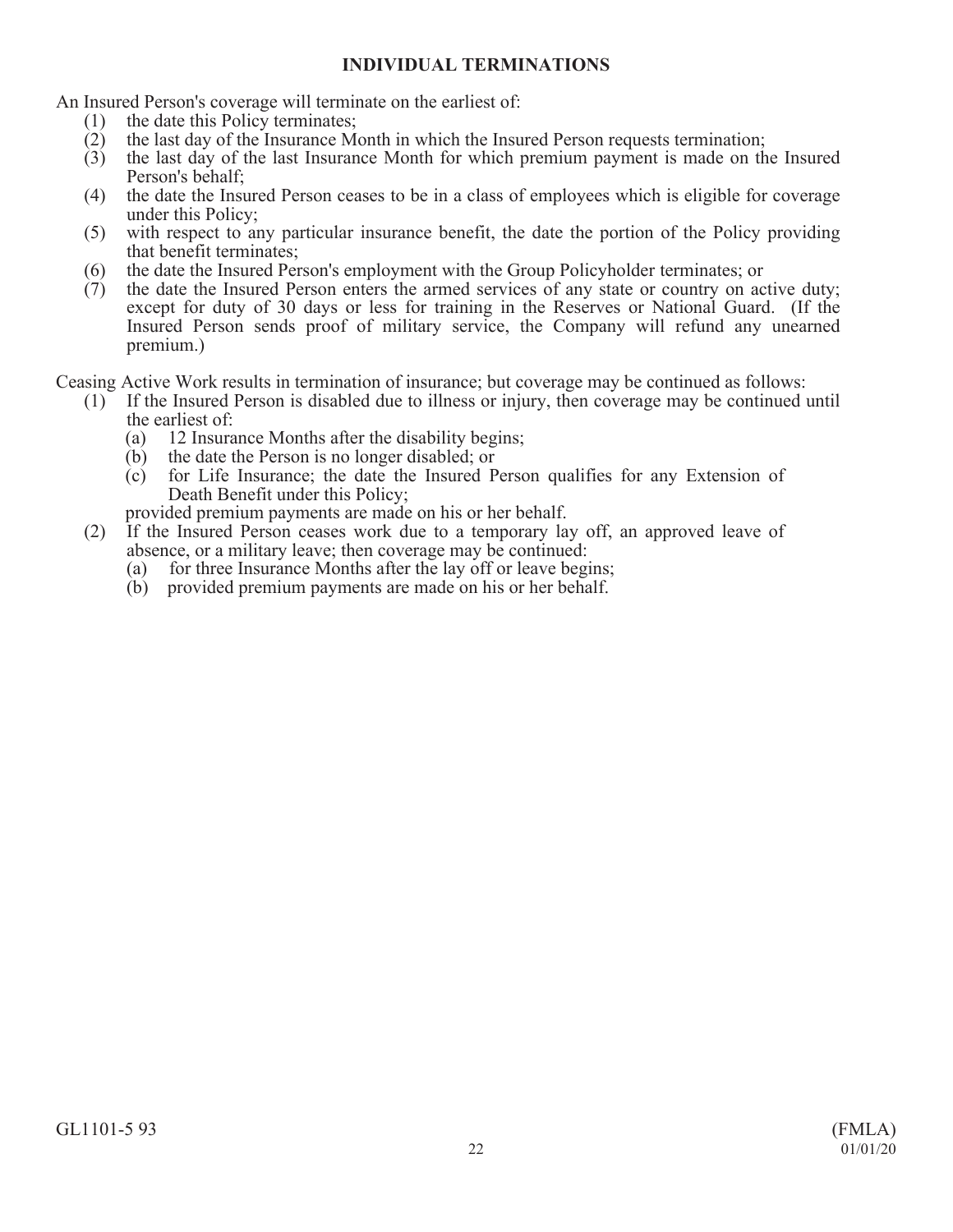# **CONTINUATION OF COVERAGE**

This section applies to any Basic Personal Life Insurance and Accidental Death and Dismemberment Insurance provided by this Policy. Such insurance may be continued until the Insured Person attains age 70, by paying the required premiums, when:

- (1) an Insured Person's employment with the Employer ends for a reason other than sickness or injury or retirement; and
- (2) the insurance has been in force for at least 12 months in a row just prior to the date employment ends.

Continuation of insurance under this provision will follow any state required continuation or other continuation allowed under the Ceasing Active Work section of this Policy.

To continue insurance, written application and the first premium payment must be made to the Company, within 31 days of the date insurance would otherwise end.

The Continuation of Coverage is not available when Policy coverage terminates solely because:

- (1) an Insured Person's Employer ceases to be a Participating Employer; or
- (2) this Policy terminates.

For life insurance that terminates under this Policy due to an Insured Person's termination of membership in an eligible class; see the Conversion Privilege section of this Policy.

AMOUNT OF COVERAGE. The amount of continued insurance may not exceed the amount in force when employment ends. During the continuation period the amount of insurance may not be increased. Continued insurance will be subject to any reduction on account of age, as shown in the Schedule of Insurance.

The Insured Person may decrease the amount of continued insurance at any time, by completing a request form supplied by the Company. The decrease will take effect on the first day of the Insurance Month after the Company receives the request.

PAYMENT OF PREMIUM. Timely payment of premium must be made directly to the Company, throughout the period of continued insurance. Premiums will be based on attained age as shown in the premium information provided with the application. A direct billing fee will be added to the premium based on the frequency chosen. The premium frequency may be changed by sending the Company advance written request on forms supplied by the Company. Such request may be sent at any time while continued insurance is in force, except during a Grace Period.

TERMINATION OF COVERAGE. Continued insurance will end on the earliest of:

- (1) the date this Policy terminates;
- $(2)$  the last day of the Insurance Month in which termination is requested;
- (3) the last day of the Insurance Month for which premium is paid;
- (4) the date the Insured Person attains age 70, or dies;
- (5) the date insurance would otherwise end had the Insured Person remained an Active Employee; or
- (6) the date the Insured Person enters the armed forces of any state or country on active duty; except for duty of 30 days or less for training in the Reserves or National Guard. (If the Insured Person sends proof of military service, the Company will refund any unearned premium.)

When continued insurance ends, the Insured Person may be entitled to purchase an individual life policy, in accord with the Conversion Privilege section of this Policy.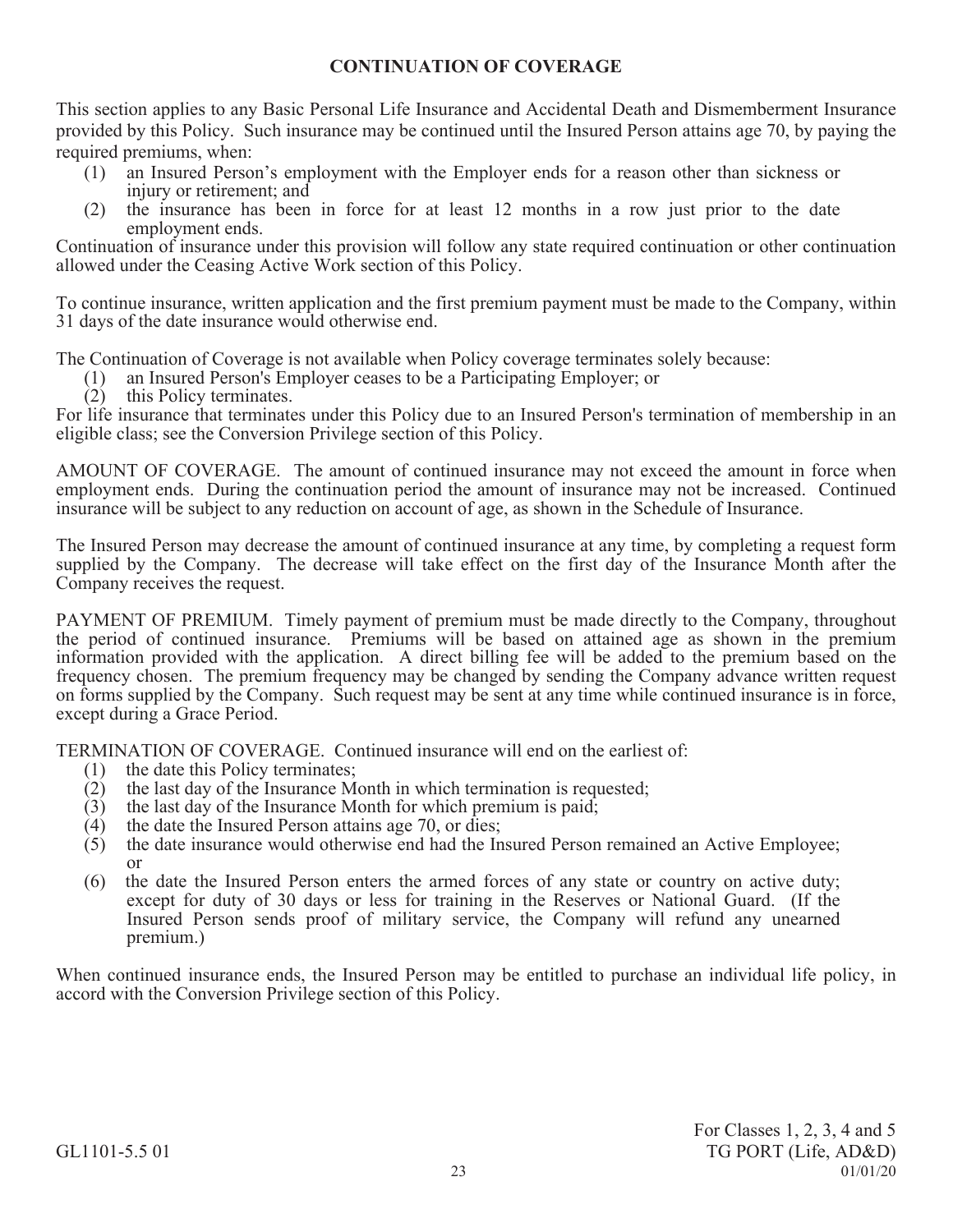## **CONTINUATION OF COVERAGE**

This section applies to any Basic Personal Life Insurance provided by this Policy. Such insurance may be continued until the Insured Person attains age 70, by paying the required premiums, when:

- (1) an Insured Person's employment with the Employer ends for a reason other than sickness or injury or retirement; and
- (2) the insurance has been in force for at least 12 months in a row just prior to the date employment ends.

Continuation of insurance under this provision will follow any state required continuation or other continuation allowed under the Ceasing Active Work section of this Policy.

To continue insurance, written application and the first premium payment must be made to the Company, within 31 days of the date insurance would otherwise end.

The Continuation of Coverage is not available when Policy coverage terminates solely because:

- (1) an Insured Person's Employer ceases to be a Participating Employer; or
- (2) this Policy terminates.

For life insurance that terminates under this Policy due to an Insured Person's termination of membership in an eligible class; see the Conversion Privilege section of this Policy.

AMOUNT OF COVERAGE. The amount of continued insurance may not exceed the amount in force when employment ends. During the continuation period the amount of insurance may not be increased. Continued insurance will be subject to any reduction on account of age, as shown in the Schedule of Insurance.

The Insured Person may decrease the amount of continued insurance at any time, by completing a request form supplied by the Company. The decrease will take effect on the first day of the Insurance Month after the Company receives the request.

PAYMENT OF PREMIUM. Timely payment of premium must be made directly to the Company, throughout the period of continued insurance. Premiums will be based on attained age as shown in the premium information provided with the application. A direct billing fee will be added to the premium based on the frequency chosen. The premium frequency may be changed by sending the Company advance written request on forms supplied by the Company. Such request may be sent at any time while continued insurance is in force, except during a Grace Period.

TERMINATION OF COVERAGE. Continued insurance will end on the earliest of:

- (1) the date this Policy terminates;<br>(2) the last day of the Insurance M
- (2) the last day of the Insurance Month in which termination is requested;<br>(3) the last day of the Insurance Month for which premium is paid;
- (3) the last day of the Insurance Month for which premium is paid;<br>(4) the date the Insured Person attains age 70, or dies:
- (4) the date the Insured Person attains age 70, or dies;<br>(5) the date insurance would otherwise end had the In
- the date insurance would otherwise end had the Insured Person remained an Active Employee; or
- (6) the date the Insured Person enters the armed forces of any state or country on active duty; except for duty of 30 days or less for training in the Reserves or National Guard. (If the Insured Person sends proof of military service, the Company will refund any unearned premium.)

When continued insurance ends, the Insured Person may be entitled to purchase an individual life policy, in accord with the Conversion Privilege section of this Policy.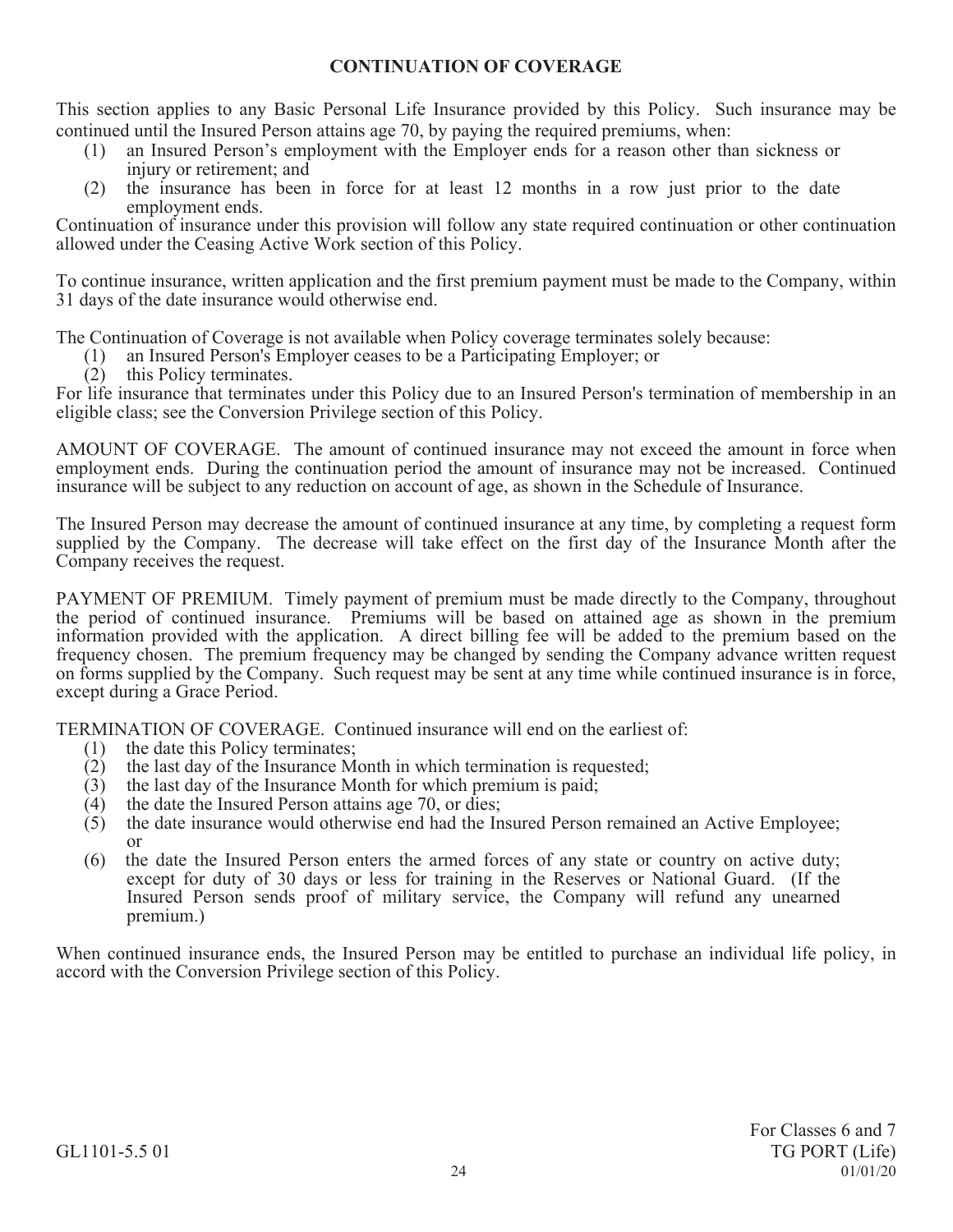### **PREMIUMS AND PREMIUM RATES**

PAYMENT OF PREMIUMS. No coverage provided by this Policy will be in effect until the first premium for such coverage is paid. For coverage to remain in effect, each subsequent premium must be paid on or before its due date. The Group Policyholder is responsible for paying all premiums as they become due. Premiums are payable on or before their due dates at the Company's Group Insurance Service Office. The premium must be paid in U.S. dollars.

PREMIUM RATE CHANGE. The Company may change any premium rate on any of the following dates:

- (1) the date this Policy's terms are changed;
- (2) the date the Company's liability is changed due to a change in federal, state or local law;<br>(3) the date the Group Policyholder (or any covered division, subsidiary or affiliated cor
- (3) the date the Group Policyholder (or any covered division, subsidiary or affiliated company) relocates, dissolves or merges, or is added to or removed from this Policy;
- (4) the date any coverage for one or more classes ceases to be provided under this Policy;
- (5) the date the number of Insured Persons changes by 25% or more from the enrollment on the date this Policy took effect, or the most recent Rate Guarantee Date expired, if later; or
- (6) on any premium due date on or after this Policy's first anniversary, or any later rate guarantee date agreed upon by the Company.

Unless the Company and the Group Policyholder agree otherwise, the Company will give at least 31 days' advance written notice of any increase in premium rates.

PREMIUM AMOUNT. The amount of premium due on each due date will be the sum of the products obtained by multiplying each rate shown in the Premium Rate Schedule by the amount of insurance to which the rate applies.

Premium adjustments will not be pro-rated daily. Instead, premium will be adjusted as follows.

- (1) When an Insured Person's insurance or increase takes effect, premium will be charged from the monthly due date coinciding with or next following that change.
- (2) When all or part of an Insured Person's insurance terminates, the applicable premium will cease on the monthly due date coinciding with or next following that termination.
- (3) When premiums are paid other than monthly, increases or decreases will result in adjustment from the premium due date coinciding with or next following that change.

The above manner of charging premium is for accounting purposes only. It will not extend coverage beyond a date it would have otherwise terminated. Each premium payment will include any adjustments in past premiums, which are needed due to changes that have not yet been taken into account. If a premium adjustment involves a return of unearned premium, the refund will be limited to the prior 12-month period.

### **PREMIUM RATE SCHEDULE**

### Monthly Group Life Rate

| Class 1                     | \$.33 per $$1,000$ of insurance  |
|-----------------------------|----------------------------------|
| Class 2                     | \$.33 per $$1,000$ of insurance  |
| Class 3                     | \$.33 per $$1,000$ of insurance  |
| Class 4                     | \$.33 per $$1,000$ of insurance  |
| Class 5                     | \$.33 per $$1,000$ of insurance  |
| Class $6$                   | \$.47 per $$1,000$ of insurance  |
| Class 7                     | \$.47 per $$1,000$ of insurance  |
| Monthly AD&D Rate           | $$.025$ per \$1,000 of insurance |
| Monthly Dependent Life Rate | \$.625 per Family Unit           |

The above rate or rates are guaranteed until January 1, 2022; unless an exception listed in the Premium Rate Change section applies.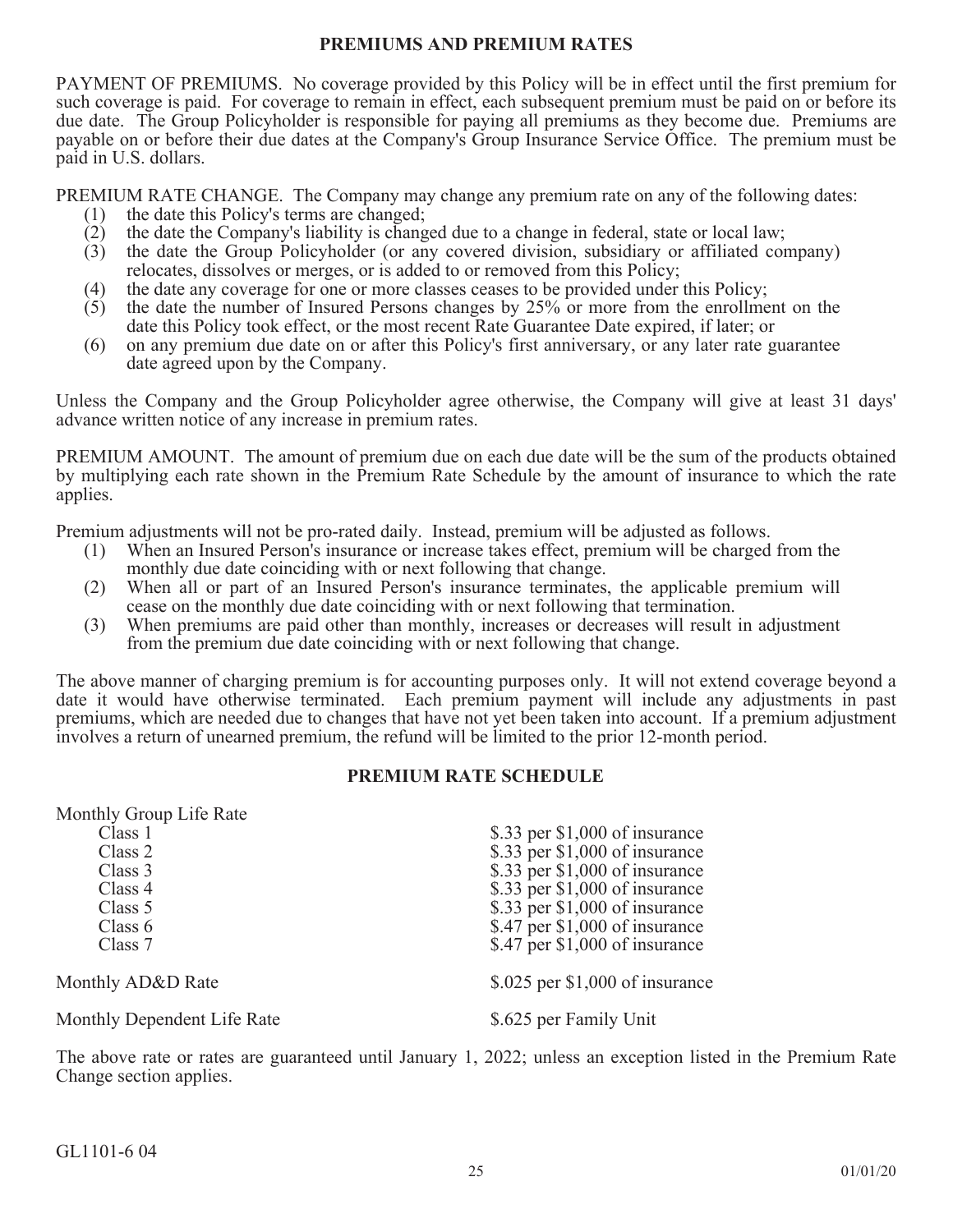## **PREMIUMS AND PREMIUM RATES (Continued)**

After that, any premium rate change will be as shown in the renewal letter. The Company will send the Group Policyholder a renewal letter prior to each Policy Anniversary.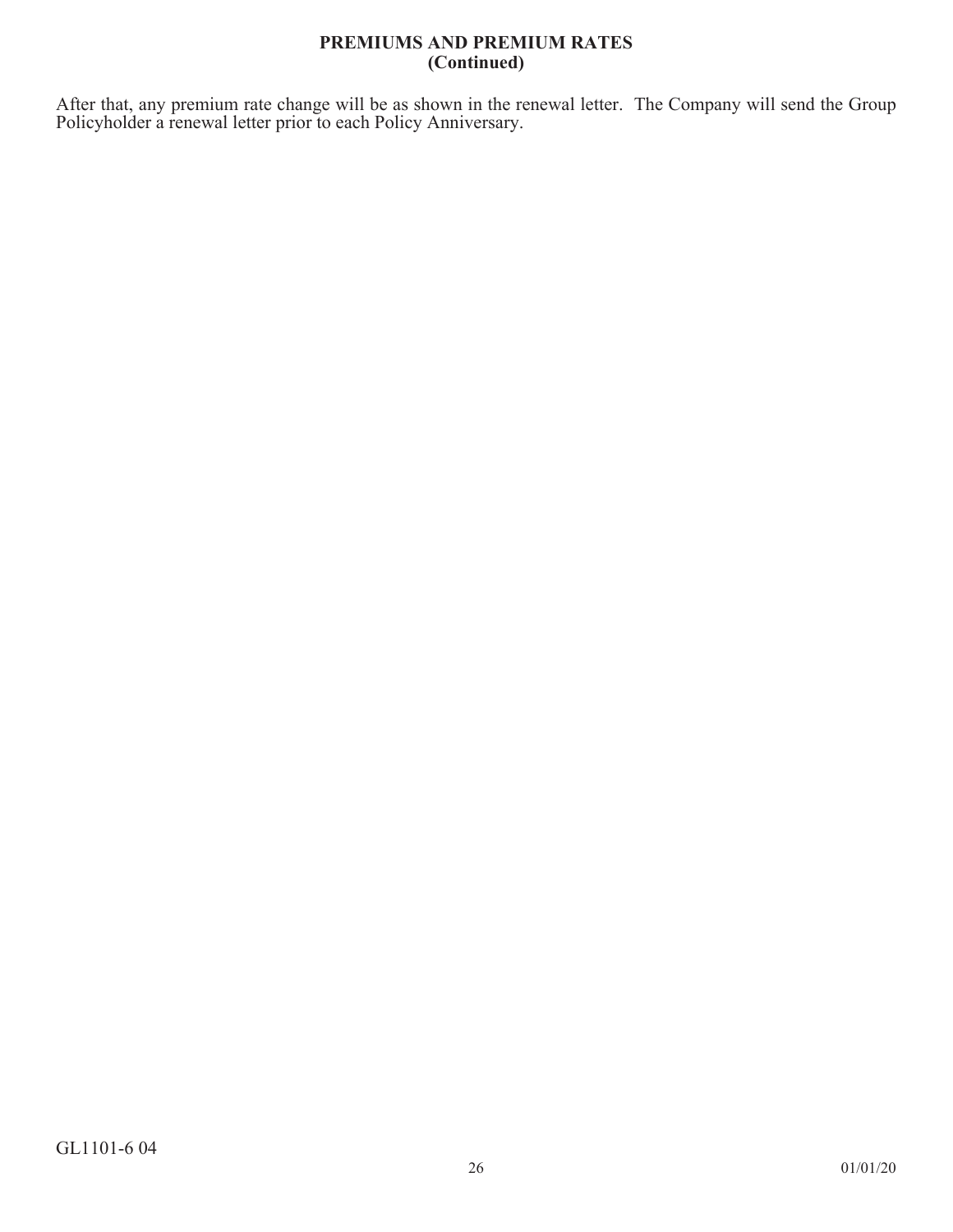## **GRACE PERIOD**

A grace period of 60 days from the due date will be allowed for the payment of each premium after the first. This Policy will remain in effect during the grace period; unless the Group Policyholder gives the Company advance written notice of termination. The Group Policyholder will remain liable for payment of a pro rata premium for the time this Policy remained in force during the grace period.

## **POLICY TERMINATION**

TERMINATION BY THE COMPANY. To terminate this Policy, the Company must give the Group Policyholder at least 31 days' advance written notice of its intent to do so. The Company may terminate this Policy coverage on the due date of any premium; if:

- (1) the total number of Insured Persons is less than ten;
- (2) all of the premium is paid by the Group Policyholder and less than 100% of those eligible for coverage are insured;
- (3) part of the premium is paid by Insured Persons and less than 75% of those eligible for coverage are insured;
- (4) the Group Policyholder, without good cause, fails to:
	- (a) promptly furnish any information the Company reasonably requires; or
	- (b) perform its duties pertaining to this Policy in good faith;
- (5) the Company terminates all other policies where permitted by their terms, which provide life insurance in the same state in which this Policy was issued; or
- (6) state law otherwise requires this Policy to be terminated.

TERMINATION BY GROUP POLICYHOLDER. The Group Policyholder may terminate this Policy at any time, by giving the Company advance written notice. Coverage will then terminate:

- (1) on the date the Company receives the notice; or
- (2) any later date the Group Policyholder and the Company have agreed upon.

The Group Policyholder remains responsible for the payment of premiums to the date of termination.

AUTOMATIC TERMINATION. If any premium remains unpaid at the end of the Grace Period; then this Policy will automatically terminate, without any action on the Company's part, on the last day of the Grace Period. The Group Policyholder remains responsible for the payment of premiums to the date of termination.

EFFECT ON INCURRED CLAIMS. Termination of this Policy will not affect benefits otherwise payable for a claim incurred while this Policy is in force.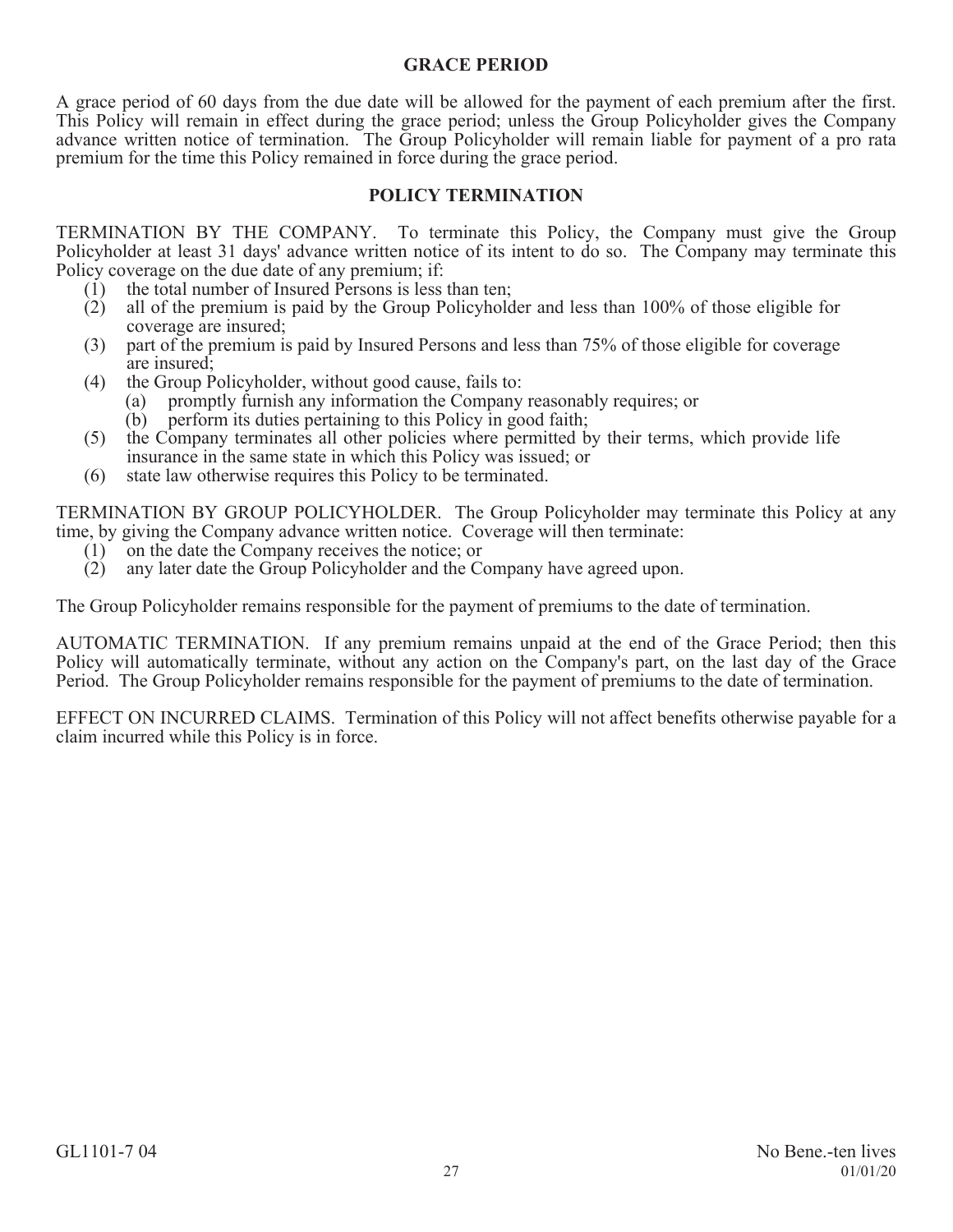## **BENEFICIARY**

PAYMENTS TO BENEFICIARY. At an Insured Person's death, the amount of his or her Personal Life Insurance will be paid to the surviving Beneficiary. If the Insured Person has not named a Beneficiary, or if no named Beneficiary survives the Insured Person; then payment will be made to that Insured Person's:

- (1) surviving spouse; or, if none<br>(2) surviving child or children in
- surviving child or children in equal shares; or, if none
- (3) surviving parent or parents in equal shares; or, if none (4) surviving brothers and sisters in equal shares; or, if no
- (4) surviving brothers and sisters in equal shares; or, if none (5) estate, or in accord with the Facility of Payment section of
- estate, or in accord with the Facility of Payment section of this Policy.

The amount payable to anyone shown above will be reduced by any amount paid in accord with the Facility of Payment section.

In determining who is to receive payment, the Company may rely upon an affidavit by a member of the class of relatives to receive payment. The Company will make payment based upon the affidavit it has; unless it receives notice of a valid claim by some other person, at its Group Insurance Service Office, before paying the proceeds. Such payment will release the Company from any further obligation for the Insured Person's life insurance benefit.

If an Insured Person's named Beneficiary dies:

- (1) within 15 days of the Insured Person's death; and
- (2) before the Company receives satisfactory proof of the Insured Person's death;

then payment will be made as if the Insured Person had survived that Beneficiary; unless other provisions have been made.

NAMING THE BENEFICIARY. An Insured Person's Beneficiary will be as shown on his or her enrollment card, unless changed. This Policy may replace a group policy providing similar coverages. In that event, the Beneficiary which the Insured Person named under the prior policy will be the Beneficiary under this Policy, until changed.

CHANGING THE BENEFICIARY. Only the Insured Person, or his or her assignee, may change the Beneficiary. A new Beneficiary may be named by filing a written notice of the change with the Company at its Group Insurance Service Office. The change will be effective as of the date it was signed; subject to any action the Company takes before receiving notice of the change.

When applying for a conversion policy under the Conversion Privilege Section, an Insured Person must name a Beneficiary. The Beneficiary named for the conversion policy may be someone other than the person named under this Policy. In that event, the application for the conversion policy will be treated as a written notice of change of Beneficiary.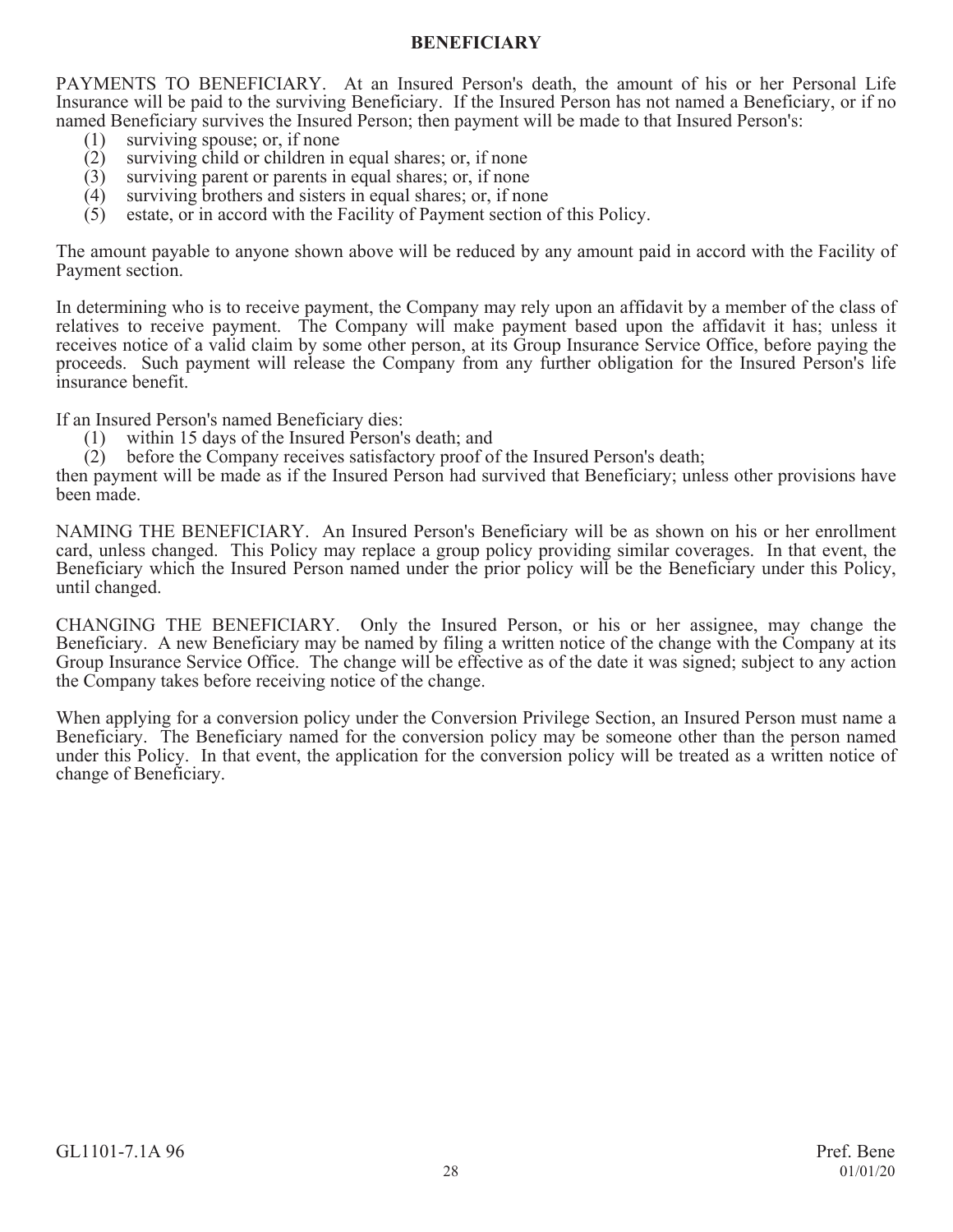### **ASSIGNMENTS**

Personal Life Insurance and Accidental Death Insurance may be assigned. The assignments allowed under this Policy are absolute assignments and funeral assignments as described below.

No assignment will be binding on the Company unless and until:

- (1) it is made on a form furnished by the Company;
- (2) the original is completed and filed with the Company at its Group Insurance Service Office; and
- (3) it is approved by the Company.

The Company and the Group Policyholder do not assume responsibility for the validity or effect of an assignment.

ABSOLUTE ASSIGNMENTS. An Insured Person may make an irrevocable assignment of his or her Personal Life Insurance and Accidental Death Insurance as a gift (with no consideration), providing he or she has the legal capacity and the mental capacity to do so. It may be made to a trust or to one or more of the Insured Person's relatives, their estates, or to a trustee of a trust under which one of the relatives is a beneficiary.

The term "relatives" includes, but is not limited to, an Insured Person's spouse, parents, grandparents, aunts, uncles, siblings, children, adopted children, stepchildren, and grandchildren.

In some states, community property is an established form of ownership that must be considered in making an assignment. If an Insured Person makes an absolute assignment to two or more assignees, such assignees will be joint owners with the right of survivorship between them. An Insured Person should consult with his or her own legal advisor before making an assignment.

Once the assignment has been recorded by the Company, the Insured Person can no longer change the beneficiary and cannot apply for conversion. Only the assignee can change the beneficiary designation if the previous designation is revocable. An assignment will have no effect on a prior irrevocable beneficiary designation. Only the assignee can apply for conversion but only when the Conversion Privilege provision would have been available to the Insured Person in the absence of the assignment under this Policy.

An absolute assignment cannot be used as a collateral assignment.

FUNERAL ASSIGNMENTS. Upon an Insured Person's death, the beneficiary may assign the Personal Life Insurance benefit and Accidental Death Insurance benefit to a funeral home for payment of burial expenses. After payment has been made for the burial expenses to the assigned funeral home, the remaining death benefit is then paid in accord with the Beneficiary and Settlement Options sections of this Policy.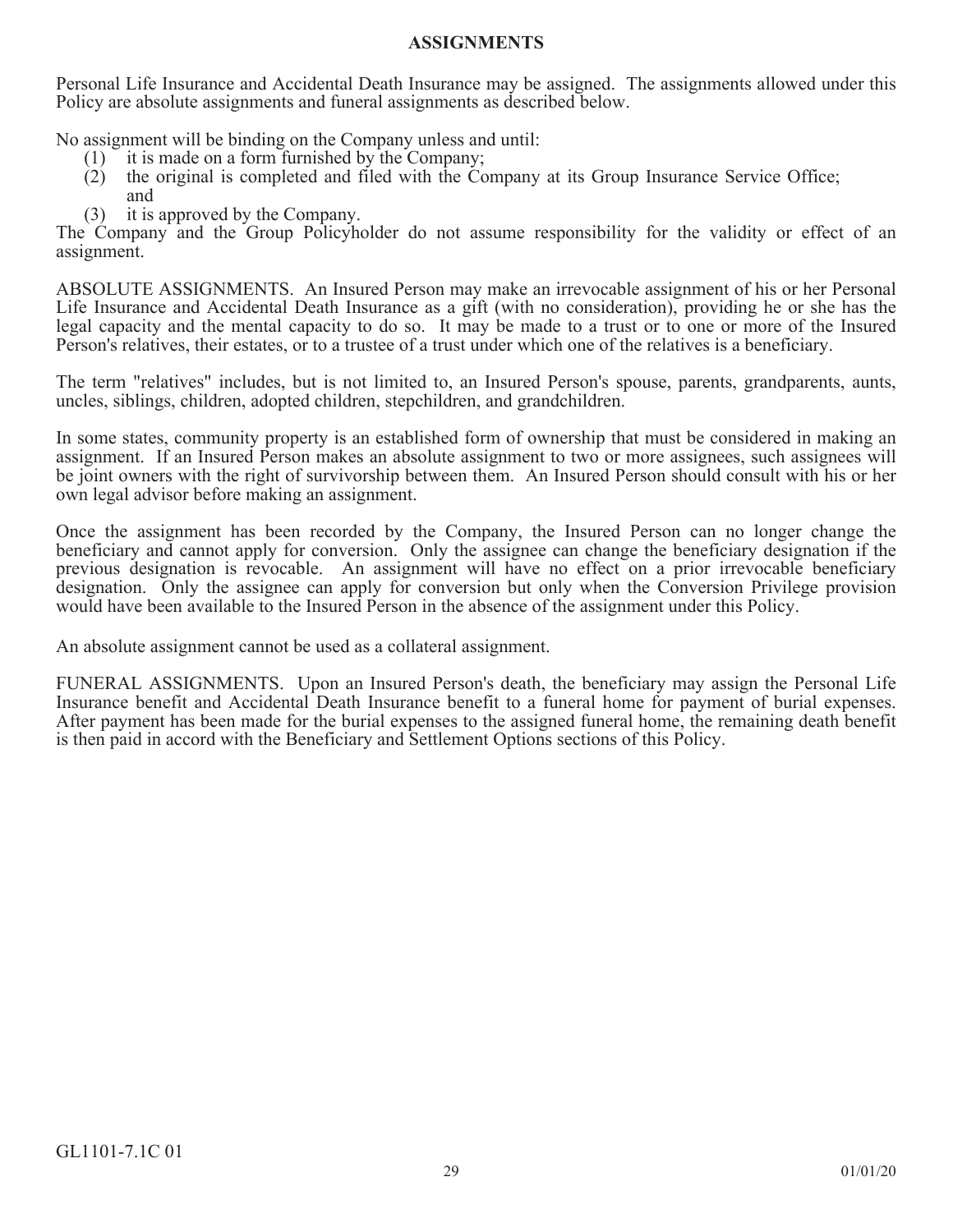## **FACILITY OF PAYMENT**

Policy benefits may become payable to an Insured Person's estate, to a minor, or to a person who the Company does not consider competent to give a valid release. In that event, the Company has the option to pay one or more of the following:

- (1) a person who has assumed the care and support of the Insured Person or Beneficiary;<br>(2) a person who has incurred expense as a result of the Insured Person's last illness or de
- (2) a person who has incurred expense as a result of the Insured Person's last illness or death;
- (3) the personal representative of the Insured Person's estate; or (4) any person related by blood or marriage to the Insured Perso
- any person related by blood or marriage to the Insured Person.

No payment made under this section may exceed \$500. Any payment made in good faith under this section will fully discharge the Company to the extent of the payment. Any remaining amount of benefit will be paid as shown in the Beneficiary section.

### **DEATH BENEFIT**

AMOUNT PAYABLE ON DEATH. Upon receipt of satisfactory proof of an Insured Person's death, the Company will pay a death benefit equal to the amount of Personal Life Insurance in effect on the date of death. This amount is shown in the Schedule of Insurance. The benefit will be paid as shown in the Beneficiary, Facility of Payment, and Settlement Options sections.

### **SETTLEMENT OPTIONS**

INSTALLMENTS. All or part of the death benefit may be received in installments, by making written election to the Company.

ELECTION. While living, an Insured Person may direct the Company to pay the death benefit in installments. If no such direction is in effect at the time of the Insured Person's death, the Beneficiary may make such an election.

CONDITIONS. Any election, whether by an Insured Person or a Beneficiary, must comply with the Company's practices at the time it is made. The amount applied under a settlement option must be at least \$2,000. It must be sufficient to provide a payment of at least \$20 per month.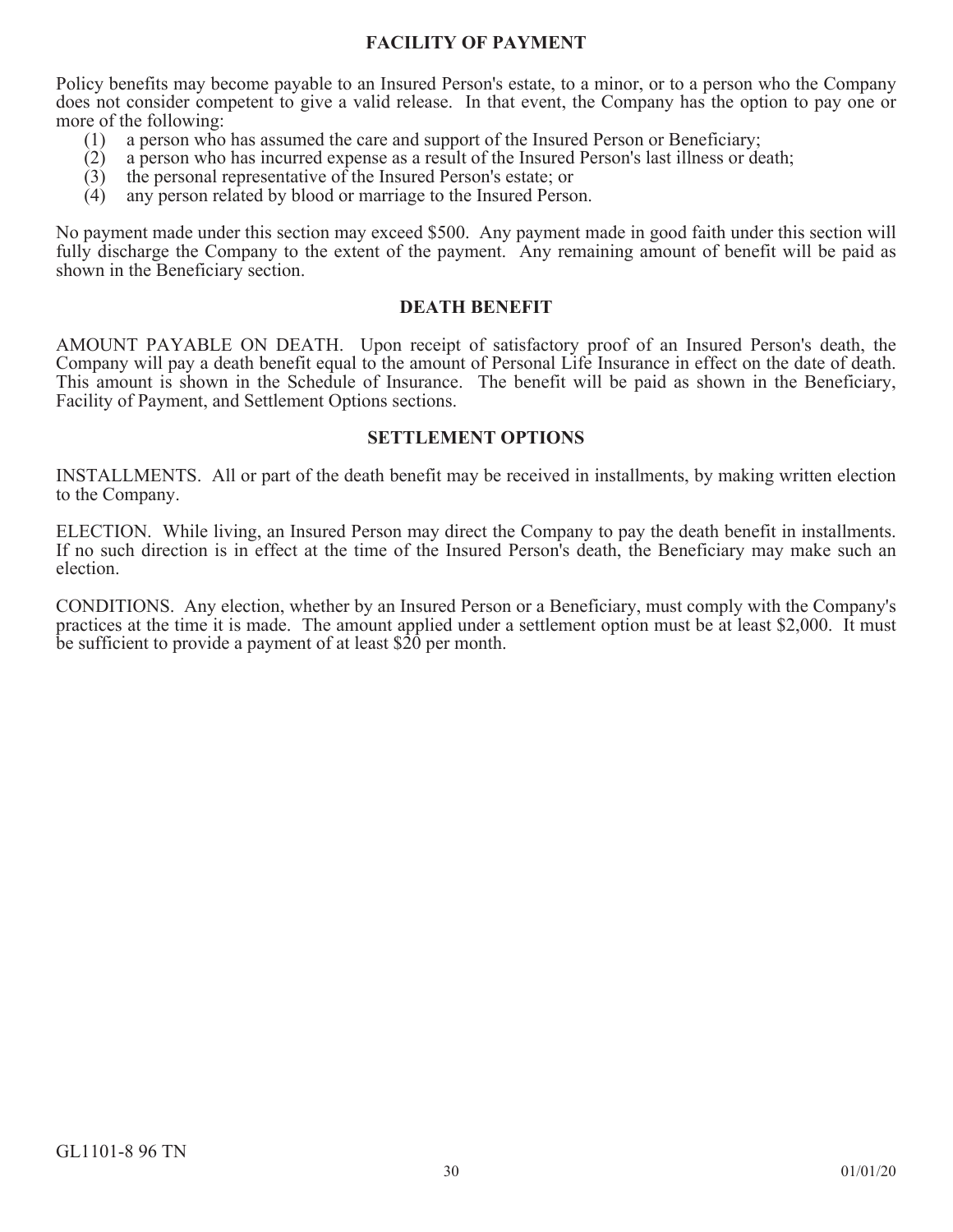## **EXTENSION OF DEATH BENEFIT**

BENEFIT. Life insurance will be continued, **without payment of premiums**, for an Insured Person who:

- (1) becomes Totally Disabled while insured under this policy and before reaching age 60;<br>(2) remains Totally Disabled for at least 6 months in a row; and
- remains Totally Disabled for at least 6 months in a row; and
- (3) submits satisfactory proof within the  $7<sup>th</sup>$  through the 12<sup>th</sup> months of disability; or:
	- (a) as soon as reasonably possible after that; but
	- $(b)$  not later than the  $24<sup>th</sup>$  month of disability, unless he or she was legally incapacitated.

PREMIUM PAYMENT. Premium payments must continue until:

- (1) the day the Insured Person is approved for this Extension of Death Benefit; or
- (2) the day this Policy terminates (whichever occurs first).

Upon receipt of satisfactory proof, the Company will refund up to 12 months' premium paid for the Insured Person's life insurance, from the 1<sup>st</sup> day of Total Disability.

DEFINITION. For this benefit, Total Disability or Totally Disabled means an Insured Person, due to sickness or injury:

- (1) is completely and continuously unable to perform his or her regular occupation; or to engage in any occupation for which such Insured Person is reasonably fitted by education, training or experience; and
- (2) remains so disabled for at least 6 months in a row.

A person engaging in any gainful employment or occupation is not Totally Disabled.

AMOUNT CONTINUED. The life insurance continued by this section:<br>(1) will be the amount of Personal Life Insurance and any Depen

- will be the amount of Personal Life Insurance and any Dependent Life Insurance in effect on the day the Insured Person's Total Disability begins; and
- (2) will be subject to the reductions and terminations in effect under this Policy on that day.

If the Insured Person receives an Accelerated Death Benefit, the amount will be reduced in accord with that provision. Any Accidental Death and Dismemberment Benefit will not be continued.

ADDITIONAL PROOF. At any time during this continuation, the Company may require the Insured Person:

- (1) to submit further proof of his or her continued Total Disability; and
- (2) to be examined by a Physician of the Company's choice, as often as reasonably necessary.

After the first two years of Total Disability, the Company will not request proof or an exam more than once a year. Proof will be at the Insured Person's expense; unless the Company requests an exam by a Physician of its choice.

When an Insured Person dies after submitting proof, further proof must be submitted to the Company showing that he or she remained continuously and Totally Disabled until death. When an Insured Person dies within 12 months after Total Disability begins, but before submitting proof; then his or her death benefit will still be paid under the terms of this Policy. But the Company must first receive satisfactory proof of his or her continuous Total Disability, from the last day of Active Work until the date of death.

TERMINATION. Any life insurance extended under this section will terminate automatically on:

- (1) the day the Insured Person ceases to be Totally Disabled;
- (2) the day the Insured Person fails to take a required medical examination;
- (3) the 60<sup>th</sup> day after the Company mails a request for additional proof, if it is not given;<br>(4) the effective date of the Insured Person's individual conversion policy, with resp
- (4) the effective date of the Insured Person's individual conversion policy, with respect to any amount of life insurance converted in accord with the Conversion Privilege section; or
- (5) the day the Insured Person reaches Social Security Normal Retirement Age (SSNRA), as shown in the Schedule of Insurance (whichever occurs first).

RIGHTS AFTER TERMINATION. If Total Disability ends, and the Insured Person **does not return** to a class eligible for Policy coverage; then he or she may exercise the Conversion Privilege. If Total Disability ends, and the Insured Person **does return** to an eligible class; then his or her Policy coverage will resume when premium payments are resumed, and any conversion policy is surrendered as provided below.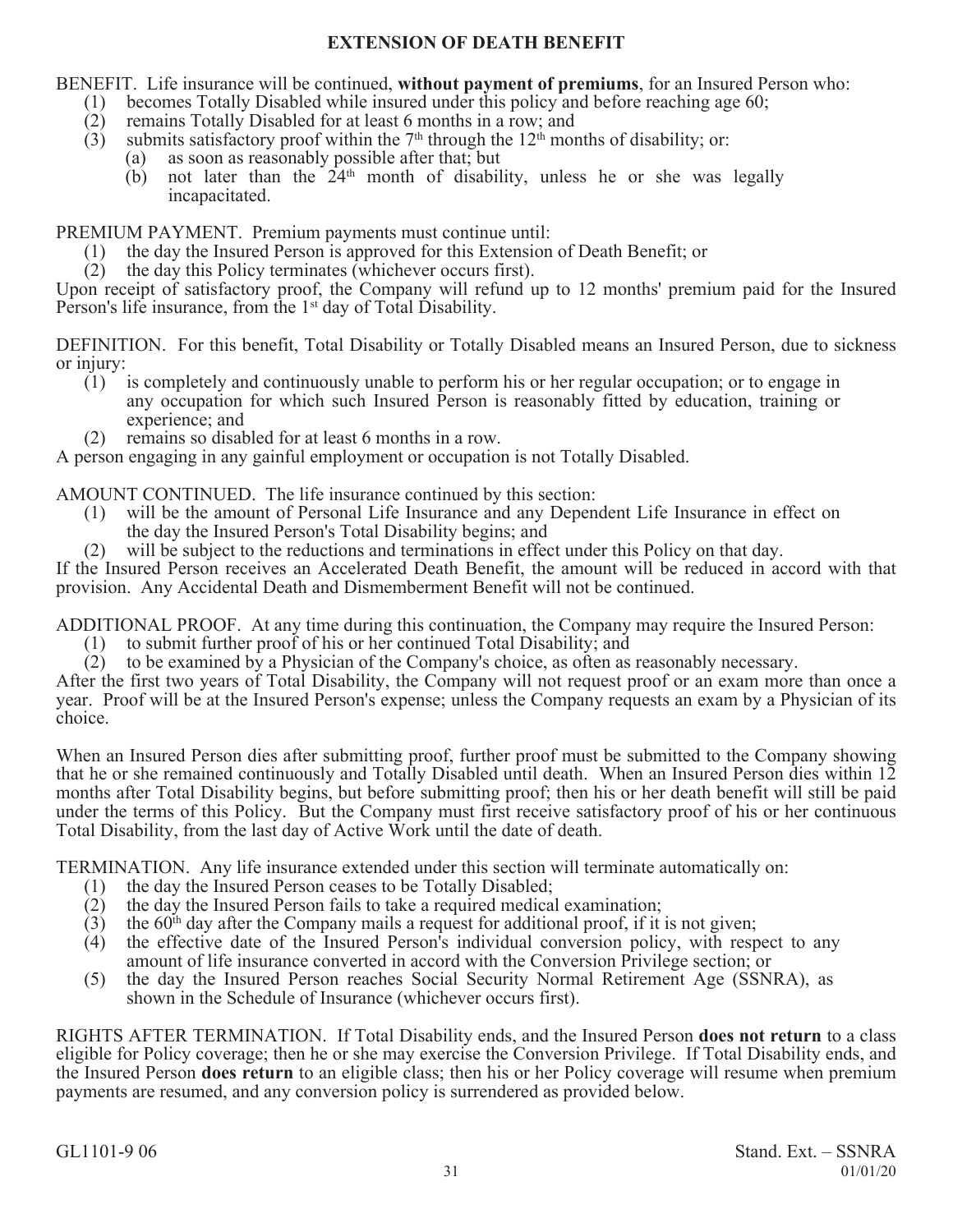#### **EXTENSION OF DEATH BENEFIT (Continued)**

CONVERSION POLICIES. If the Insured Person has exercised the Conversion Privilege, and the benefits payable under this Policy and the conversion policy combined would exceed:

(1) the Insured Person's original amount of Policy coverage prior to the conversion; or (2) any greater amount for which he or she later becomes insured under this Policy;

any greater amount for which he or she later becomes insured under this Policy;

then benefits will be payable under the terms of this Policy. But the conversion policy must first be surrendered to the Company; and no claim may be made under the conversion policy, except for refund of premium less any dividends and policy loans.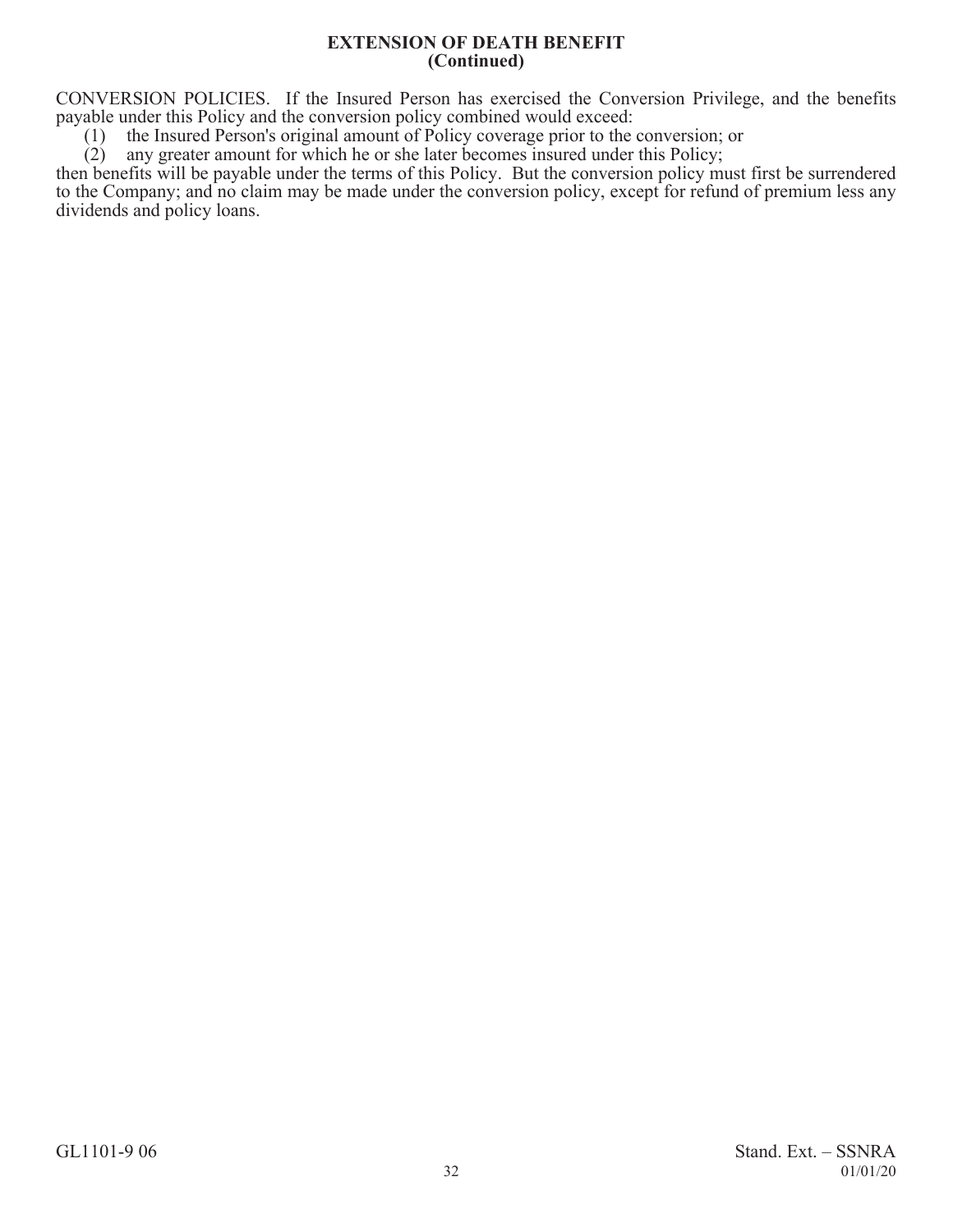# **ACCELERATED DEATH BENEFIT**

BENEFIT. The Accelerated Death Benefit is an advance payment of part of the Insured Person's Personal Life Insurance. It may be paid to the Insured Person, in a lump sum, once during the Insured Person's lifetime.

To qualify, a Terminal Insured Person must:

- (1) have satisfied the Active Work requirement under this Policy;
- (2) have been insured under this Policy for at least 12 months; and
- (3) have at least \$2,000 of Personal Life Insurance under this Policy on the day before the Accelerated Death Benefit is paid.

Receiving the Accelerated Death Benefit will reduce the Remaining Life Insurance and the Death Benefit payable at death, as shown on the next page.

"Claimant," as used in this section, means the Terminal Insured Person for whom the Accelerated Death Benefit is requested.

"Terminal" means the Insured Person has a medical condition which is expected to result in death within 12 months, despite appropriate medical treatment.

APPLYING FOR THE BENEFIT. To withdraw the Accelerated Death Benefit, the Insured Person (or his or her legal representative) must send the Company:

- (1) written election of the Accelerated Death Benefit, on forms supplied by the Company; and
- (2) satisfactory proof that the Claimant is Terminal, including a Physician's written statement.

The Company reserves the right to decide whether such proof is satisfactory.

Before paying an Accelerated Death Benefit, the Company must also receive the written consent of any irrevocable beneficiary, assignee or bankruptcy court with an interest in the benefit. (See Limitations 3, 4 and 5.)

### **NOTE: THIS IS NOT A LONG-TERM CARE POLICY. RECEIVING THIS ACCELERATED DEATH BENEFIT WILL REDUCE THE BENEFIT PAYABLE AT DEATH. ANY AMOUNT WITHDRAWN MAY BE TAXABLE INCOME, SO THE INSURED PERSON SHOULD CONSULT A TAX ADVISOR BEFORE APPLYING FOR THIS BENEFIT.**

AMOUNT OF THE BENEFIT. The Insured Person may elect to withdraw an Accelerated Death Benefit in any \$1,000 increment; subject to:

- (1) a minimum of \$1,000 or 10% of the Claimant's amount of Life Insurance (whichever is greater); and
- (2) a maximum of \$250,000 or 75% of the Claimant's amount of Life Insurance (whichever is less).

To determine the Accelerated Death Benefit, the Company will use the lesser of A or B below:

- A. the Claimant's amount of Life Insurance which is in force on the day before the Accelerated Death Benefit is paid; or
- B. the Claimant's amount of Life Insurance which would be in force 12 months after that date; if the coverage is scheduled to reduce, due to age, within 12 months after the Accelerated Death Benefit is paid.

# ADMINISTRATIVE CHARGE: NONE

WITHDRAWAL FEE: NONE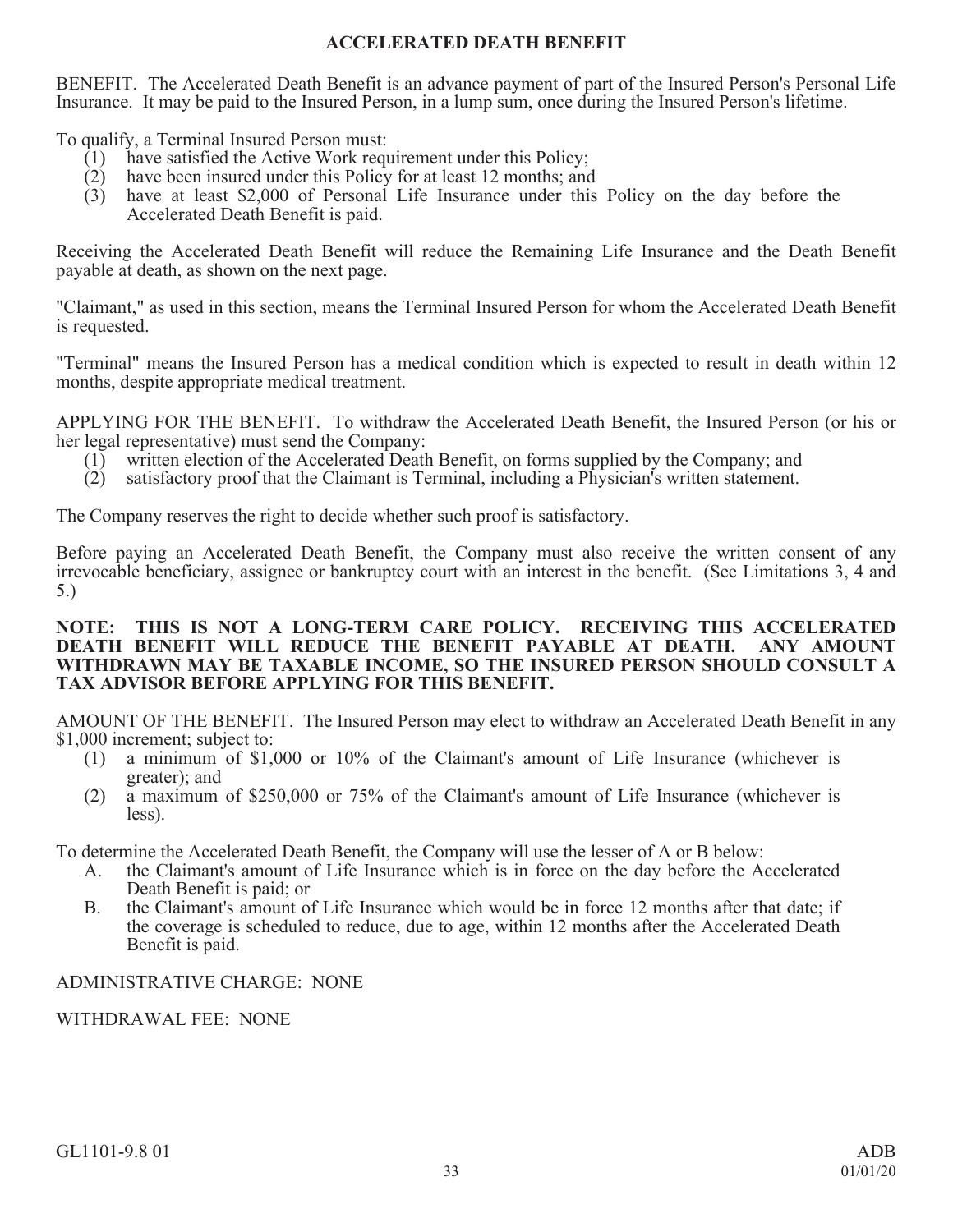### **ACCELERATED DEATH BENEFIT (Continued)**

EFFECT ON AMOUNT OF LIFE INSURANCE. "Remaining Life Insurance" means the amount of Life Insurance which remains in force on the Claimant's life after an Accelerated Death Benefit is paid. The Remaining Life Insurance will equal:

- (1) the Claimant's amount of Life Insurance which was used to determine the Accelerated Death Benefit (A or B above); minus
- (2) any percentage by which the Claimant's coverage is scheduled to reduce, due to age; if the reduction occurs more than 12 months after the Accelerated Death Benefit is paid, and while he or she is still living; minus
- (3) the amount of the Accelerated Death Benefit withdrawn.

PREMIUM: There is no additional charge for this benefit. Continuation of the Remaining Life Insurance will be subject to timely payment of the premium for the reduced amount; unless the Insured Person qualifies for waiver of premium under this Policy's Extension of Death Benefit provision, if included.

CONDITIONS. If the Claimant exercises the Conversion Privilege after an Accelerated Death Benefit is paid, the amount of the conversion policy will not exceed the amount of his or her Remaining Life Insurance. If the Claimant has Accidental Death and Dismemberment benefits under this Policy, the Principal Sum will not be affected by the payment of an Accelerated Death Benefit.

EFFECT ON DEATH BENEFIT. When the Claimant dies after an Accelerated Death Benefit is paid, the amount of Remaining Life Insurance in force on the date of death will be paid as a Death Benefit. The Insured Person's Death Benefit will be paid in accord with the Beneficiary section of this Policy. If the Claimant dies after application for an Accelerated Death Benefit has been made, but before the Company has made payment; then the request will be void and no Accelerated Death Benefit will be paid. The amount of Life Insurance in force on the date of death will be paid in accord with Policy provisions.

EFFECT ON TAXES AND GOVERNMENT BENEFITS. Any Accelerated Death Benefit amount withdrawn may be taxable income to the Insured Person. Receipt of the Accelerated Death Benefit may also affect the Claimant's eligibility for Medicaid, Supplemental Security Income and other government benefits. The Claimant should consult his or her own tax and legal advisor before applying for an Accelerated Death Benefit. The Company is not responsible for any tax owed or government benefit denied, as a result of the Accelerated Death Benefit payment.

LIMITATIONS. No Accelerated Death Benefit will be paid:

- (1) if any required premium is due and unpaid;<br>(2) on any conversion policy purchased in acco
- on any conversion policy purchased in accord with the Conversion Privilege;
- (3) without the written approval of the bankruptcy court, if the Insured Person has filed for bankruptcy;
- (4) without the written consent of the beneficiary, if the Insured Person has named an irrevocable beneficiary;
- (5) without the written consent of the assignee, if the Insured Person has assigned his or her rights under this Policy;
- (6) if any part of the Life Insurance must be paid to the Insured Person's child, spouse or former spouse; pursuant to a legal separation agreement, divorce decree, child support order or other court order;
- (7) if the Claimant is Terminal due to a suicide attempt, while sane or insane; or due to an intentionally self-inflicted injury;
- (8) if a government agency requires the Insured Person or the Claimant to use the Accelerated Death Benefit to apply for, receive or continue a government benefit or entitlement; or
- (9) if an Accelerated Death Benefit has been previously paid for the Claimant under this Policy.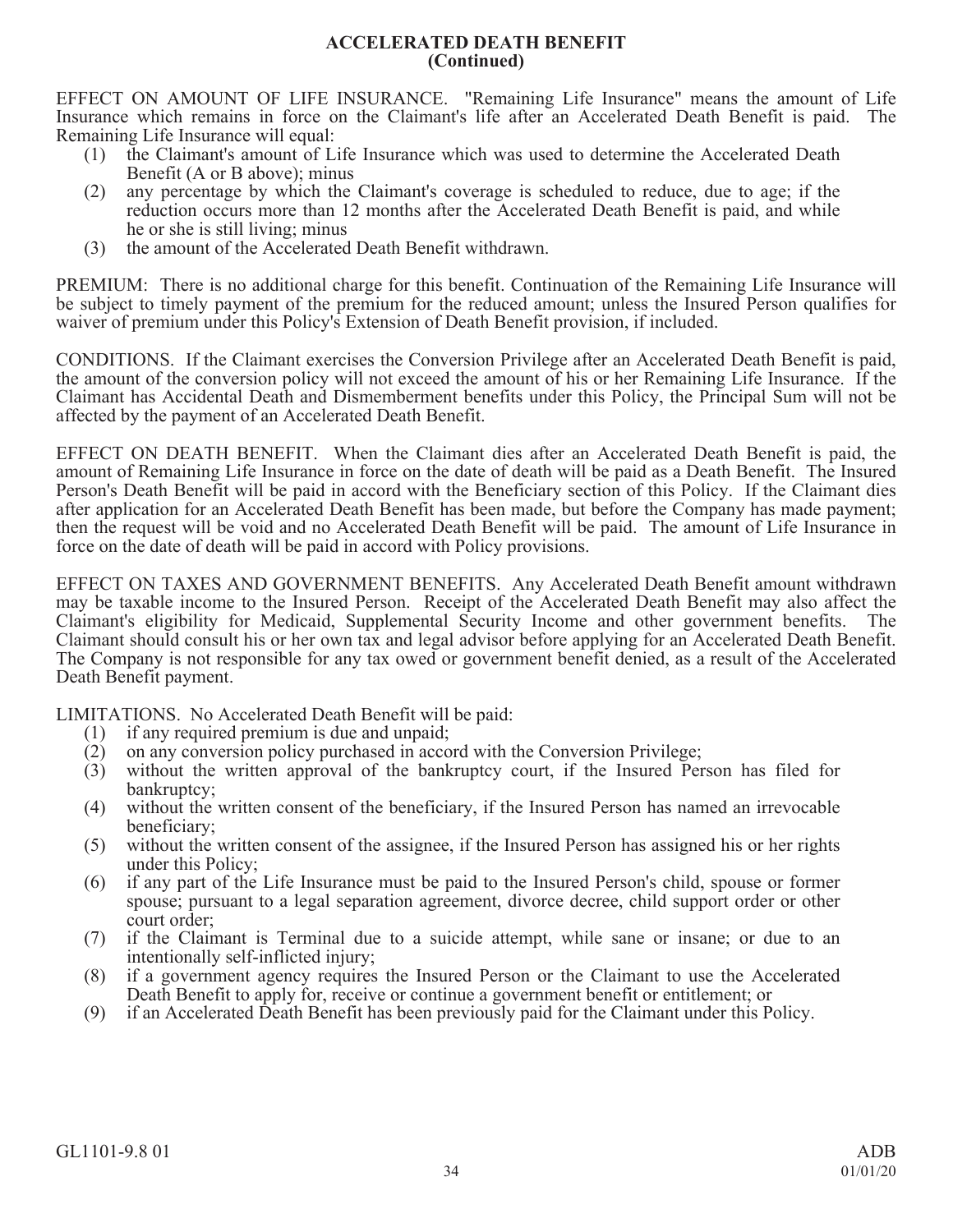## **CONVERSION PRIVILEGE** - **CONVERSION BENEFITS**

GENERAL BENEFIT. An individual life policy, known as a conversion policy, may be purchased from the Company without evidence of insurability if all or part of anyone's life insurance, provided by this Policy, terminates for any reason except:

- (1) termination or amendment of the Policy; or
- (2) the Insured Person's request for:
	- (a) termination of insurance; or
	- (b) cancellation of payroll deduction.

To purchase a conversion policy, application and payment of the first premium must be made within 31 days after the life insurance is terminated.

Any policy issued under the General Conversion Benefit will:

- $(1)$  be for an amount not to exceed the amount of the life insurance which was terminated;
- (2) be on any form (except term) then issued by the Company at the age and amount for which application is made;
- (3) be issued at the Insured Person's age at nearest birthday;
- (4) be issued without disability or other supplemental benefits; and
- (5) require premiums based on the class of risk to which the person then belongs.

CONVERSION BENEFIT-POLICY TERMINATION OR AMENDMENT. A conversion policy also may be purchased from the Company if:

- (1) all or a part of anyone's insurance terminates due to amendment or termination of this Policy; and
- (2) that person has been covered continuously under this Policy for at least five years.

Any conversion policy issued due to Policy termination or amendment will be subject to the same conditions as a policy issued under the General Conversion Benefit except its amount may not exceed the lesser of:

- (1) \$2,000; and
- (2) the Amount of Life Insurance which terminates less the amount of any group life insurance for which the Insured Person becomes eligible within 31 days after the termination.

# **PROVISIONS APPLICABLE TO ALL CONVERSION POLICIES**

EFFECTIVE DATES. The coverage provided by a conversion policy issued under this Section will be effective on the later of:

- (1) its date of issue; or
- (2) 31 days after the date on which the person's life insurance terminated.

DEATH DURING CONVERSION PERIOD. The Company will pay a death benefit under this Policy equal to the amount of the life insurance which could have been converted, if the person:<br>(1) was entitled to purchase a conversion policy: and

- was entitled to purchase a conversion policy; and
- (2) dies within the 31 day conversion period.

This death benefit will be paid even if no one applied for the conversion policy. If the first premium was paid for the conversion policy, the amount of the premium will be refunded and the conversion policy will be void.

NOTICE OF CONVERSION PRIVILEGES-INSURED PERSONS. When an Insured Person's Personal Insurance terminates, written notice of the right to convert will be:

- (1) given personally to the Insured Person;
- (2) mailed by the Group Policyholder to the Insured Person at his last known address; or
- (3) mailed by the Company to the Insured Person at his last known address as furnished by the Group Policyholder.

An additional period in which to convert will be granted if this written notice is not given to the Insured Person at least 15 days before the end of the 31 day conversion period. Any such extension of the conversion period will expire on the earliest of:

- (1) 15 days after the Insured Person is given the written notice; and
- (2) 60 days after the end of the 31 day conversion period even if the Insured Person is never given such notice.

No death benefit will be payable under this Policy after the 31 day conversion period has expired even though the right to convert may be extended.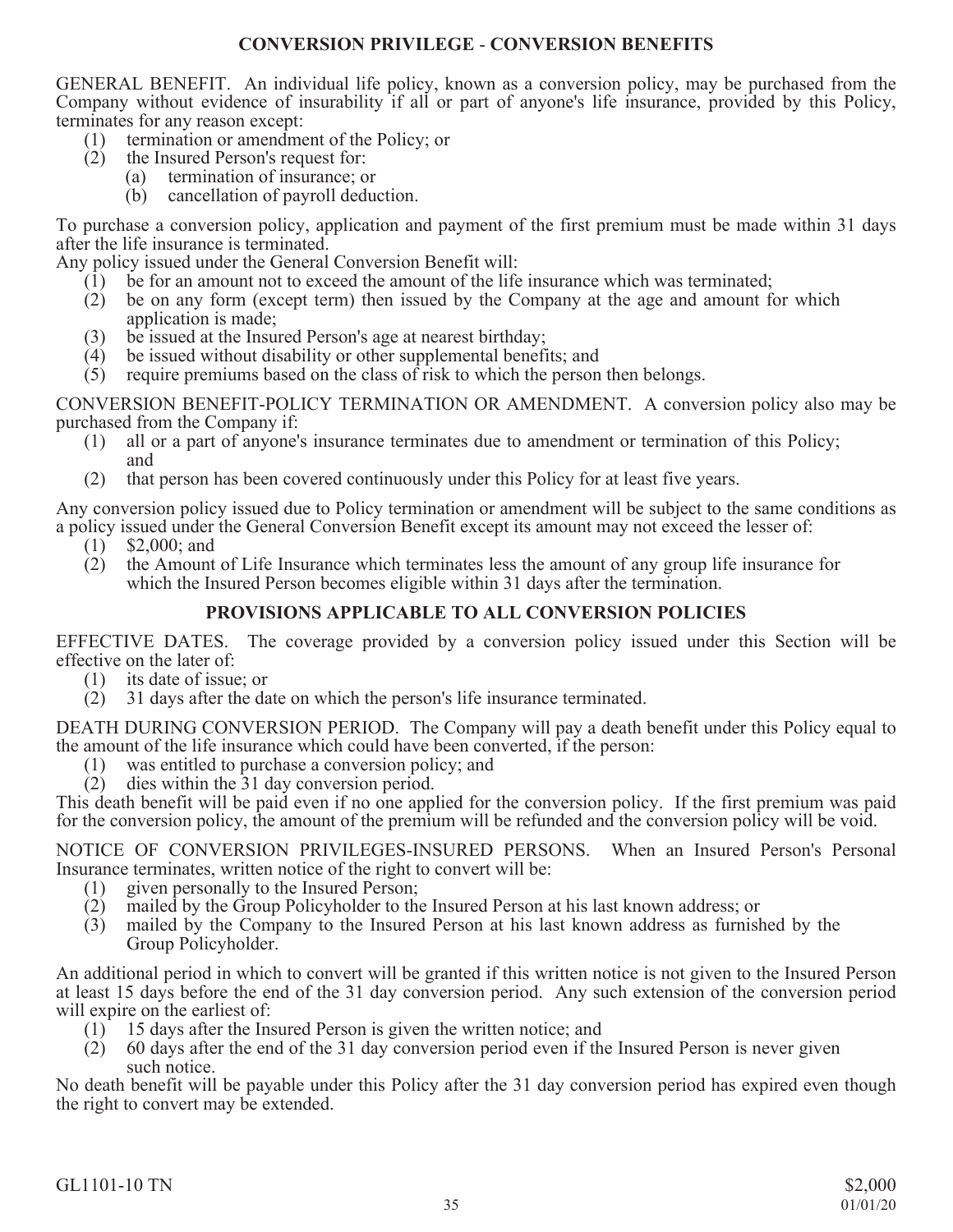## **DEPENDENTS LIFE INSURANCE**

BENEFIT. Upon receipt of satisfactory proof of a Dependent's death while insured under this Policy, the Company will pay the amount of the Dependents Life Insurance in effect on the date of such death. This amount is shown in the Schedule of Insurance. The death benefit will be paid:

- (1) to the Insured Person; or
- (2) if the Insured Person fails to survive the Dependent, to the Insured Person's Beneficiary or according to the Facility of Payment Section.

DEPENDENT. A Dependent means a person who meets the definition of a dependent of the Insured Person under the provision of the U.S. Internal Revenue Code; and is an Insured Person's:

- (1) spouse who is not legally separated from the Insured Person;
- (2) unmarried child at least 14 days but less than 26 years of age;
- (3) unmarried child less than 26 years of age, if attending an accredited educational institution for the minimum credit hours required to maintain full-time student status there; or
- (4) unmarried child who is totally and permanently disabled and who became so disabled prior to reaching 26 years of age.

A legally adopted child is considered the Insured Person's child from the date of placement in the Insured Person's home for an agency adoption; or from the date the adoption petition is filed, if later, for a private adoption.

In addition to naturally born and legally adopted children, the word "child" includes an Insured Person's stepchild or foster child; provided the child resides in the Insured Person's household and is dependent on the Insured Person for principal support.

The term Dependent does not include anyone serving in the armed forces of any state or country; except for duty of 30 days or less for training in the Reserves or National Guard.

ELIGIBILITY. An Insured Person becomes eligible for Dependents Life Insurance on the latest of:

- (1) the date the Insured Person becomes eligible for Personal Insurance;
- (2) the effective date of this Section; or
- (3) the date the Insured Person first acquires a Dependent.

EFFECTIVE DATES. An Insured Person's Dependents Life Insurance will become effective on the latest of the following dates:

- (1) the date the Insured Person becomes eligible for Dependents Life Insurance;
- (2) the date the Insured Person makes written application for Dependents Life Insurance and signs a payroll deduction order; and
- (3) the date the Company approves any required evidence of insurability on all the Insured Person's Dependents.

If an Insured Person acquires a new Dependent while insured for Dependents Life Insurance, insurance for that Dependent will take effect on the date the Dependent is acquired.

If a Dependent is confined in a hospital on the date his or her Dependents Life Insurance would otherwise take effect, then Dependents Life Insurance for that Dependent will not take effect until ten days after final discharge from the hospital.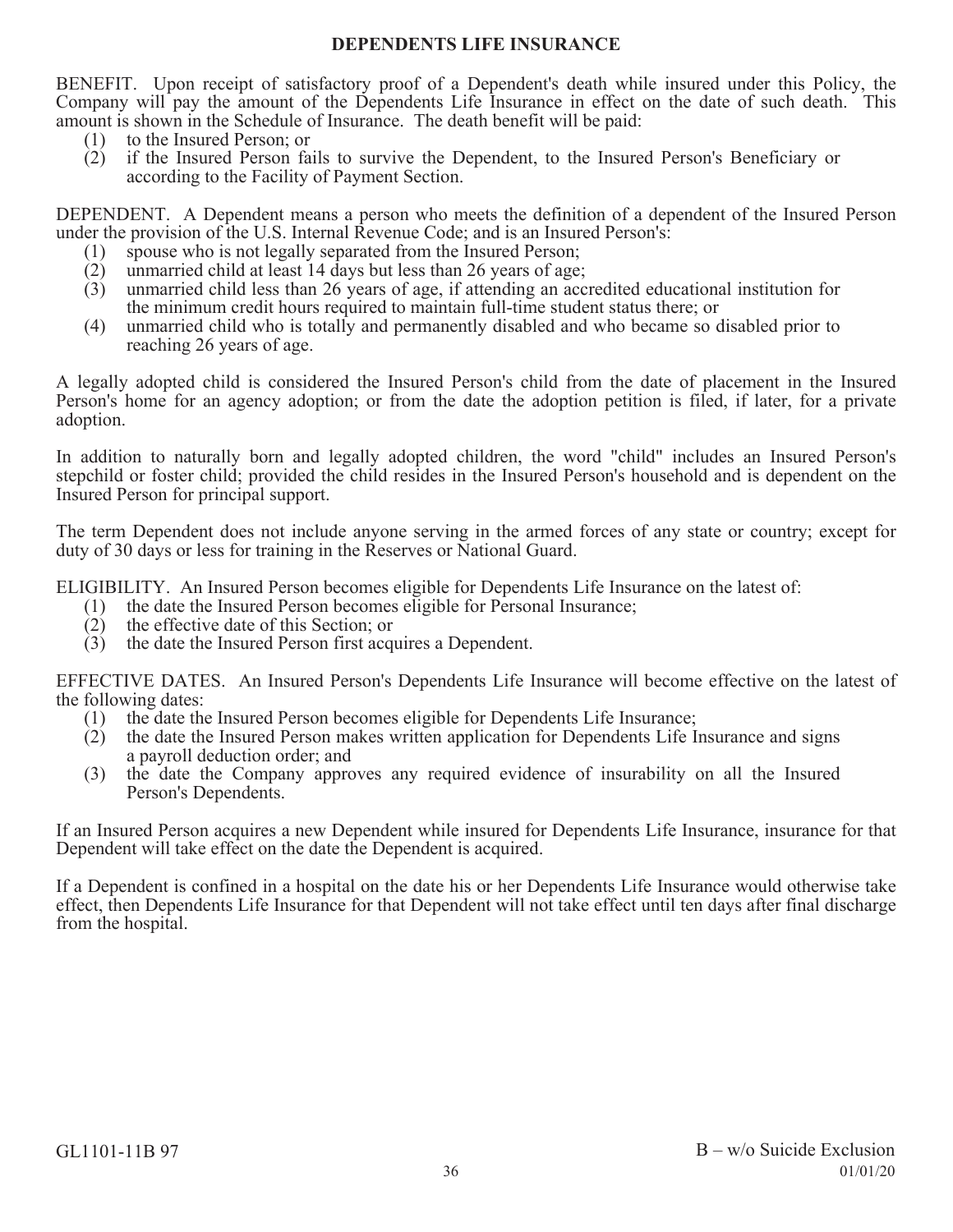EVIDENCE OF INSURABILITY. Each Insured Person's Dependent must submit evidence of insurability satisfactory to the Company if the Insured Person:

- (1) makes application for Dependents Insurance more than 31 days after the date such Insured Person becomes eligible for Dependents Insurance;
- (2) elects to be insured for Dependents Insurance after such Insured Person had requested:
	- (a) termination of the Dependents Insurance; or
	- (b) cancellation of the payroll deduction order; or
- (3) makes application for Dependents Insurance after it has automatically terminated, due to failure to pay premium by the end of the grace period.

INDIVIDUAL TERMINATION OF DEPENDENT INSURANCE. An Insured Person's Dependents Insurance will cease for all of the Insured Person's Dependents on the earliest of:

- (1) the date the Insured Person's Personal Insurance terminates;
- (2) the date Dependent Insurance is discontinued under this Policy;<br>(3) the date the Insured Person ceases to be in a class of emp
- (3) the date the Insured Person ceases to be in a class of employees eligible for Dependent Insurance;
- (4) the date the Insured Person requests that the Dependent Insurance be terminated; or
- (5) the last day of the premium paying period for which the Insured Person has made any required contribution toward the cost of the Dependent Insurance.

Dependents Insurance on a particular Dependent will cease on the earliest of:

- (1) the date he or she ceases to be a Dependent as defined in this Policy;
- (2) the date he or she becomes covered under this Policy as an Insured Person; or (3) the date he or she enters the armed forces of any state or country; except for d
- (3) the date he or she enters the armed forces of any state or country; except for duty of 30 days or less in the Reserves or National Guard. (If the Insured Person sends proof of military service, the Company will refund any unearned premium.)

MISSTATEMENT OF AGE. If the age of a Dependent has been misstated, premiums will be subject to an equitable adjustment. If the amount of benefit is dependent upon age, the benefit will be that which would have been payable based upon the Dependent's correct age.

ASSIGNMENT. Dependents Insurance may not be assigned.

INCONTESTABILITY. Except for non-payment of premiums, the Company may not contest the validity of this Policy as to any Dependent, after it has been in force for two years during the lifetime of that Dependent. This clause will not affect the Company's right to contest claims made for accidental death, or dismemberment benefits.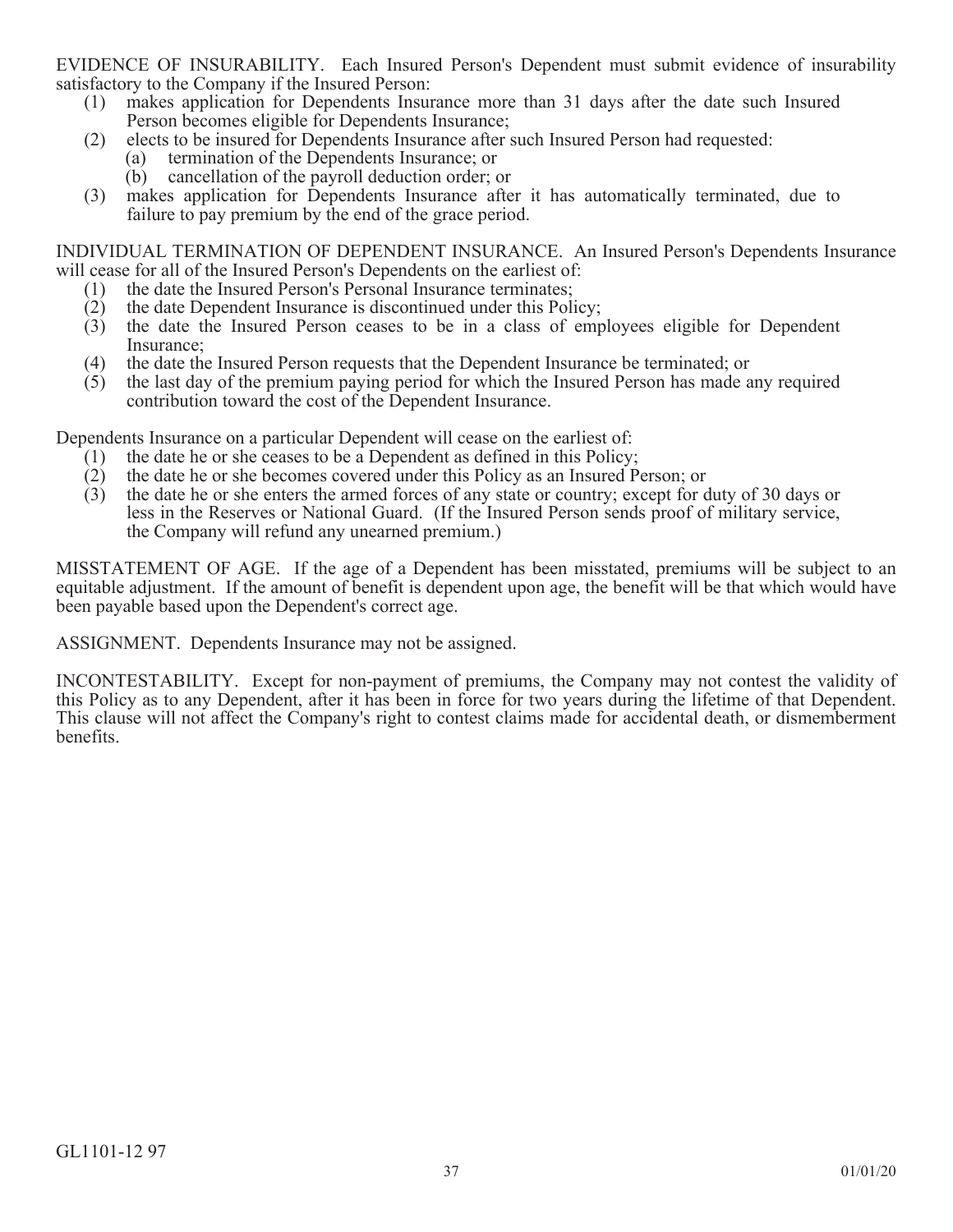### **CLAIMS PROCEDURES FOR LIFE OR ACCIDENTAL DEATH AND DISMEMBERMENT BENEFITS**

### **NOTE: This Policy may include an Extension of Death Benefit, an Accelerated Death Benefit or a Living Benefit. If so, please refer to that section for special claim procedures.**

## **NOTICE AND PROOF OF CLAIM**

**Notice of Claim.** Written notice of an accidental death or dismemberment claim must be given within 20 days after the loss occurs; or as soon as reasonably possible after that.**\*** The notice must be sent to the Company's Group Insurance Service Office. It should include:

- (1) the Insured Person's name and address; and
- (2) the number of this Policy.

**Claim Forms.** When notice of claim is received, the Company will send claim forms for filing the required proof. If the Company does not send the forms within 15 days; then the Insured Person or Beneficiary (the claimant) may send the Company written proof of claim in a letter. It should state the nature, date and cause of the loss.

**Proof of Claim.** The Company must be given written proof of claim within 90 days after the date of the loss; or as soon as reasonably possible after that.**\*** Proof of claim must be provided at the claimant's own expense. It must show the nature, date and cause of the loss. In addition to the information requested on the claim form, documentation must include:

- (1) A certified copy of the death certificate, for proof of death.
- (2) A copy of any police report, for proof of accidental death or dismemberment.
- $(3)$  A signed authorization for the Company to obtain more information.
- (4) Any other items the Company may reasonably require in support of the claim.

**\* Exception:** Failure to give notice or furnish proof of claim within the required time period will not invalidate or reduce the claim; if it is shown that it was done:

- (1) as soon as reasonably possible; and
- (2) in no event more than one year after it was required.

These time limits will not apply while the claimant lacks legal capacity.

**EXAM OR AUTOPSY.** At anytime while a claim is pending, the Company may have the Insured Person examined:

- (1) by a Physician of the Company's choice;
- (2) as often as reasonably required.

If the Insured Person fails to cooperate with an examiner or fails to take an exam, without good cause; then the Company may deny benefits, until the exam is completed. In case of death, the Company may also have an autopsy done, where it is not forbidden by law. Any such exam or autopsy will be at the Company's expense.

**TIME OF PAYMENT OF CLAIMS.** Any benefits payable under this Policy will be paid immediately after the Company receives complete proof of claim and confirms liability.

### **TO WHOM PAYABLE**

**Death.** Any benefits payable for the Insured Person's death will be paid in accord with the Beneficiary, Facility of Payment, and Settlement Options sections of this Policy. If this Policy includes Dependent Life Insurance; then any benefits payable for an insured Dependent's death will be paid to:

- (1) the Insured Person, if he or she survives that Dependent; or
- (2) the Insured Person's Beneficiary, or in accord with the Facility of Payment section; if the Insured Person does not survive that Dependent.

**Dismemberment.** If this Policy includes Accidental Death and Dismemberment Benefits; then any benefit, other than the Insured Person's death benefit, will be paid to the Insured Person.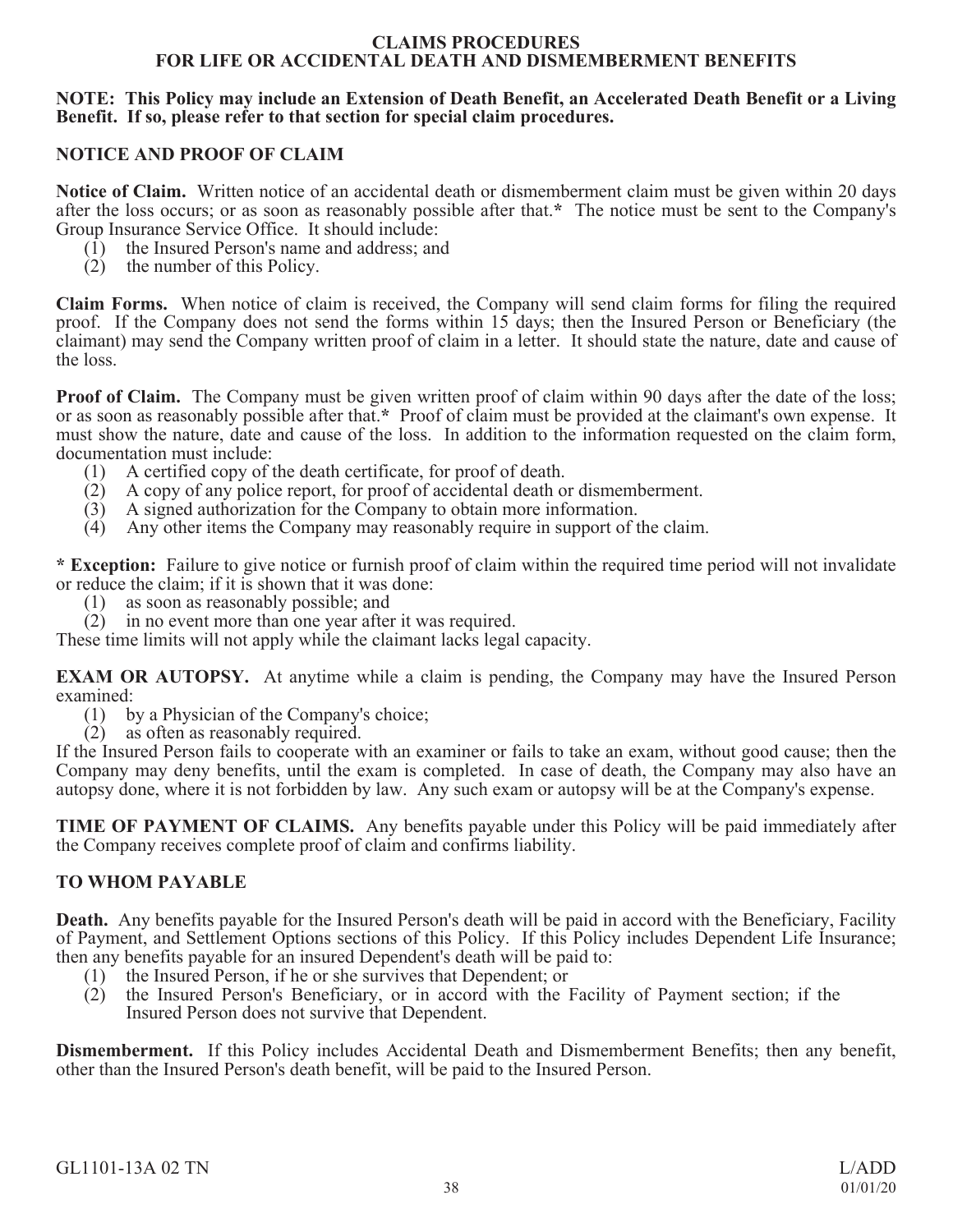## **CLAIMS PROCEDURES (Continued)**

**NOTICE OF CLAIM DECISION.** The Company will send the claimant a written notice of its claim decision. If the Company denies any part of the claim; then the written notice will explain:

- (1) the reason for the denial, under the terms of this Policy and any internal guidelines;<br>(2) how the claimant may request a review of the Company's decision; and
- how the claimant may request a review of the Company's decision; and
- (3) whether more information is needed to support the claim.

The Company will send this notice within 15 days after resolving the claim. If reasonably possible, the Company will send it within:

- (1) 90 days after receiving the first proof of a death or dismemberment claim; or
- (2) 45 days after receiving the first proof of a claim for any Extension of Death Benefit, Living Benefit or Accelerated Death Benefit available under this Policy.

**Delay Notice.** If the Company needs more than 15 days to process a claim, in a special case; then an extension will be permitted. If needed, the Company will send the claimant a written delay notice:

- $(1)$  by the 15<sup>th</sup> day after receiving the first proof of claim; and
- (2) every 30 days after that, until the claim is resolved.

The notice will explain the special circumstances which require the delay, and when a decision can be expected.

In any event, the Company must send written notice of its decision within:

- (1) 180 days after receiving the first proof of a death or dismemberment claim; or
- (2) 105 days after receiving the first proof of a claim for any Extension of Death Benefit, Living Benefit or Accelerated Death Benefit available under this Policy.

If the Company fails to do so; then there is a right to an immediate review, as if the claim was denied.

**Exception:** If the Company needs more information from the claimant to process a claim; then it must be supplied within 45 days after the Company requests it. The resulting delay will not count towards the above time limits for claim processing.

**REVIEW PROCEDURE.** The claimant may request a claim review, within:

- (1) 60 days after receiving a denial notice of a death or dismemberment claim; or
- (2) 180 days after receiving a denial notice of a claim for any Extension of Death Benefit, Living Benefit or Accelerated Death Benefit available under this Policy.

To request a review, the claimant must send the Company a written request, and any written comments or other items to support the claim. The claimant may review certain non-privileged information relating to the request for review.

**Notice of Decision.** The Company will review the claim and send the claimant a written notice of its decision. The notice will explain the reasons for the Company's decision, under the terms of this Policy and any internal guidelines. If the Company upholds the denial of all or part of the claim; then the notice will also describe:

- (1) any further appeal procedures available under this Policy;
- (2) the right to access relevant claim information; and
- (3) the right to request a state insurance department review, or to bring legal action.

For a death or dismemberment claim, the notice will be sent within 60 days after the Company receives the request for review; or within 120 days, if a special case requires more time. For a claim for any Extension of Death Benefit, Living Benefit or Accelerated Death Benefit available under this Policy, the notice will be sent within 45 days after the Company receives the request for review; or within 90 days, if a special case requires more time.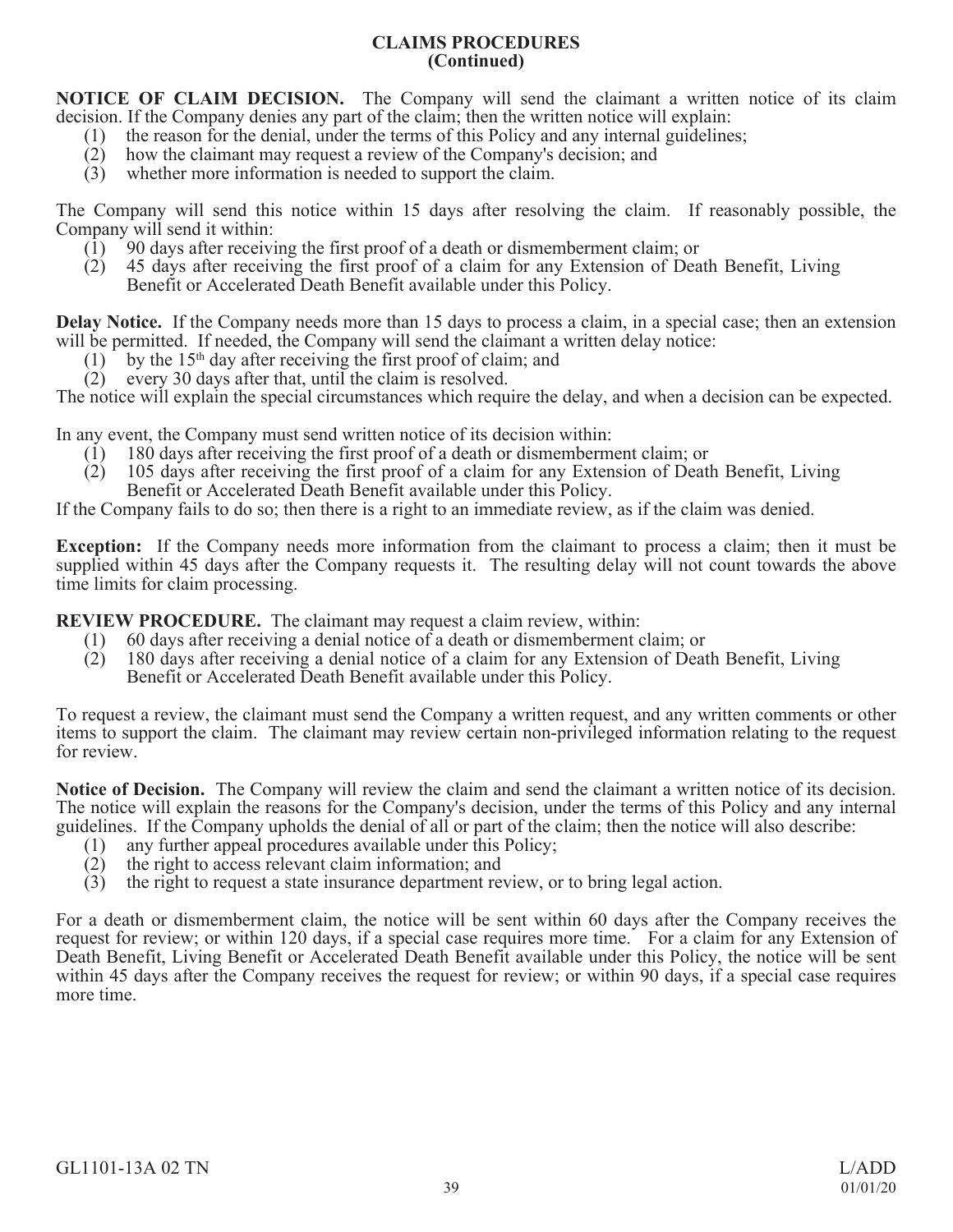### **CLAIMS PROCEDURES (Continued)**

**Delay Notice.** If the Company needs more time to process an appeal, in a special case; then it will send the Insured Person a written delay notice, by the 30<sup>th</sup> day after receiving the request for review. The notice will explain:

- (1) the special circumstances which require the delay;
- (2) whether more information is needed to review the claim; and
- (3) when a decision can be expected.

**Exception:** If the Company needs more information from the claimant to process an appeal; then it must be supplied within 45 days after the Company requests it. The resulting delay will not count towards the above time limits for appeal processing.

**Claims Subject to ERISA (**Employee Retirement Income Security Act of 1974**).** Before bringing a civil legal action under the federal labor law known as ERISA, an employee benefit plan participant or beneficiary must exhaust available administrative remedies. Under this Policy, the claimant must first seek two administrative reviews of the adverse claim decision, in accord with this section. If an ERISA claimant brings legal action under Section 502(a) of ERISA after the required reviews; then the Company will waive any right to assert that he or she failed to exhaust administrative remedies.

**RIGHT OF RECOVERY.** If benefits have been overpaid on any claim; then full reimbursement to the Company is required within 60 days. If reimbursement is not made; then the Company has the right to:

- (1) reduce future benefits until full reimbursement is made; and
- (2) recover such overpayments from the Insured Person, or from his or her Beneficiary or estate.

Such reimbursement is required whether the overpayment is due to:

- (1) fraud or misrepresentation of relevant facts;<br>(2) the Company's error in processing a claim;
- the Company's error in processing a claim; or
- (3) any other reason.

However, if the overpayment is due solely to the Company's error in processing the claim; then this right of recovery will be limited to overpayments made within the 15 months prior to the Company's discovery of the error and request for reimbursement.

**LEGAL ACTIONS.** No legal action to recover any benefits may be brought until 60 days after the required written proof of claim has been given. No such legal action may be brought more than five years after the date written proof of claim is required.

**COMPANY'S DISCRETIONARY AUTHORITY.** Except for the functions that this Policy clearly reserves to the Group Policyholder or Employer, the Company has the authority to:

- (1) manage this Policy and administer claims under it; and
- (2) interpret the provisions and resolve questions arising under this Policy.

The Company's authority includes (but is not limited to) the right to:

- (1) establish and enforce procedures for administering this Policy and claims under it;
- (2) determine Employees' eligibility for insurance and entitlement to benefits;
- (3) determine what information the Company reasonably requires to make such decisions; and
- (4) resolve all matters when a claim review is requested.

Any decision the Company makes, in the exercise of its authority, shall be conclusive and binding; subject to the Insured Person's or Beneficiary's rights to:

- (1) request a state insurance department review; or
- (2) bring legal action.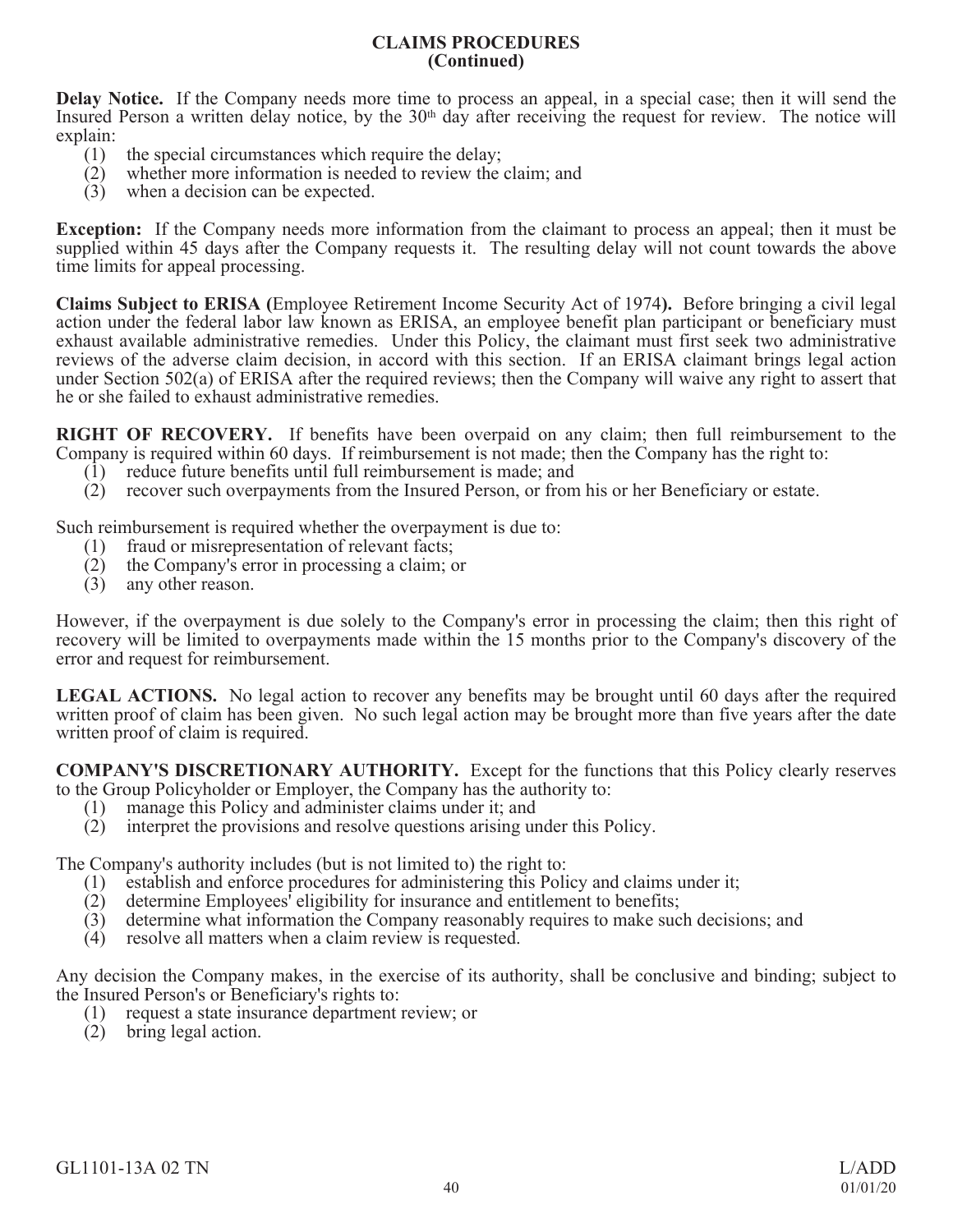## **ACCIDENTAL DEATH AND DISMEMBERMENT INSURANCE**

BENEFIT. If an Insured Person sustains an accidental bodily injury, and the injury directly causes one of the following losses within 365 days of the date of such injury, the Company will pay the benefit listed:

| <b>LOSS</b>                                                  | <b>BENEFIT</b>             |
|--------------------------------------------------------------|----------------------------|
| Loss of one hand by severance at<br>or above the wrist       | One-half the Principal Sum |
| Loss of one foot by severance at<br>or above the ankle       | One-half the Principal Sum |
| Irrecoverable loss of the sight<br>in one eve                | One-half the Principal Sum |
| Any combination of two or more<br>of the losses listed above | Principal Sum              |
| Loss of life                                                 | Principal Sum              |

The total benefit for all losses resulting from the same accident may not exceed the Principal Sum.

PRINCIPAL SUM. The Principal Sum is determined by the Insured Person's classification shown in the Schedule of Insurance.

TO WHOM PAYABLE. Benefits for loss of life will be paid in accordance with the Beneficiary Section. All other benefits will be paid to the Insured Person.

LIMITATIONS: Benefits are not payable for any loss to which a contributing cause is:

- (1) intentional self-inflicted injury or self-destruction;
- (2) disease, bodily or mental infirmity, or medical or surgical treatment thereof;
- (3) participation in a riot;
- (4) duty as a member of any military, naval or air force;
- $(5)$  war or any act of war, declared or undeclared;
- (6) participation in commission of a felony;
- (7) use of drugs except where prescribed by a Physician;<br>(8) voluntary inhalation of gas, including carbon monoxi
- voluntary inhalation of gas, including carbon monoxide;
- (9) travel or flight in any aircraft, including balloons and gliders, except as a fare paying passenger on a regularly scheduled flight; or
- (10) the Insured Person's driving a vehicle while having an alcohol concentration of .10 grams of alcohol or more per 100 milliliters of blood.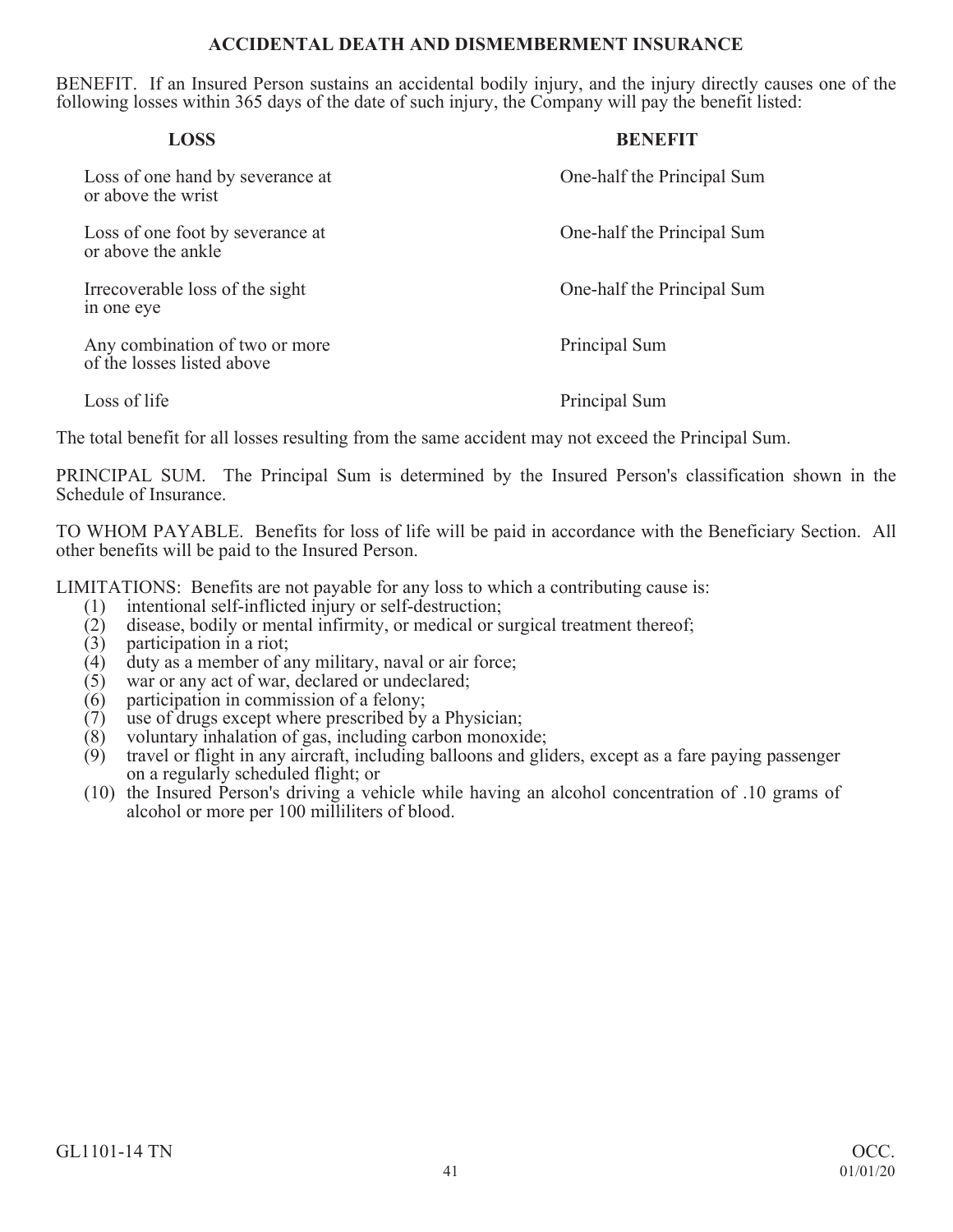### **NOTICE CONCERNING COVERAGE UNDER**

# **THE TENNESSEE LIFE AND HEALTH INSURANCE GUARANTY ASSOCIATION ACT**

Insurance companies and health maintenance organizations (HMOs) licensed in this state to write life insurance, annuities or health insurance are members of the Tennessee Life and Health Insurance Guaranty Association. The purpose of this association is to provide a safety-net of coverage , within limits, in the unlikely event that a member insurer becomes financially unable to meet its obligations. If this should happen, the Guaranty Association will assess its other member insurance companies for the money to pay the claims of insured persons who live in the state and, in some cases, to keep coverage in force. The valuable extra protection provided by these insurers through the Guaranty Association is not unlimited, however. And, as noted below, this protection is not a substitute for consumers' care in selecting companies that are well-managed and financially stable.

The state law that provides for this safety-net coverage is called the Tennessee Life and Health Insurance Guaranty Association Act. The following is a brief summary of this law's coverage, exclusions and limits. **This summary does not cover all provisions of the law or describe all of the conditions and limitations relating to coverage. This summary does not in any way change anyone's rights or obligations under the act or the rights or obligations of the Guaranty Association.**

#### COVERAGE

Generally, individuals will be protected by the Life and Health Insurance Guaranty Association if they live in this state and hold a life or health insurance contract, HMO contract, or an annuity, or if they are insured under a group insurance contract issued by an insurer authorized to conduct business in Tennessee. Health insurance includes disability and long term care policies. The beneficiaries, payees or assignees of insured persons are protected as well, even if they live in another state.

#### EXCLUSIONS FROM COVERAGE

However, persons holding such policies are not protected by this Guaranty Association if:

- 1) They are eligible for protection under the laws of another state (this may occur when the insolvent insurer was incorporated in another state whose guaranty association protects insureds who live outside that state);
- 2) The insurer was not authorized to do business in this state;
- 3) Their policy was issued by a fraternal benefit society, a mandatory state pooling plan, a mutual assessment company or similar plan in which the policyholder is subject to future assessments, or by an insurance exchange.

The Guaranty Association also does not provide coverage for:

- 1) Any policy or portion of a policy which is not guaranteed by the insurer or for which the individual has assumed the risk, such as a variable contract sold by prospectus;
- 2) Any policy of reinsurance (unless an assumption certificate was issued);
- 3) Interest rate yields that exceed an average rate;
- 4) Dividends;
- 5) Credits given in connection with the administration of a policy by a group contractholder;
- 6) Employers' plans to the extent they are self-funded (that is, not insured by an insurance company, even if an insurance company administers them);
- 7) Unallocated annuity contracts (which give rights to group contractholders, not individuals).

GAN-GRP-TN NOTICE - POL 02/20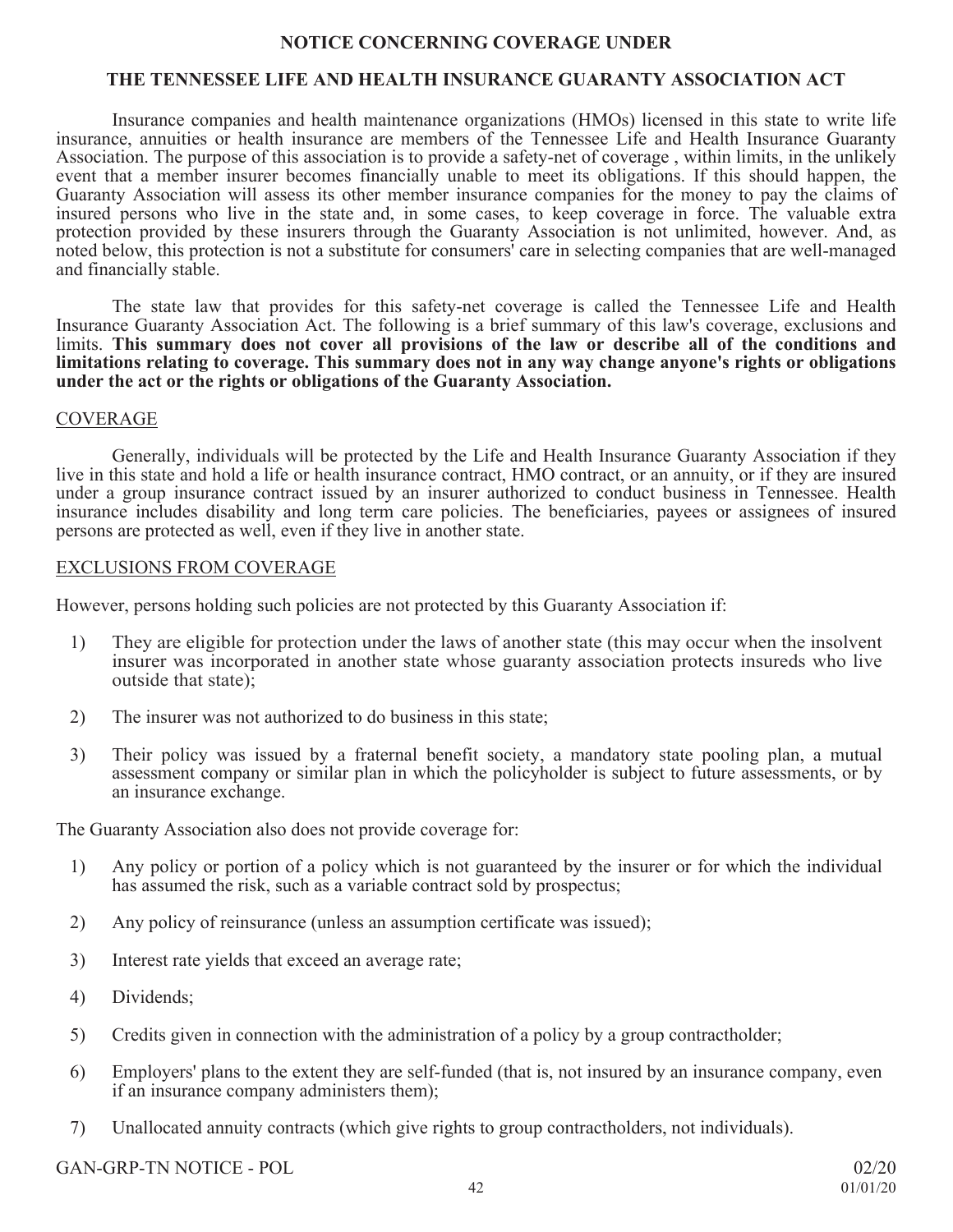## LIMITS ON AMOUNT OF COVERAGE

The act also limits the amount the Guaranty Association is obligated to pay out. The Guaranty Association cannot pay more than what the insurance company would owe under a policy or contract. For any one insured life, the Guaranty Association guarantees payments up to a stated maximum no matter how many policies and contracts there were with the same company, even if they provided different types of coverage. These aggregate limits per life are as follows:

- x \$300,000 for policies and contracts of all types, except as described in the next point
- x \$500,000 for basic hospital, medical and surgical insurance and major medical insurance issued by companies that become insolvent after January 1, 2010

Within these overall limits, the Guaranty Association cannot guarantee payment of benefits greater than the following:

- Life insurance death benefits \$300,000
- Life insurance cash surrender value \$100,000
- Present value of annuity benefits for companies insolvent before July 1, 2009  $$100,000$
- Present value of annuity benefits for companies insolvent after June 30, 2009 \$250,000
- Health insurance benefits for companies declared insolvent before January 1, 2010 \$100,000
- x Health insurance benefits for companies declared insolvent on or after January 1, 2010:
	- o \$100,000 for limited benefits and supplemental health coverages
	- o \$300,000 for disability and long term care insurance
	- o \$500,000 for basic hospital, medical and surgical insurance or major medical insurance

\*\*\*\*\*\*\*\*\*\*\*\*\*\*\*\*\*\*\*\*\*\*\*\*\*\*\*\*\*\*\*\*\*\*\*\*\*\*\*\*\*\*\*\*\*\*\*\*\*\*\*\*\*\*\*\*\*\*\*\*\*\*\*\*\*\*\*\*\*\*\*\*\*\*\*\*\*\*\*\*\*\*\*\*\*\*\*\*\*\*

#### **NOTE**

**The Tennessee Life and Health Insurance Guaranty Association may not provide coverage for this policy. If coverage is provided, it may be subject to substantial limitations or exclusions, and require continued residency in Tennessee. You should not rely on coverage by the Tennessee Life and Health Insurance Guaranty Association in selecting an insurance company or in selecting an insurance policy.**

**Coverage is NOT provided for your policy or any portion of it that is not guaranteed by the insurer for which you have assumed the risk, such as a variable contract sold by prospectus.**

**Insurance companies or their agents are required by law to give or send you this notice. However, insurance companies and their agents are prohibited by law from using the existence of the Guaranty Association to induce you to purchase any kind of insurance policy.**

> Tennessee Life and Health Guaranty Association P.O. Box 190434 Nashville, TN 37219 Website: www.tnlifega.org

Tennessee Department of Commerce and Insurance 500 James Robertson Parkway Nashville, TN 37243 \*\*\*\*\*\*\*\*\*\*\*\*\*\*\*\*\*\*\*\*\*\*\*\*\*\*\*\*\*\*\*\*\*\*\*\*\*\*\*\*\*\*\*\*\*\*\*\*\*\*\*\*\*\*\*\*\*\*\*\*\*\*\*\*\*\*\*\*\*\*\*\*\*\*\*\*\*\*\*\*\*\*\*\*\*\*\*\*\*\*

GAN-GRP-TN NOTICE - POL 02/20